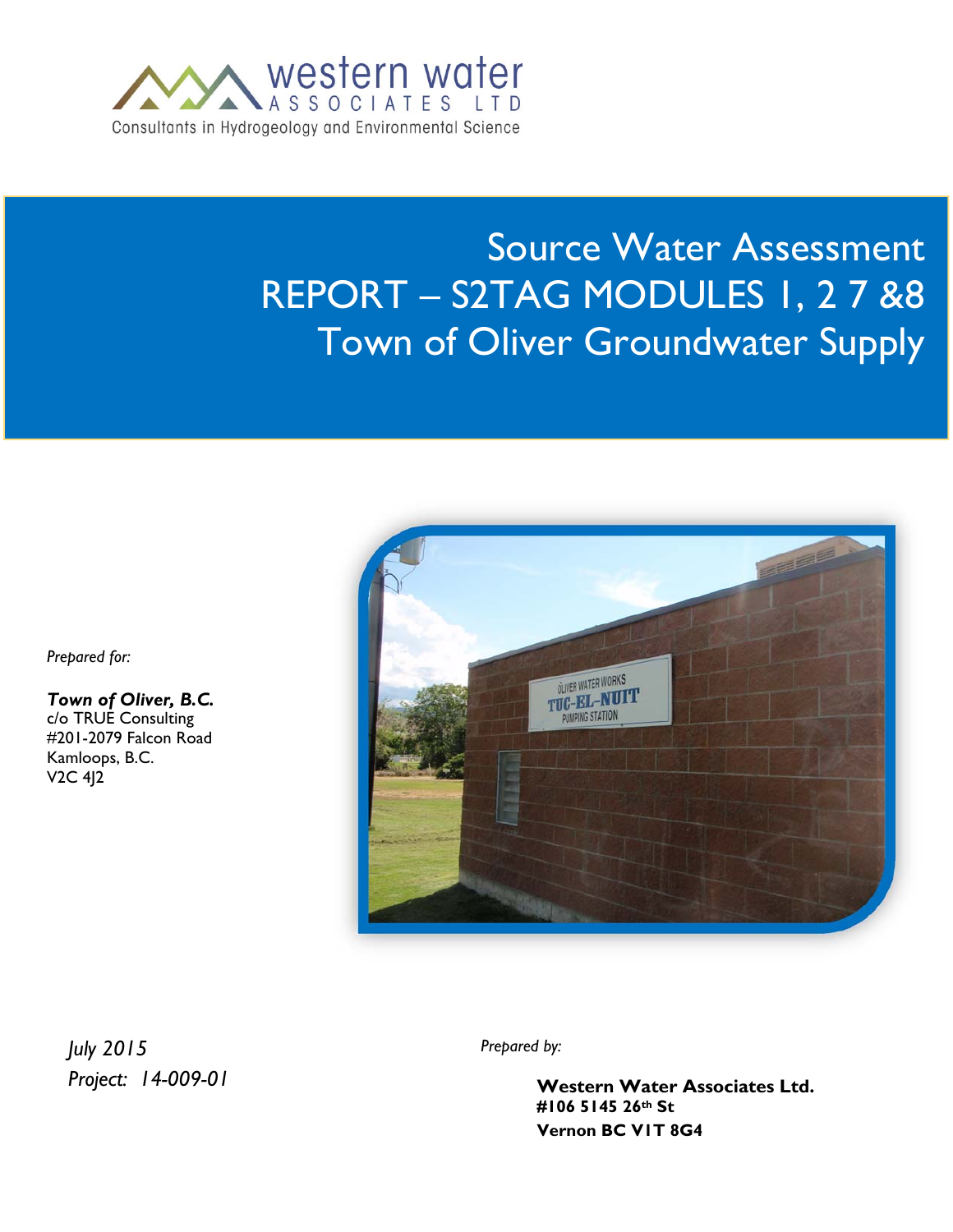

July 6, 2015

Town of Oliver, B.C. c/o TRUE Consulting #201 – 2079 Falcon Road Kamloops, B.C. V2C 4J2

**Attention:** Mr. Shawn Goodsell, Operations Manager, Town of Oliver

# **Re: FINAL DRAFT report, Town of Oliver Source Water Assessment, Modules 1, 2, 7 & 8**

Western Water Associates Ltd. (WWAL) is pleased to provide this **Final Draft Report for BC Source to** Tap Assessment Guidelines **Modules 1, 2, 7 & 8** Source Water Assessment (SWA) and proposed Protection Plan for the Town of Oliver groundwater supplies. This version addresses comments received on the second overall draft report.

Should you or any TAC members have any questions, please contact the undersigned. We look forward to your comments and finalizing the report.

# **WESTERN WATER ASSOCIATES LTD.**

**Douglas Geller, M.Sc., P.Geo Senior Hydrogeologist**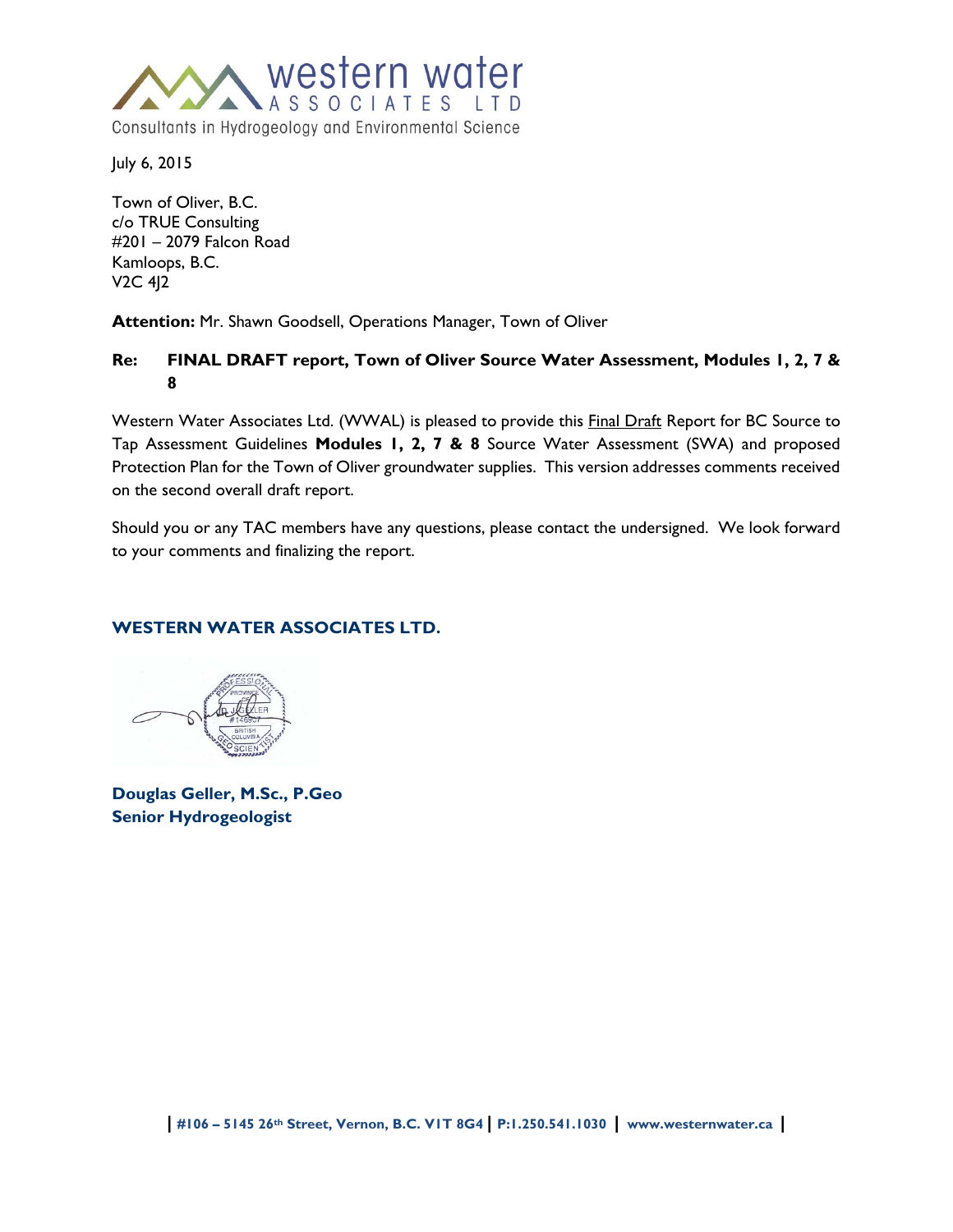# TABLE OF CONTENTS

| $\mathsf{L}$ |       |                                                                                  |  |
|--------------|-------|----------------------------------------------------------------------------------|--|
| 1.2          |       |                                                                                  |  |
| 1.3          |       |                                                                                  |  |
|              |       |                                                                                  |  |
| 2.1          |       |                                                                                  |  |
| 2.2          |       |                                                                                  |  |
| 2.3          |       |                                                                                  |  |
|              | 2.3.1 |                                                                                  |  |
|              | 2.3.2 |                                                                                  |  |
| 2.4          |       |                                                                                  |  |
| 2.5          |       |                                                                                  |  |
| 2.6          |       |                                                                                  |  |
| 2.7          |       |                                                                                  |  |
|              |       | 3. MODULE 1: DELINEATION AND ASSESSMENT OF WATER SOURCES  16                     |  |
| 3.1          |       |                                                                                  |  |
|              | 3.1.1 |                                                                                  |  |
|              | 3.1.2 | LOCAL AQUIFER CONDITIONS AND HYDROGEOLOGICAL PROPERTIES 16                       |  |
| 3.2          |       |                                                                                  |  |
| 3.3          |       |                                                                                  |  |
| 3.4          |       |                                                                                  |  |
| 4.           |       |                                                                                  |  |
| 4.1          |       |                                                                                  |  |
| 4.2          |       |                                                                                  |  |
| 4.3          |       |                                                                                  |  |
| 4.4          |       |                                                                                  |  |
| 4.5          |       | ZONING IN THE TEN YEAR CAPTURE ZONES AND UTILITIES IN SOURCE PROTECTION AREA. 34 |  |
| 4.6          |       |                                                                                  |  |
| 4.7          |       |                                                                                  |  |
| 4.8          |       |                                                                                  |  |
|              |       | 5. MODULE #7 CHARACTERIZE RISKS FROM SOURCE TO TAP  44                           |  |
| 5.1          |       |                                                                                  |  |
| 5.2          |       |                                                                                  |  |
|              |       | 6. STRENGTHS, WEAKNESSES, OPPORTUNITIES AND THREATS  50                          |  |
| 7.           |       | MODULE #8: RECOMMENDED ACTIONS FOR GROUNDWATER PROTECTION                        |  |
|              | 52    |                                                                                  |  |
|              |       |                                                                                  |  |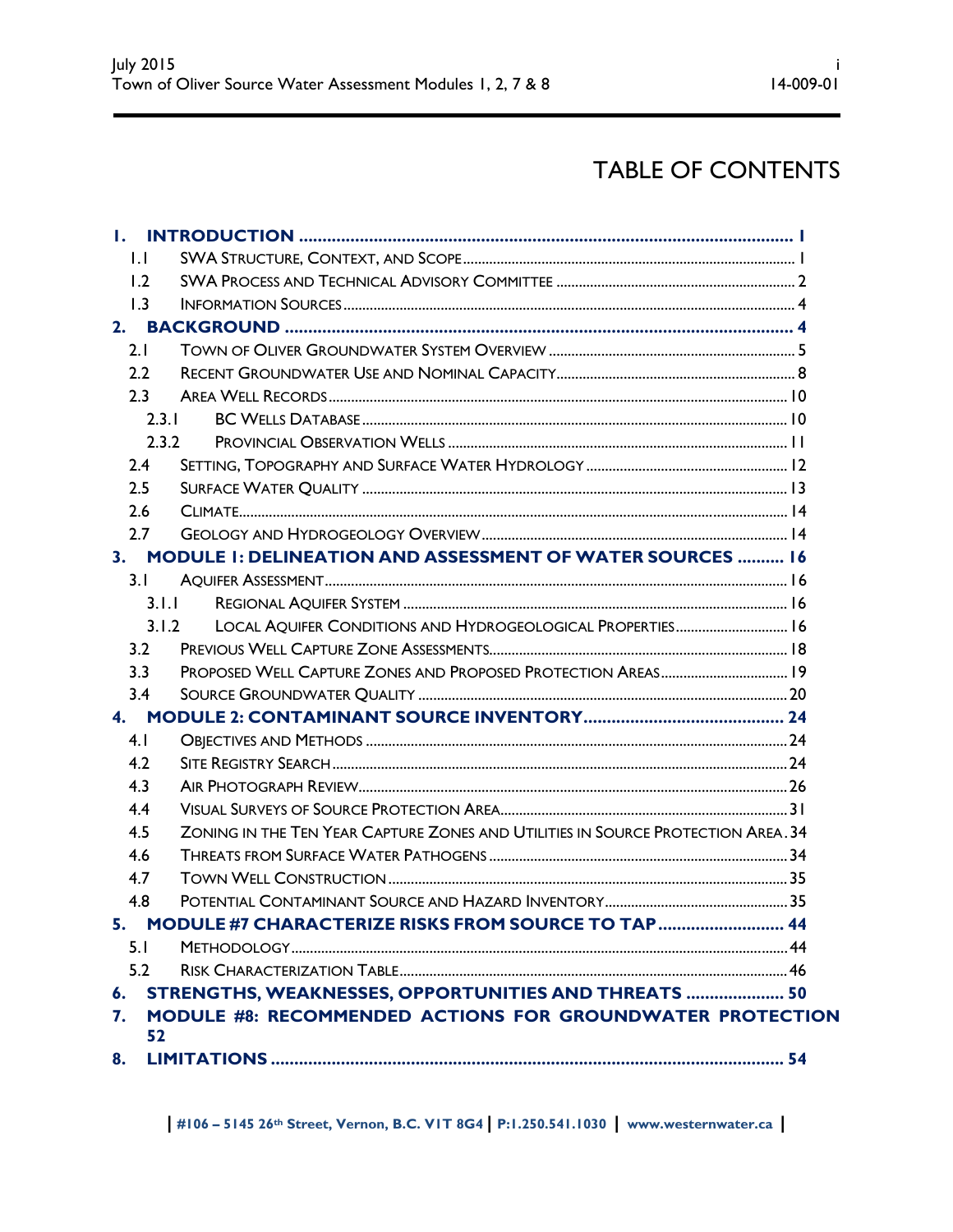|--|--|--|--|

# **List of Figures (Appendix A)**

- Figure 1 Location Map
- Figure 2 Aquifer and Water Well Location Plan
- Figure 3 1 and 10 Year Well Capture Zones
- Figure 4 Preliminary Protection Area
- Figure 5 RDOS Zoning and 10 Year Capture Zones
- Figure 6 Town of Oliver Zoning and 10 Year Capture Zones
- Figure 7 Observation Wells and Ambient Network Wells in Oliver Study Area

# **List of Tables**

# **List of Appendices**

- Appendix A Figures
- Appendix B TAC Meeting Minutes
- Appendix C Town Well Drillers Logs
- Appendix D Detailed Well Information for Wells North and South of Town centre
- Appendix E BC Site Registry Search Results
- Appendix F Selected Air Photos
- Appendix G Photographs
- Appendix H Supplemental information: Infrastructure map, Water Quality Data, Ambient Network Maps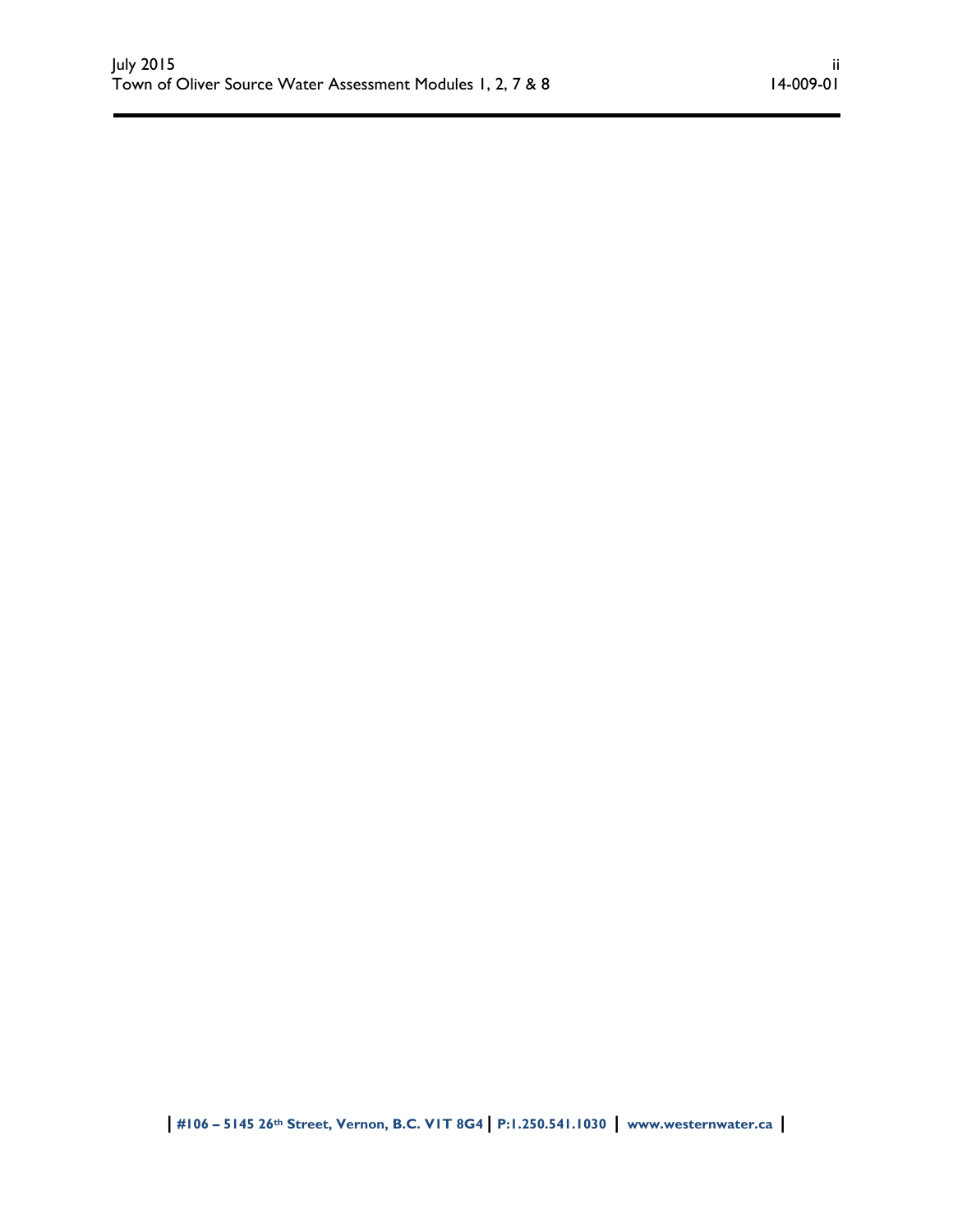# **1. INTRODUCTION**

Western Water Associates Ltd. (WWAL) is tasked with assisting the Town of Oliver with the development of a Source Water Assessment (SWA) pertaining to groundwater wells providing drinking water for the Town of Oliver community water system. The purpose of this study is to complete an assessment of the Town's water supply wells, and the aquifer sources in order to define proposed groundwater protection areas, to identify potential threats to the delivery of safe drinking water, and to establish a framework and strategies for source water protection. The scope of work and methodology for this project is outlined below. A portion of this work was funded by an Okanagan Basin Water Board (OBWB) Water Conservation and Quality Improvement (WCQI) grant, awarded to the town in the spring of 2014 in response to an application made by the Town in February 2014.

This Source Water Assessment is one component of the hydrogeological work that WWAL has conducted on behalf of the Town in recent years. Previous work has included an assessment of Groundwater at Risk of Containing Pathogens (GARP/GWUDI) study in 2011-2012, and overseeing the installation and testing of two new wells at the Buchanan Road well site in 2013-2014.

# **1.1 SWA Structure, Context, and Scope**

This SWA incorporates the principles and procedures of the Comprehensive Drinking Water Source to Tap Assessment Guideline (S2TAG) as published by the BC Ministry of Healthy Living and Sport (Version 1.0, 2010). The S2TAG provides a structured and consistent approach to evaluating risks to drinking water. It serves as a tool to develop a more comprehensive understanding of the risks to drinking water safety and availability, how to operate effectively, and how to produce the best possible water quality. The S2TAG consists of eight modules:

|  | Module 1 - Delineate and characterize drinking water sources                     |
|--|----------------------------------------------------------------------------------|
|  | Module 2 - Conduct contaminant source inventory                                  |
|  | Module 3 - Assess water supply elements                                          |
|  | Module 4 - Evaluate water system management, operation and maintenance practices |
|  | Module 5 - Audit water quality and availability                                  |
|  | Module 6 - Review financial capacity and governance of water system              |
|  | Module 7 - Characterize risks from source to tap                                 |
|  | Module 8 - Recommend actions to improve drinking water protection                |

Modules 1 through 6 are hazard identification modules, and Modules 7 and 8 focus on risk characterization and risk management. Depending on the size and complexity of the water system, the regulating health authority (in this case the Interior Health Authority - IHA) requires completion of some or all of the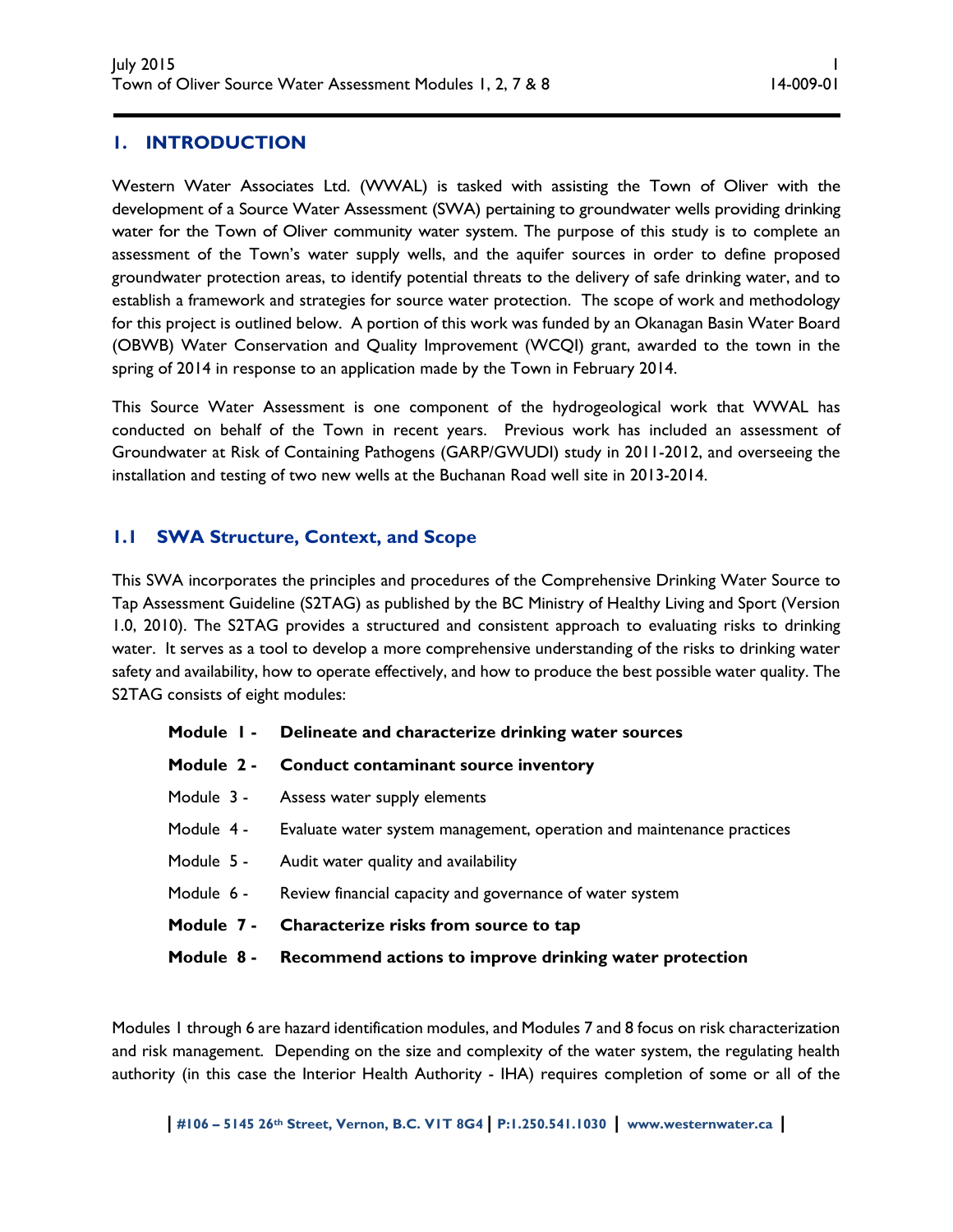modules. In this report, we have focused on Modules 1, 2, 7 & 8 but touch upon aspects of Module 5 as there are fairly detailed discussions of well capacity and groundwater quality; but this should not be considered to be a detailed audit of water quantity and quality.

The Province of B.C. (2012) in its "List of British Columbia's 20 Priority Areas for Aquifer Characterization" identified the aquifers in the Oliver area as being high priority for Aquifer Characterization. Aquifer Characterization is distinguished from Aquifer Classification by the implementation of more detailed and quantitative groundwater studies, such as aquifer testing, detailed stratigraphic and geological modeling, detailed water quality monitoring and modeling, and groundwater flow modeling, as has been done in the Grand Forks area (Wei et al 2010). However, based on discussions with our TAC member from MFLRNO (Thomson pers. Comm. 2014) the Province has not yet funded such studies for the Oliver area. This provides the SWA project, and the TAC, with the opportunity to help form the objectives for further Aquifer Characterization, because the scope of such studies is necessarily issue-dependent.

As stated in the OBWB grant proposal work plan this assessment focuses on Modules 1, 2, 7 & 8 for the domestic drinking water wells only, and also includes a limited review of recent data only to assess groundwater quality (part of Module 5). In this report, we also attempt to provide a reasonably clear picture of how Oliver has used groundwater wells in the recent past as well as the proposed well operations in the future as a result of changes made in the water system including system twinning. The hydrogeological setting is described, based on existing information.

It should be noted, however, that this SWA document is not an exhaustive review of all available hydrogeological information for the Oliver area, nor does it provide a comprehensive update to the understanding of groundwater quality (including detailed well-by-well trend analysis) or aquifer properties and behaviour in the Oliver area. Moreover, we are not intending to supplement or support the previous GWUDI assessment completed on Oliver wells that were in use during 2010-2011. All such studies are beyond the scope of this assessment, but could become part of the scope of a future Aquifer Characterization project, as noted above.

# **1.2 SWA Process and Technical Advisory Committee**

The general process for completing the SWA involves the following steps (those in italics are future tasks):

- 1. We initiated the project by meeting with Shawn Goodsell of the Town of Oliver in June 2014. This meeting confirmed the schedule, budget and probable timing for reports and meetings.
- 2. A preliminary meeting was held on *October 21, 2014*, and a Technical Advisory Committee (TAC) was established (members indicated below) to guide to the SWA process. TAC Meeting Minutes are attached as Appendix B.
- 3. WWAL reviewed existing background information on the wells and land use including previous reports provided by True and the Town, other relevant reports and information, contaminated sites databases, and available water quality data.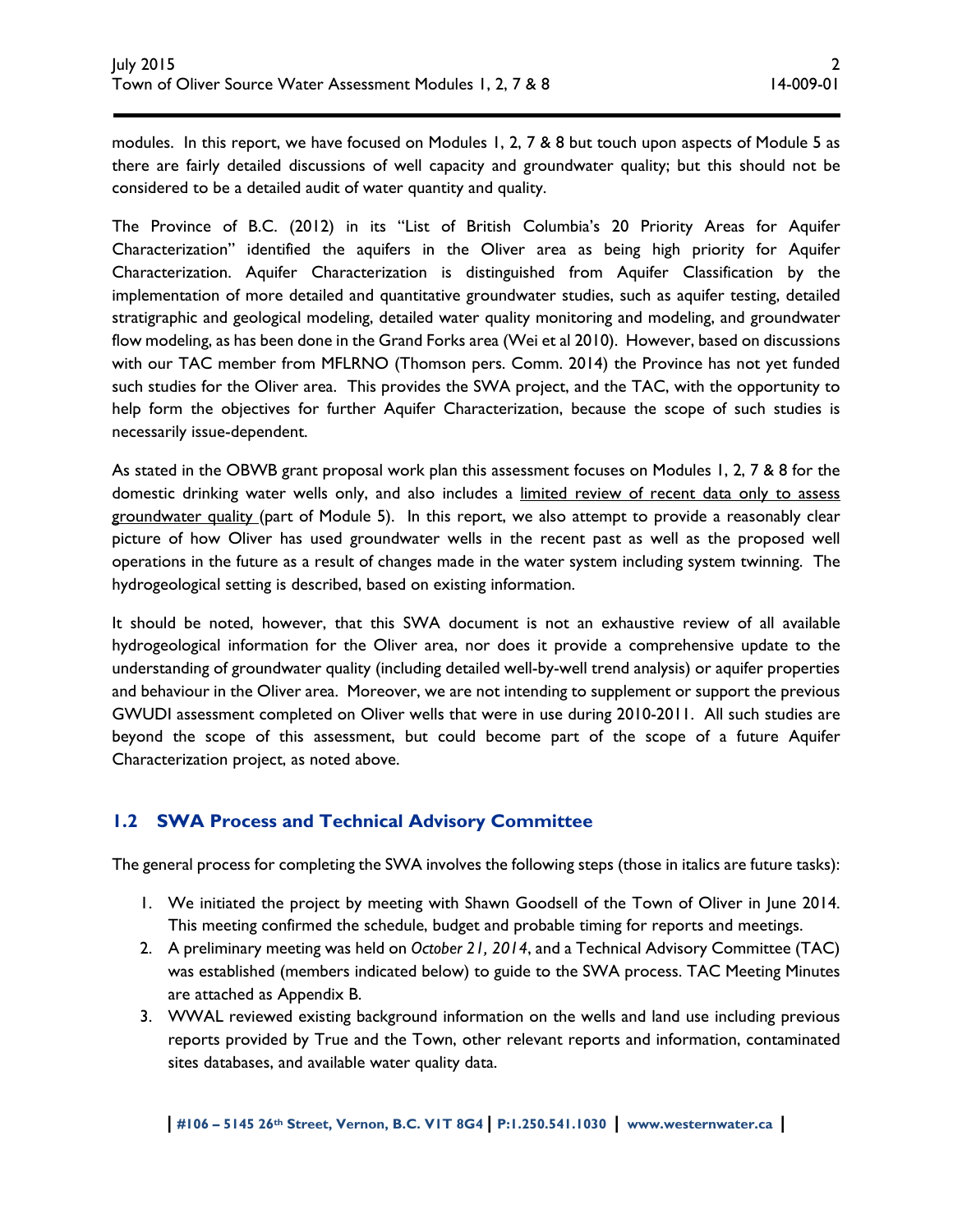- 4. WWAL staff had previously visited all the well sites in connection with the GWUDI/GARP study. However, a further site reconnaissance of the wells and surrounding areas was completed on August 19, 2014.
- 5. WWAL reviewed two previous studies that delineated well capture zones for well protection consideration (Golder 2005; Toews and Allen 2007), and updated the capture zones and identified a proposed groundwater protection area.
- 6. A detailed site reconnaissance and contaminated sites registry search was compiled for the proposed protection area and immediately adjacent areas.
- 7. Information was compiled into a Draft report consisting of Modules 1 and 2 of the S2TAG, and the Draft report was distributed to the TAC members for review and comment in October 2014. The TAC then met in Oliver on 21 October
- 8. Following receipt of comments on the Modules 1 and 2 report, a Draft report including Modules 1, 2, 7, and 8 of the S2TAG was prepared and distributed to the TAC for review and comment.
- *9. A second TAC meeting was held on February 19, 2015. A final draft Modules 1,2, 7, 8 report was submitted in July 2015.*
- *10. A final SWA report was prepared and submitted in August 2015*

Interviews with knowledgeable persons were not conducted due to the amount of historical information that was already available to the project from aerial photos and existing background reports. TAC meeting minutes (more accurately termed summary notes), when completed will be attached as Appendix B to the final report.

The TAC is comprised of the following people:

- Shawn Goodsell, Town of Oliver
- Andre Miller, Rural Town Water Councilor
- Judith Ekkert, Health Protection, Interior Health Authority
- Skye Thomson, Regional Hydrogeologist (Penticton), Ministry of Forests Lands and Natural **Resources**
- Evelyn Riechert Planner, Regional District of Okanagan Similkameen\*
- Stephen Juch, Subdivision Supevisor, Regional District of Okanagan Similkameen\*
- **•** Steve Underwood, True Consulting Ltd.,
- Chris Scott, Development Manager, Osoyoos Indian Band
- Doug Geller, P.Geo., Project Manager/Senior Hydrogeologist, WWAL
- Trina Koch, B.Sc., Environmental Scientist, WWAL

\* Mr. Juch and Ms. Riechert shared the TAC duties on behalf of RDOS.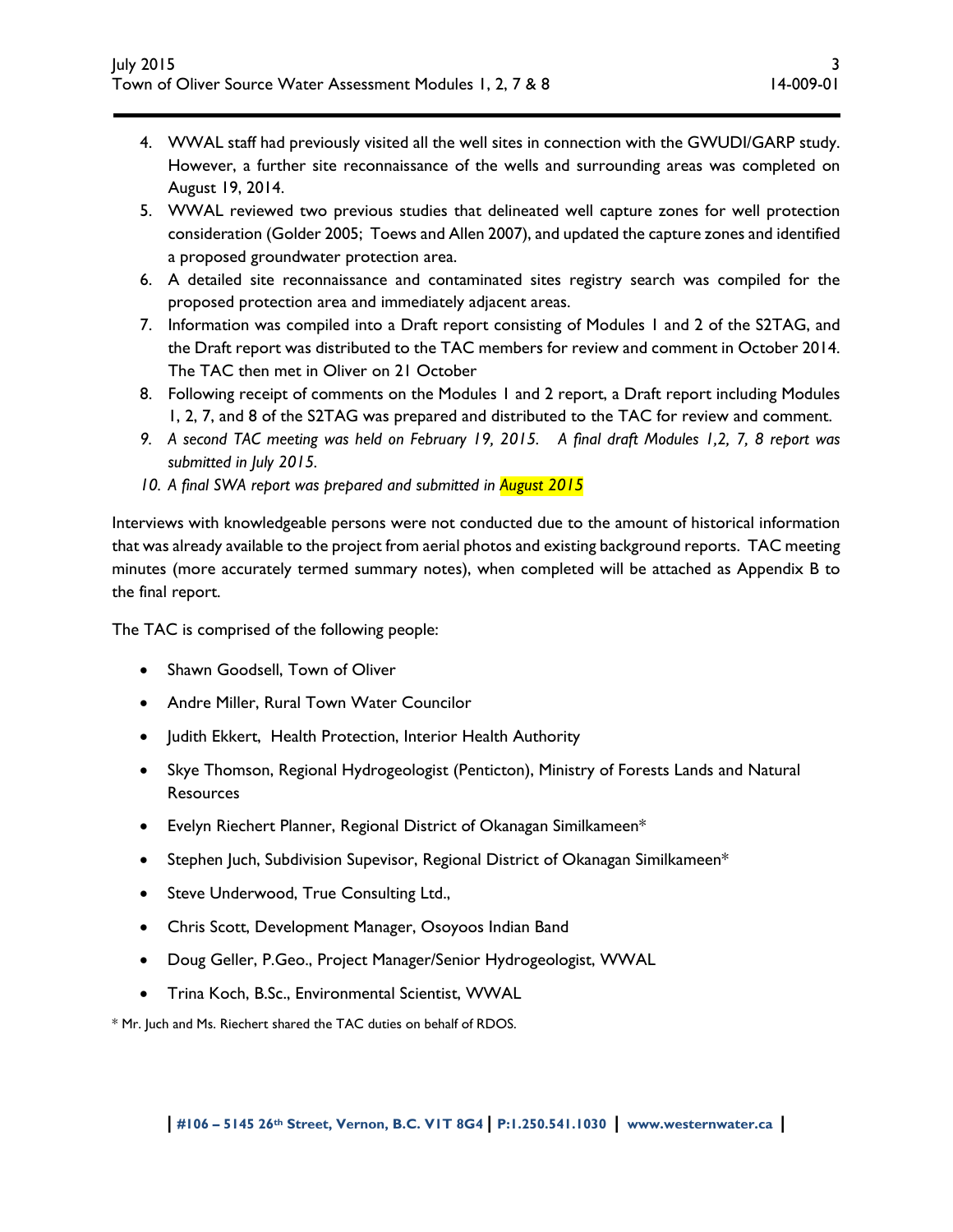# **1.3 Information Sources**

There has been significant work and associated reporting pertaining to the Town water system as a whole, which utilizes both groundwater and surface water sources, with subsequent treatment and distribution. In conducting this assessment WWAL reviewed background reports already in our files from prior Town work relating to the water system and the groundwater well by True and completed concurrent hydrogeological studies that included pumping tests, the GWUDI/GARP assessment, and conceptual hydrogeological model development The following lists those reports that provided relevant information for this Source Water Assessment (references are also cited at the end of this report).

- Town of Oliver, Annual Water Reports (most recent is for 2013)
- Western Water Associates Ltd. 2012. Assessment of Groundwater Under the Direct Influence of Surface Water (GWUDI), Town of Oliver.
- Western Water Associates Ltd. 2014. Buchanan Road Well Completion Report.
- Golder (2004). Initial Steps of a Wellhead Protection Plan.
- Toews and Allen (2007) report on well capture zone modeling.
- Well and water system design drawings provided by TRUE
- Water system operational records provided by the Town including historical water quality sampling of wells
- A 2011 report on ambient groundwater monitoring networks prepared for MFLNRO
- Various well completion reports and other information as compiled by TRUE (2002) and available on Ecocat.

Additionally, the following sources of information were researched for the SWA:

- MOE contaminated sites registry
- Ecocat (BC Ecological Reports Catalogue)
- Well drillers reports (BC Wells Database)
- BC Water Resources Atlas
- **•** Historical Air Photographs
- Interviews with TAC members and identified knowledgeable persons
- Town information indicating water service areas, sanitary sewer service areas, storm water collection system, and land use / zoning information.

# **2. BACKGROUND**

This section of the report provides an overview of the water system, area well records, site setting and geology/hydrogeological review.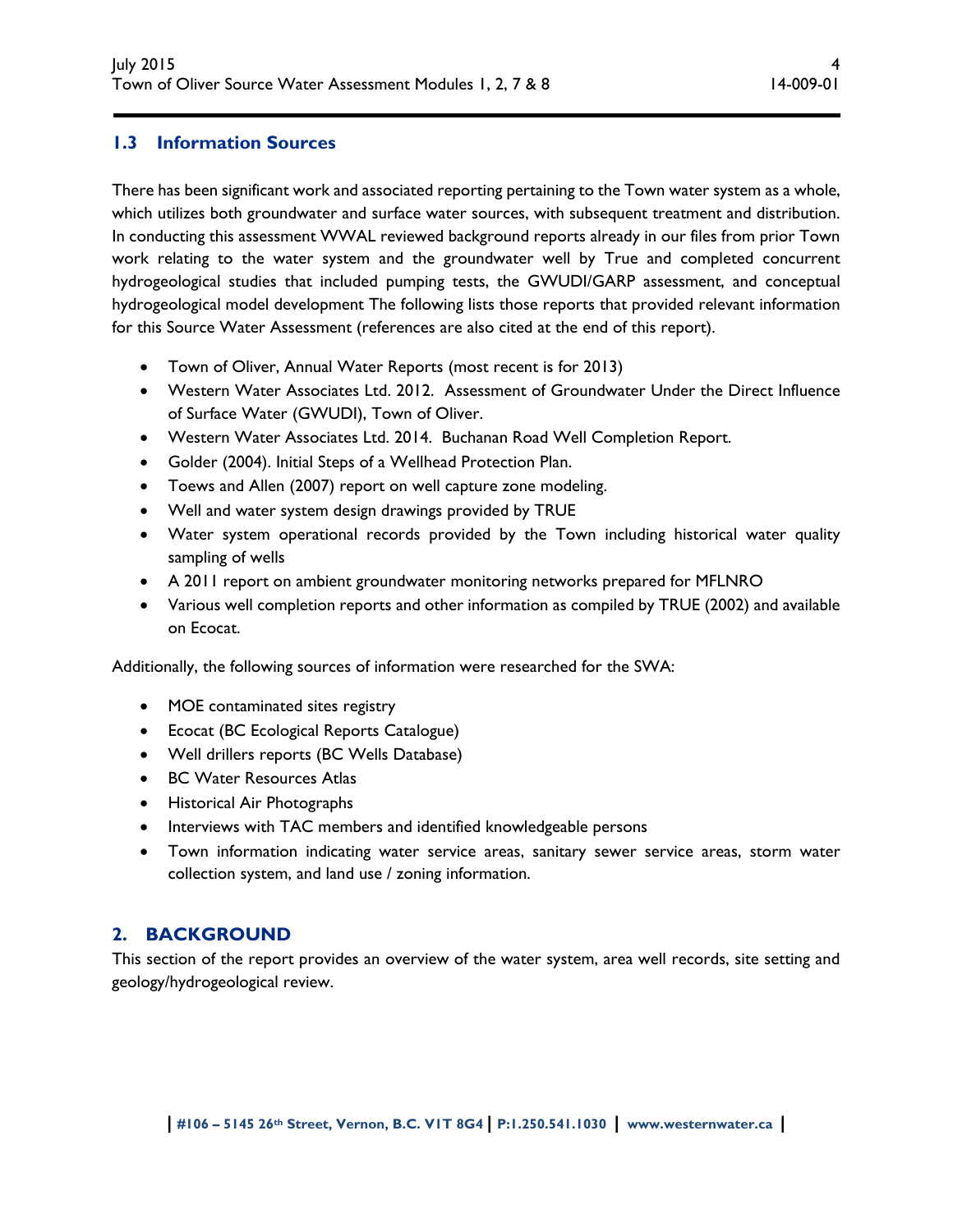### **2.1 Town of Oliver Groundwater System Overview**

This section gives an overview of the Town of Oliver, and the context of the proposed source protection plan within the larger context of water management and source protection in the Okanagan Basin. Oliver is situated in the southern end of the B.C. portion of the Okanagan valley, between Vaseux Lake to the north and Osoyoos Lake to the south (Figure 1). The elevation of the valley bottom in this area is approximately 250 m above sea level (asl). The highest portions of the surrounding uplands reach approximately 2,300 m asl at Mt. Baldy east of Oliver.

The Town's "Annual Water Report" provides a detailed overview of the municipal and water system including its history, how the system is operated, monitoring details, water use, and a summary of planned or ongoing capital projects. This report and other information are provided on the Town of Oliver website (**www.oliver.ca**). Oliver operates a municipal domestic water supply that shares a similar history with most of the other major water suppliers in the Okanagan Valley. In the 1920s, a canal diverting water from the Okanagan River north of Oliver was built near McIntyre Bluff by the Province of B.C. to bring irrigation to the southern part of the Okanagan Valley including Oliver and Osoyoos. This irrigation system was turned over to the South Okanagan Land Improvement District (SOLID) in the 1960s; and in 1989, the SOLID system was integrated into the Towns of Osoyoos and Oliver. Today, the OIiver water system serves a population approaching 6,200 including domestic services in Town and surrounding rural areas. There are approximately 2,400 rural and in-town connections (commercial and residential), and the non-domestic system provides irrigation water for approximately 3,000 acres of farmland. Planned twinning of the irrigation and domestic water supply distribution system is now complete. Water wells provide 100% of the domestic supply at all times of the year. Parts of the rural Blacksage area are not twinned and there are no plans to do so at this time.

Historically, the Oliver water system was quite complex and comprised of seven "systems" (similar to zones) that supply domestic and/or irrigation water to various parts of community along a 10 km stretch of the valley. Some water systems, such as the municipal (domestic) system serving the Town core, have been supplied by wells for many years. System twinning has been ongoing for many years and the separation of agricultural and domestic water supplies as noted above is now complete with System 1 at the north end of the area commissioned in 2014. As system twinning progressed, Oliver made connections between supply wells and the new separated domestic connections in the rural areas. The various systems are interconnected and during times when demand is high, a well(s) from a neighbouring system may activate to contribute to adjacent systems. At present, all domestic supplies are provided by wells and agricultural supplies, depending on the location, are provided by a combination of wells and surface water.

Table 1 provides a generalized summary of the Town's water system and shows which wells contribute water to each system. The town water system can now be viewed as a domestic/municipal system and an agricultural system throughout almost all of the areas served (for further details, refer to the Annual Water Report). Table 2 provides a well construction summary of each Town well. A map of the Town well areas is attached as Figure 2. The wells listed in Table 2 in the light blue shaded cells are those wells which Oliver intends to use to supply drinking water to municipal/rural customers and are the focus of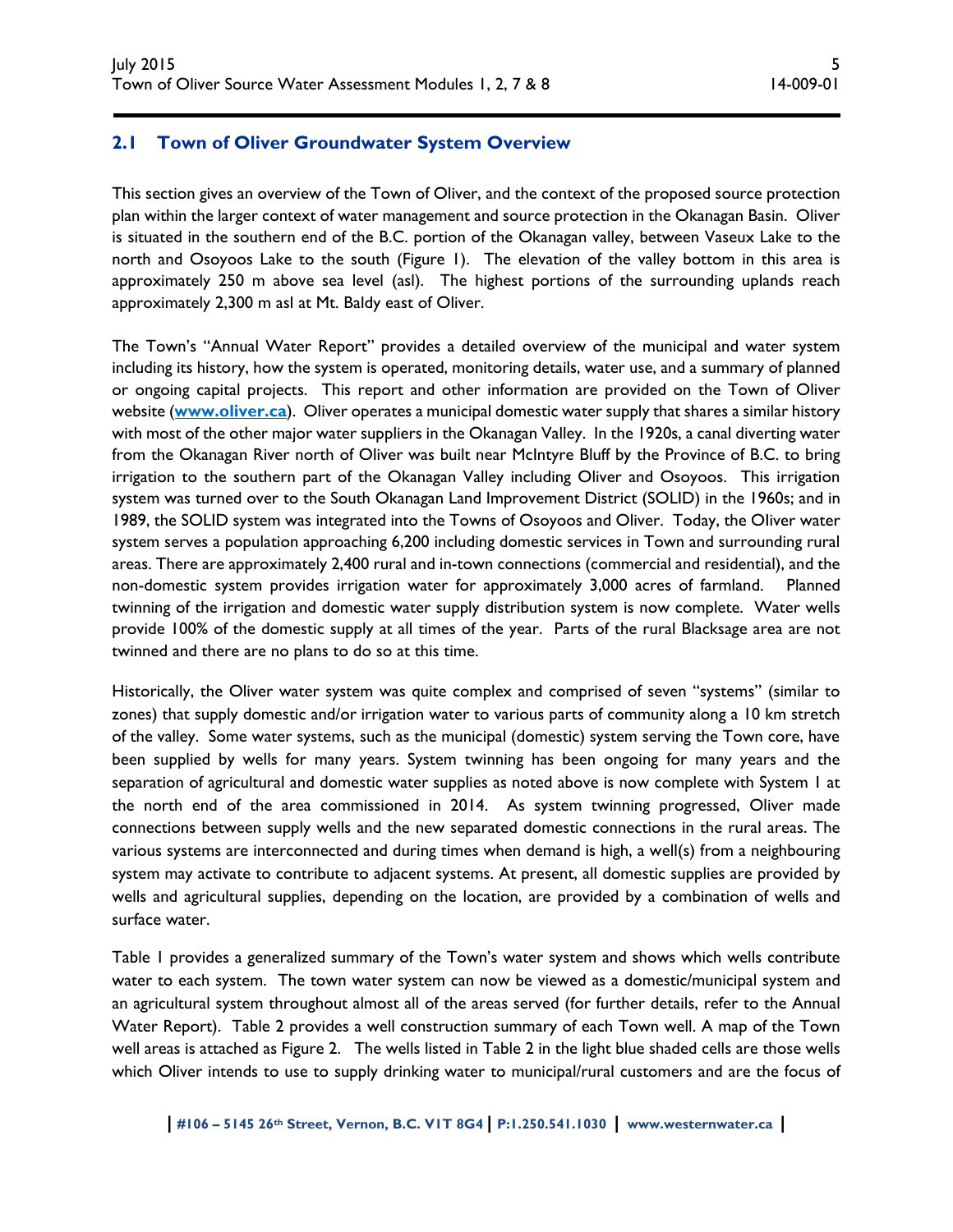this SWA. Appendix C provides the well drillers logs for the Town wells along with well completion diagrams where available.

|  | Table I | <b>Wells Contributing to Oliver Water Systems</b> |
|--|---------|---------------------------------------------------|
|--|---------|---------------------------------------------------|

|                                 | <b>Municipal System</b>                                                                                                            | <b>System 2</b>                                                                                                                                                                                         | <b>System 4.5, 6, 7</b>             | System I                                                                                                                                            |
|---------------------------------|------------------------------------------------------------------------------------------------------------------------------------|---------------------------------------------------------------------------------------------------------------------------------------------------------------------------------------------------------|-------------------------------------|-----------------------------------------------------------------------------------------------------------------------------------------------------|
| Domestic Well<br><b>Sources</b> | Tuc-El-Nuit #2<br>Tuc-El-Nuit #3<br><b>CPR</b><br>Lions Park<br><b>Rockcliffe</b><br>Fairview (irrigation<br>only)<br>Buchanan Rd. | Primarily Blacksage<br>#1, #2 and #3 in<br>Summer, and<br>occasionally Miller<br>Road when needed.<br>In winter when<br>demand is lower, the<br>municipal system<br>wells supply water to<br>this area. | Miller Road and<br>Municipal System | Surface water<br>source in irrigation<br>season. Buchanan<br>Road,<br>supplemented by<br>municipal when<br>needed during non-<br>irrigation season. |

Table 1 Notes:

- 1) In 2014, Oliver replaced the Buchanan Rd domestic well with a new well and also drilled an irrigation supply well at the Buchanan Rd well site. In future Buchanan would supply domestic for System 1.
- 2) Fairview well is no longer used for domestic / drinking water
- 3) Oliver plans to discontinue using the Lion's and CPR wells and replace that capacity with the new Buchanan Rd domestic well. All wells and their status will be addressed in the proposed project.
- 4) In this report, "Tuc-El-Nuit" and "Tuc-El-Nuit" refer to the lake and the wells respectively

# **Table 2 Well Construction Summary Data for Town Domestic Wells**

| Well<br><b>Name</b>           | <b>Total</b><br>depth<br>(m / ft) | <b>Rated or</b><br><b>Static</b><br><b>Depth to</b><br><b>Diameter</b><br><b>Nominal</b><br>top of<br>water<br><b>Capacity</b><br>(mm /<br><b>level</b><br>screen<br>(L/sec /US<br>inches)<br>(m/ft)<br>(m/ft)<br>gpm) |             |            | <b>Notes / Land status</b> |                                                                                                                                      |
|-------------------------------|-----------------------------------|------------------------------------------------------------------------------------------------------------------------------------------------------------------------------------------------------------------------|-------------|------------|----------------------------|--------------------------------------------------------------------------------------------------------------------------------------|
| <b>Buchanan</b><br>Road       | 22.0/<br>72                       | 200/8                                                                                                                                                                                                                  | 17.4 / 57   | 2.1 / 4.5  | 22.1 / 350                 | System I supplementary<br>supply. Constructed 1968.<br>Closed in 2014. There is<br>also a 600 US gpm irrigation<br>well at the site. |
| <b>Buchanan</b><br>Road (new) | 22.2/<br>73                       | 400/16                                                                                                                                                                                                                 | 16/53       | 3.9/12.8   | 63 / 1000                  | Proposed to be operational<br>in 2015. Town has licence of<br>occupation, on Crown land.                                             |
| Tuc-El-Nuit<br>#I             | 14.0/<br>46                       | 200/8                                                                                                                                                                                                                  | 11.0 / 36.1 | 3.4 / 11.0 | 15.8 / 250                 | Municipal System well<br>(inactive). Constructed<br>1971.                                                                            |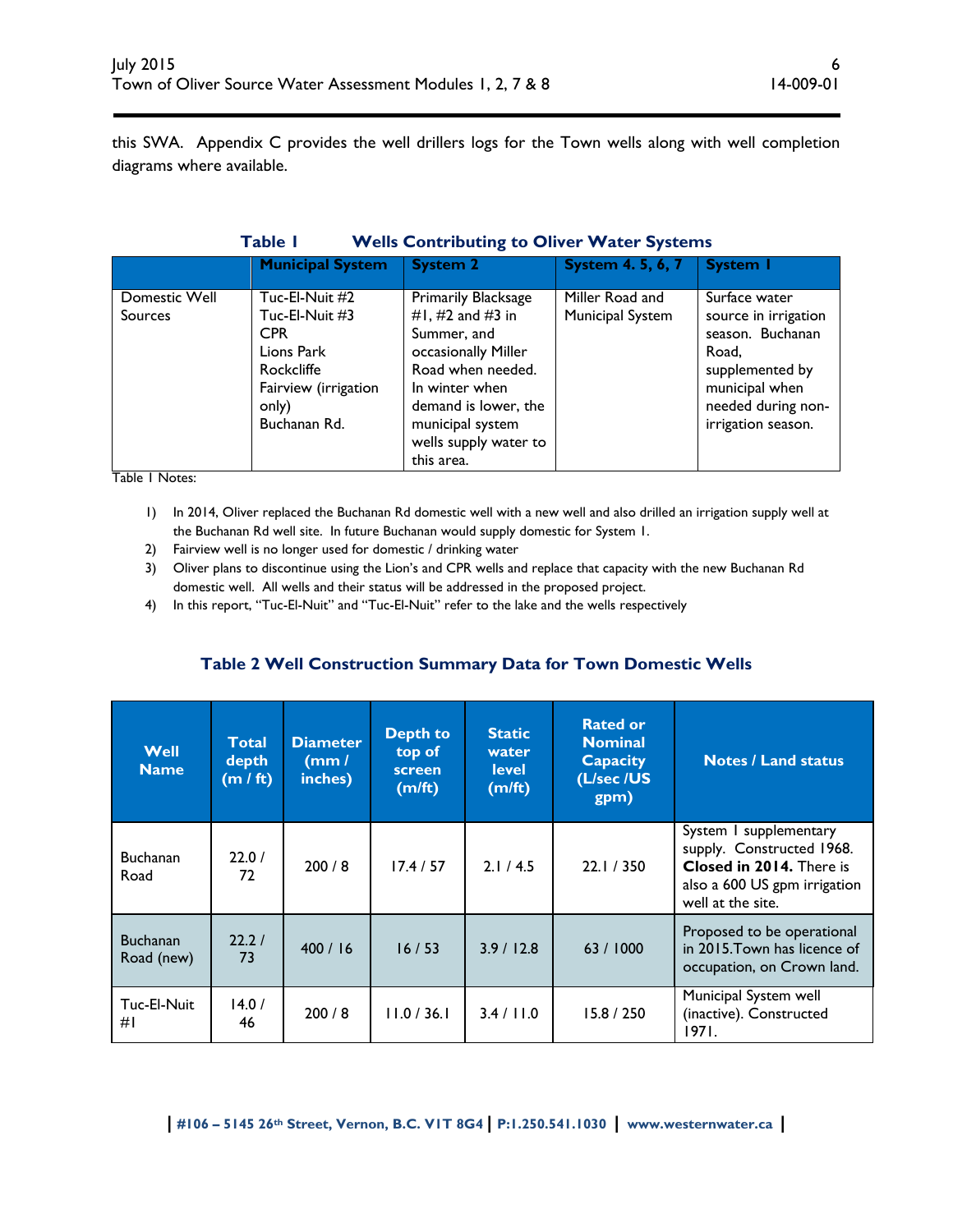| Well<br><b>Name</b>       | <b>Total</b><br>depth<br>(m / ft) | <b>Diameter</b><br>(mm)<br>inches) | <b>Depth to</b><br>top of<br>screen<br>(m/ft) | <b>Static</b><br>water<br><b>level</b><br>(m/ft) | <b>Rated or</b><br><b>Nominal</b><br><b>Capacity</b><br>(L/sec /US<br>gpm) | <b>Notes / Land status</b>                                                                                                                               |
|---------------------------|-----------------------------------|------------------------------------|-----------------------------------------------|--------------------------------------------------|----------------------------------------------------------------------------|----------------------------------------------------------------------------------------------------------------------------------------------------------|
| Tuc-El-Nuit<br>#2         | 14.3/<br>47                       | 300 / 12                           | 10.4 / 34.1                                   | 3.4 / 11.0                                       | 75.6 / 1200                                                                | Municipal System well<br>(active). Constructed<br>1971. Located on Fortis<br>ROW.                                                                        |
| Tuc-El-Nuit<br>#3         | 13.7/<br>45                       | 250 / 10                           | 10.3 / 34.0                                   | 4.0 / 13.1                                       | 41.0 / 650                                                                 | Municipal System well<br>(active). Constructed 1982.<br>Fortis ROW.                                                                                      |
| Lions Park<br>Well        | 23.2/<br>76.1                     | 400/16                             | 18.3 / 60.0                                   | 1.8 / 5.9                                        | 77.5 / 1230                                                                | Municipal System well, used<br>in peak demand period only<br>(active). Constructed 1980.<br>To be deactivated and then<br>closed.                        |
| <b>CPR Well</b>           | 13.6/<br>44.6                     | 400/16                             | 9.1 / 29.8                                    | 1.2 / 4.0                                        | 72.4 / 1150                                                                | Municipal System well, used<br>in peak demand period only<br>(active). Constructed 1980.<br>To be deactivated and then<br>closed.                        |
| <b>Rockcliffe</b><br>Well | 24.4/<br>80.0                     | 400 / 16                           | 15.0 / 49.2                                   | 6.3 / 20.6                                       | 94.5 / 1500                                                                | Municipal System well<br>(active). Constructed 1990.<br>On Town owned land.                                                                              |
| Blacksage #1              | 25.7/<br>84.3                     | 400/16                             | 11.6 / 38.0<br>Upper<br>Screen                | 2.8/9.2                                          | 126 / 2000                                                                 | System 2 well (active).<br>Constructed 1981. Well has<br>"double screen".<br>WTN49481; WPN22910.<br>On Town land.                                        |
| Blacksage #2              | 15.2/<br>50                       | 400 / 16                           | unknown                                       | 2.4 / 8.0                                        | 25.2 / 400                                                                 | System 2 well (active).<br>Constructed 1971.<br>Shallowest of the three<br>Blacksage wells.<br>WTN24513; WPN22911<br>On Town land.                       |
| Blacksage #3              | 31.1/<br>102                      | 200/8                              | unknown                                       | 1.8 / 6.0                                        | 12.6 / 200                                                                 | System 2 well (active).<br>Constructed 1970. Likely<br>deepest screened interval of<br>the three Blacksage wells.<br>WTN23793; WPN22912<br>On Town land. |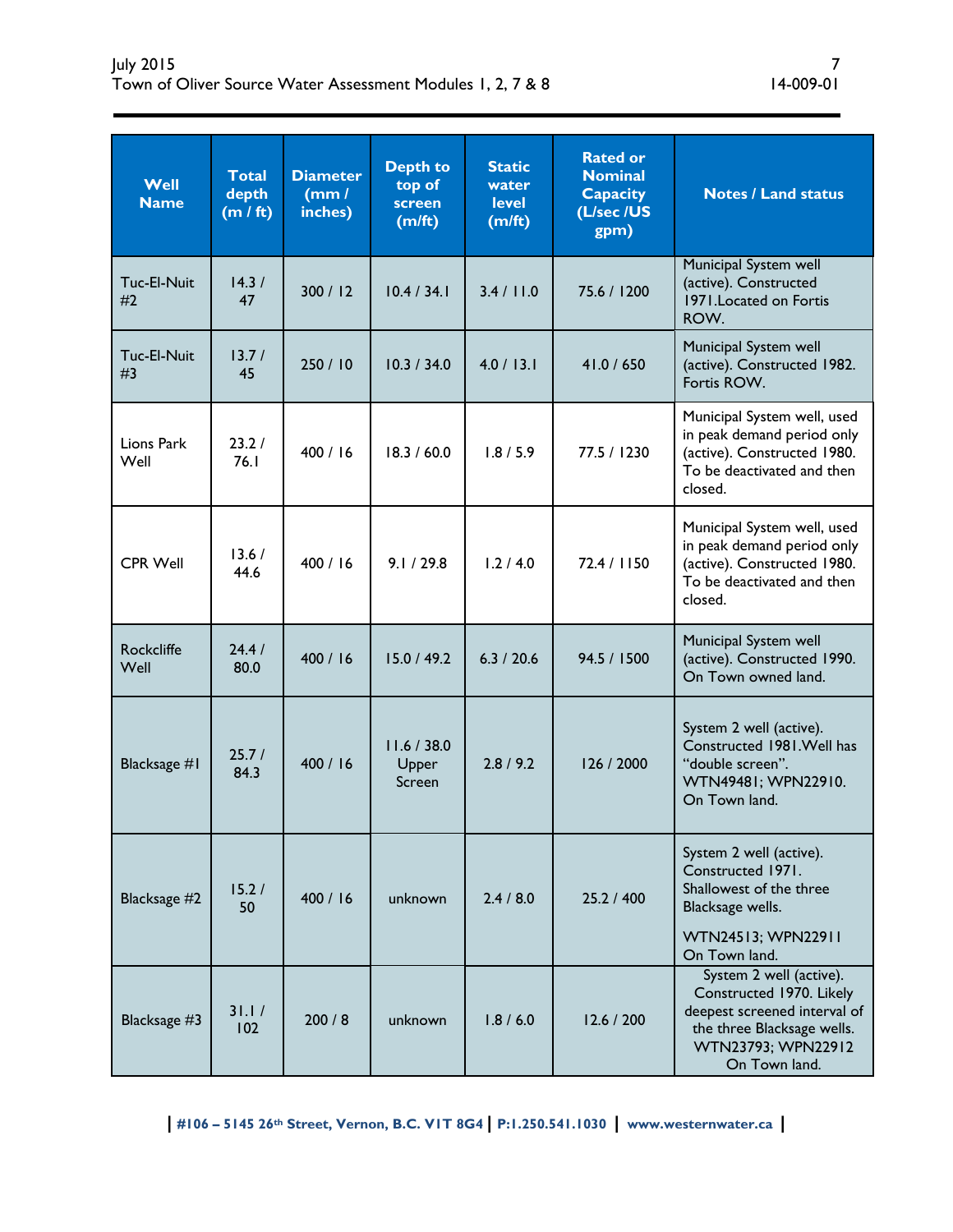| Well<br><b>Name</b> | <b>Total</b><br>depth<br>(m / ft) | <b>Diameter</b><br>(mm /<br>inches) | <b>Depth to</b><br>top of<br>screen<br>(m/ft) | <b>Static</b><br>water<br><b>level</b><br>(m/ft) | <b>Rated or</b><br><b>Nominal</b><br><b>Capacity</b><br>(L/sec /US<br>gpm) | <b>Notes / Land status</b>                                              |
|---------------------|-----------------------------------|-------------------------------------|-----------------------------------------------|--------------------------------------------------|----------------------------------------------------------------------------|-------------------------------------------------------------------------|
| Miller Road<br>Well | 18.4/<br>59.0                     | 300 / 12                            | 14.3 / 46.9                                   | 2.8/9.2                                          | 69/1092                                                                    | System 6 and 7 well.<br>Constructed 2004. MOTI<br>ROW approval to Town. |

Notes for Table 2:

- Tuc-El-Nuit #1: SWL as reported on completion diagram in 1971. Rated capacity from completion report (1971).
- Tuc-El-Nuit #2: SWL as reported on completion diagram in 1971. Rated capacity from a 2000 Kala Groundwater report evaluating the combined yield possible from the Tuc-El-Nuit well field.
- Tuc-El-Nuit #3: SWL and rated capacity as reported in the Kala Groundwater well completion report (1982).
- Lions Park Well: SWL and rated capacity as reported on Well drillers log (1980).
- CPR Well: SWL and rated capacity as reported on Well drillers log (1980).
- Rockcliffe Well: SWL and rated capacity as reported in Kala well completion report (1990)
- Blacksage #1: SWL and rated capacity as reported in Kala well renovation report dated 1985.
- Blacksage #2: A well log for Blacksage #2 was obtained from the B.C. Water Resources Atlas and is the source of the data in Table 1.1. No information on screen design is available. The total depth is assumed to be 50 ft based on the total drilling depth on the well log. Specific capacity data on the well log indicates that the well is capable of higher yields than the driller`s estimate.
- Blacksage #3: A well log for Blacksage #3 was obtained from the B.C. Water Resources Atlas and is the source of the data in Table 1.1. No information on screen design is available. The total depth is assumed to 102 ft based on lithology reported on the driller`s log.
- Miller Road well: SWL and rated capacity as reported in the Golder 2004 GWPP report.
- Buchanan Rd (new) SWL and rated capacity as per WWAL 2014.

### **2.2 Recent Groundwater Use and Nominal Capacity**

As noted in Section 1 of this report, the scope of this SWA does not include a detailed audit or review of groundwater or water system capacity (Module 4). This report subsection provides an overview of recent groundwater usage and a discussion of how the wells are expected to operate in the future.

The OBWB Water Management and Use Study (Dobson 2008) completed for the Phase 2 OKWSD Project assembled and reviewed several years worth of water use data for the large water purveyors in the Okanagan Valley. According to that study, in 2006 Oliver pumped 3977 ML of groundwater, making it the second largest groundwater user amongst the valley's major water suppliers. The Town's status as a major groundwater user in the valley has probably not changed significantly since 2006 but the Town's groundwater use has decreased, a result of water conservation efforts and system twinning. For example, 2013 groundwater use was under 3,000 ML, but will likely remain steady now that system twinning is complete. As noted above, the Town's water system serves a year-round population of approximately 6,200 residents within the municipal boundary and those in rural areas north and south of the Town core are also included. The table below summarizes recent groundwater well usage for the years 2012 and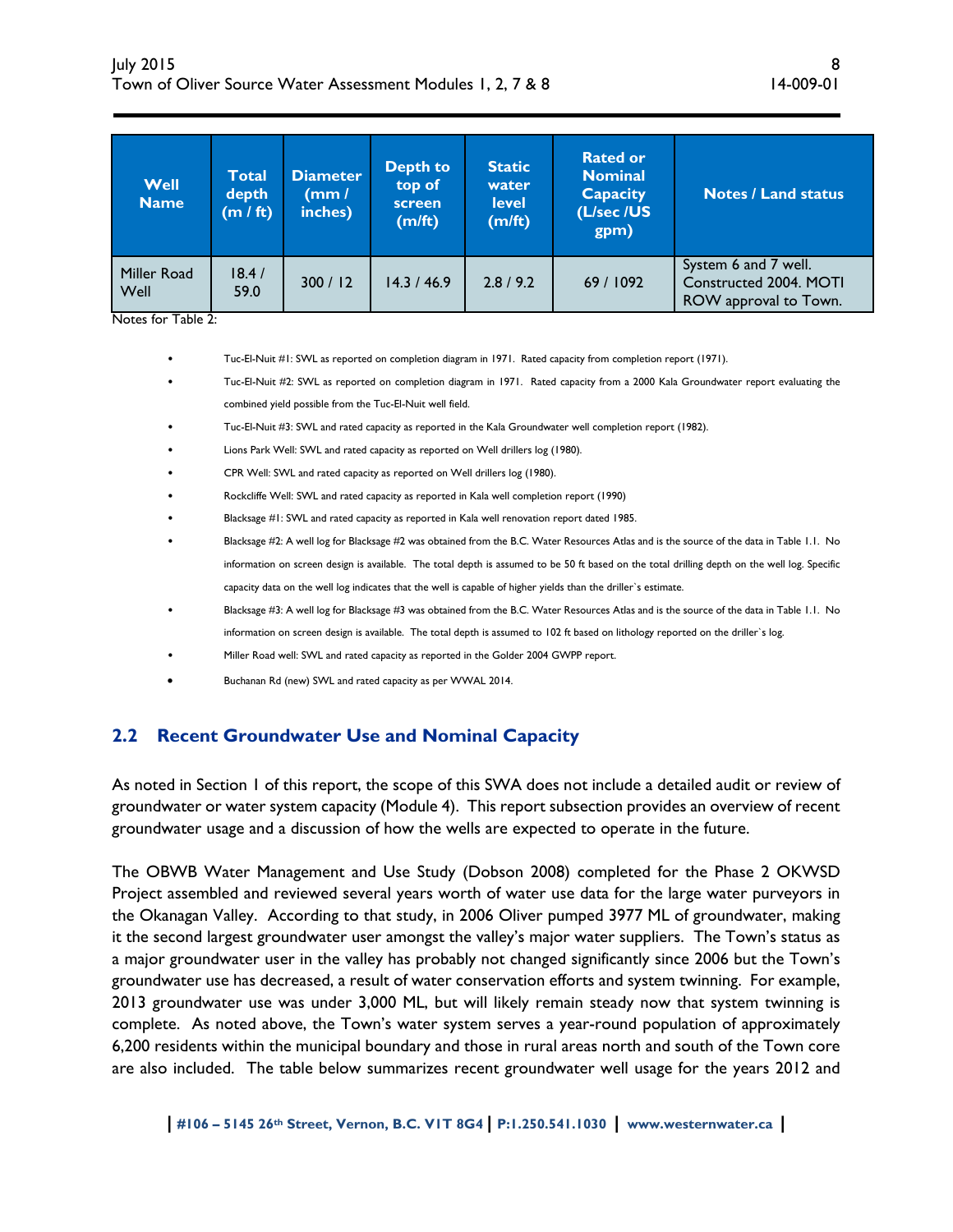2013 and report Appendix H provides monthly and annual well usage data for those two years. Overall use was consistent at approximately 515 million gallons (US) or approximately 2,000 ML for the five domestic/municipal wells. The Town continues to monitor, record and report well usage in its Annual Water Reports, which are available on the Town website.

| $\cdots$ on $\bullet$ sage summany<br>$101$ averaged avers |                                     |                   |                          |                          |                  |              |  |  |  |  |
|------------------------------------------------------------|-------------------------------------|-------------------|--------------------------|--------------------------|------------------|--------------|--|--|--|--|
|                                                            | <b>CPR</b> and<br><b>Lions Park</b> | <b>Rockcliffe</b> | <b>Tuc-El-Nuit</b><br>#2 | <b>Tuc-El-Nuit</b><br>#3 | <b>Miller Rd</b> | <b>TOTAL</b> |  |  |  |  |
| <b>2012</b> use<br>34,334,059<br>(US gal)                  |                                     | 219,358,557       | 191,252,601              | 69,712,403               | 584,612          | 515,242,232  |  |  |  |  |
| % of GW<br>supply                                          | 6.7                                 | 42.6              | 37.1                     | 13.5                     | 0.1              |              |  |  |  |  |
| Peak use<br>month                                          | August                              | May               | August                   | October                  | <b>June</b>      |              |  |  |  |  |
| <b>2013</b> use<br>(US gal)                                | <b>Not used</b>                     | 110,017,715       | 187,379,931              | 97,938,077               | 119,283,266      | 514,618,989  |  |  |  |  |
| $%$ of GW<br>supply                                        | 0                                   | 21.4              | 36.4                     | 19.0                     | 23.2             |              |  |  |  |  |
| Peak use<br>month                                          | --                                  | May               | August                   | July                     | February         |              |  |  |  |  |

**Table 3 Well Usage Summary for 2012 and 2013** 

**Note**: the above summary pertains to wells that pump only to domestic supply. For data on the wells pumped in 2012 and 2013 for both agricultural and domestic supply (Buchanan Rd, Fairview and Black Sage, see Appendix H). The major differences between 2012 and 2013 are that the CPR and Lions Park wells were not used in 2013 and the Miller Rd. well was used much more in 2013, partially feeding the system formerly supplied by Rockcliffe and CPR/Lions Park. Some of the Miller Rd well use was for a water treatment pilot test for manganese reduction. The only wells that are typically used year-round are Rockcliffe and Tuc-El-Nuit.

As system operation continues to evolve, the supply wells that Oliver will use are expected to change from the patterns seen in recent years. The major changes over the past several years have been driven by system twinning as well as preference for higher quality groundwater for domestic supplies. These changes are summarized below:

- Replaced old Buchanan Road well (which supplied both domestic and agricultural connections) with two wells, one dedicated to agricultural and one for domestic. The domestic well is a 16 in / 400 mm diameter well with 1000 US gpm design capacity; (net increase of 650 US gpm domestic);
- Eliminate Lions Park and CPR wells from the water supply (decrease of 2,380 US gpm domestic)
- Discontinue use of Fairview well for domestic supply (decrease of 425 US gpm domestic; converted to agricultural).
- Add Buchanan agricultural well (600 US gpm); total increase in Ag supply from wells is 1,025 US gpm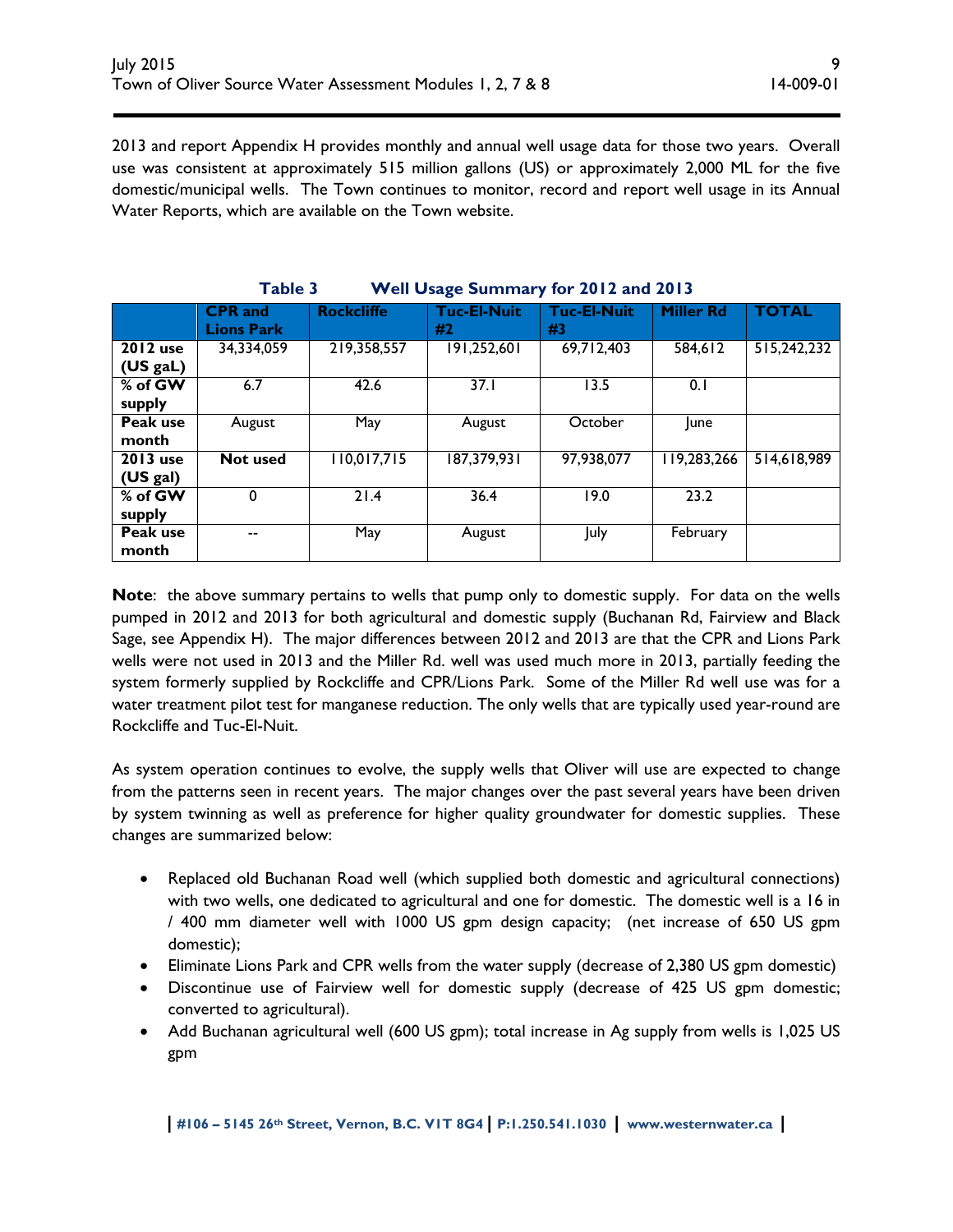#### **Summary**:

- Net overall *decrease* in groundwater supply = 1,130 US gpm
- Domestic groundwater capacity (nominal) = 4,600 US gpm
- Agricultural groundwater capacity (nominal) = 775 US gpm
- Blacksage system combined capacity (nominal) = 3,692 US gpm

The net change in overall domestic groundwater supply capacity as a result of system modifications will be a reduction in capacity of approximately 70 L/sec / 1000 US gpm, and starting in 2015, seeing the bulk of the domestic supply coming from Buchanan Road, Tuc-El-Nuit, and Rockcliffe well sources, plus the existing Black Sage and Miller Road system operating as it has in the past as a combined domestic/irrigation supply. The individual well usage will be tracked as the Town has done previously, and if necessary, reported out separately to fulfill Source to Tap Module 5. As of 2014, the CPR and Lions Parks wells have been deactivated as the old Buchanan Rd well has been closed. The report recommendations (Section 7) address the requirements for well closure under the Groundwater Protection Regulation for inactive wells.

### **2.3 Area Well Records**

This section identifies known or recorded well locations and information for wells located in the vicinity of the Town of Oliver wells based on information provided in the BC Wells Database. Well records do not typically indicate whether a well is operational, closed, or abandoned, nor do they provide information regarding actual groundwater use in an area, however, they can provide information regarding aquifer characteristics (e.g., aquifer materials, potential yield, and approximate depth to groundwater).

#### **2.3.1 BC Wells Database**

The BC Water Resources Atlas was used to identify wells on record in the BC Wells Database within approximately 2.5 km of each well area. The search was separated into areas north and south of Town centre. Well areas north of Town centre include Buchanan, Tuc-El-Nuit, Lion's Park and CPR. Well areas south of Town centre include Rockcliffe, Fairview, Miller Road and Blacksage. The northern well search extended from Similkameen Avenue to Gallagher Lake and the southern well search extended from Similkameen Avenue to 2.5 km south of the Blacksage well area. Both well searches included wells located in the valley bottom and sides.

WELLS database searches indicated that well types and uses were comparable north and south of Town centre. A total of 403 wells are located north of Town centre and 323 wells are located south of Town centre (726 in total). Of these wells, 12 drinking water system wells (private and municipal) were identified north of Town centre and 6 were identified south of Town centre. Most wells north and south of Town centre were identified as being either irrigation or private domestic wells. There were 2 provincial observation wells located north of Town centre (407 and 348) and 3 located south of Town centre (87, 332 and 405) (See Section 2.2.2). North of Town centre, there were 174 drilled wells (61% of total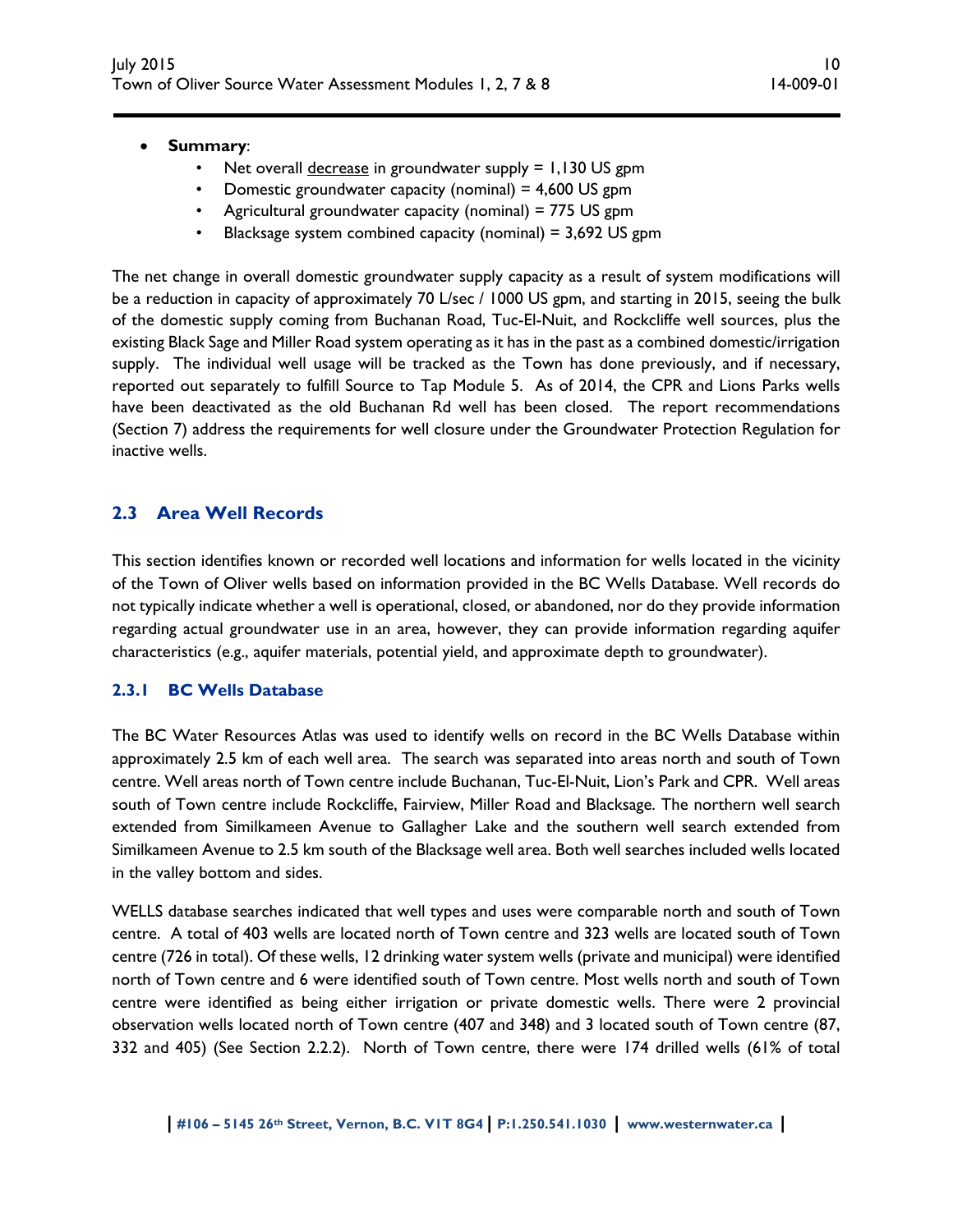reported) and 109 dug wells (39% of total reported). South of the Town centre, there were 96 drilled wells (45% of total reported) and 119 dug wells (55% of total reported).

The WELLS Database searches indicate differences between aquifer characteristics north and south of Oliver's Town centre. Averages of reported well depths, static water depths, bedrock depths and well yields were higher south of Town centre compared to north. South wells were, on average, 30% deeper with static water levels 42% deeper than north wells. Similarly, average bedrock depth was 50% deeper and average well yield was 20% higher in south wells than north wells. It was also noted that more than twice as many wells were drilled into bedrock south of Town centre than north of Town centre. Table 3 summarizes the WELLS Database information. The table includes a summary of averages for depth to bedrock, well yield (driller estimated), static water depth and well depth. It also indicates the documented number of total wells, drinking water system wells, observation wells, drilled wells and dug wells in each search area. Information provided in each well log is variable and missing data is common. Tables providing detailed WELLS data for both search areas are attached as Appendix D. The WELLS data base shows that private well owners utilize existing wells for irrigation and domestic use. However, information regarding the full extent of the groundwater use is not well documented. Areas outside the Town water service area are inferred to primarily utilize private wells for water supply.

#### **Table 4 Summary of Search Areas Well Record Information**

|                 |                       |                               | <b>Summary of Well Record Information</b> |                                    |                                         |                                              |                        |                                    |      |         |      |
|-----------------|-----------------------|-------------------------------|-------------------------------------------|------------------------------------|-----------------------------------------|----------------------------------------------|------------------------|------------------------------------|------|---------|------|
|                 |                       |                               |                                           | Averages                           |                                         |                                              |                        | <b>Well Types</b>                  |      |         |      |
| Search<br>Area  | Total<br><b>Wells</b> | Sand and<br>Gravel<br>Aquifer | <b>Bedrock</b><br>Aquifer                 | Well<br>Depth<br>(f <sub>t</sub> ) | <b>Static</b><br>Water<br>Depth<br>(ft) | <b>Bedrock</b><br>Depth<br>(f <sub>t</sub> ) | Well<br>Yield<br>(gpm) | <b>Drinking</b><br>Water<br>System | Obs. | Drilled | Dug  |
| Oliver<br>North | 403                   | 3 I I                         | 12                                        | 71                                 | 20                                      | 29                                           | l 16                   | 12                                 | 2    | 174     | 109  |
| Oliver<br>South | 323                   | 235                           | 28                                        | 101                                | 34                                      | 58                                           | 144                    | 6                                  | 3    | 96      | i 19 |
| <b>Both</b>     | 726                   | 546                           | 40                                        | 86                                 | 27                                      | 43                                           | 30                     | 18                                 | 5    | 270     | 228  |

#### **2.3.2 Provincial Observation Wells**

There are five provincial observation wells located within the study area; 2 north of Town centre (407 and 348) and 3 south of Town centre (87, 332 and 405). Of these, three wells are actively monitored: Observation Well 407 is an active observation well drilled in 2011, and located approximately 349 m northeast of the Buchanan Well and 2.6 km north of the Tuc-El-Nuit well area. Observation Well 405 is an active observation well drilled in 2011. It is located approximately 773 m southwest of the Rockcliffe well area and 2.4 km southwest of the Lions Park and CPR well areas. Observation Well 332 is an active observation well drilled in 1983. It is located approximately 1.3 km north of the Miller Road and Blacksage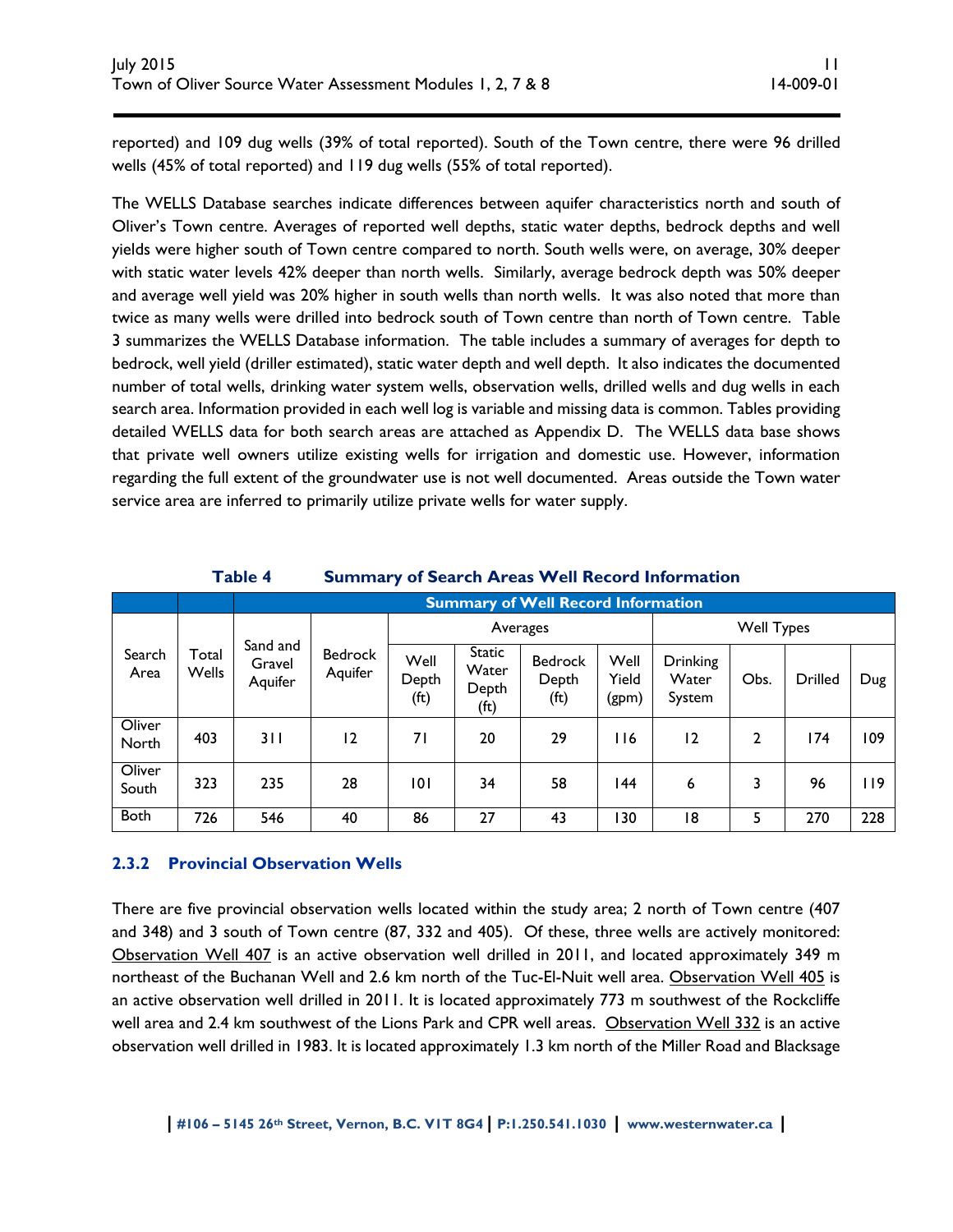well areas. The locations are shown on Figure 7 along with the provincial Ambient Water Quality Network monitoring wells (see Section 3.4).

Observation wells 87 and 348 were removed from the network and are no longer available. However, the province considers the Oliver a priority area for monitoring due to heavy reliance upon groundwater and potential groundwater level declines and is actively seeking additional suitable well locations for dedicated long-term monitoring.

Three observation wells are viewable on the interactive mapping application on the Ministry of Environment website **http://www.env.gov.bc.ca/wsd/data\_searches/obswell/map/obsWells.html**

Water levels in Observation wells 405 and 407 (not shown in this report) appear relatively stable or slightly rising in the past couple of years. In contrast, the hydrograph for Observation well 332 (which has a longer period of record) is shown below. Approximately 1.5 m of water level decline is evident from the period of record shown. This well is completed in Aquifer 254, about 1 km north of the Town's Black Sage and Miller Road wells. The data do not appear to have been updated since 2011. See Recommendations for use of this well to inform the Town's groundwater management efforts.



# **2.4 Setting, Topography and Surface Water Hydrology**

Oliver's supply wells are in the Okanagan Valley located in the southern interior of BC about 20 km north of the Canada/US border and adjacent to Osoyoos Indian Reserve No., which borders Oliver's eastern city limits. The wells are located within the Bluebunch Wheatgrass and Ponderosa Pine Biogeoclimatic Zones. The hot, dry climate in these zones result in fragile ecosystems with limited plant productivity and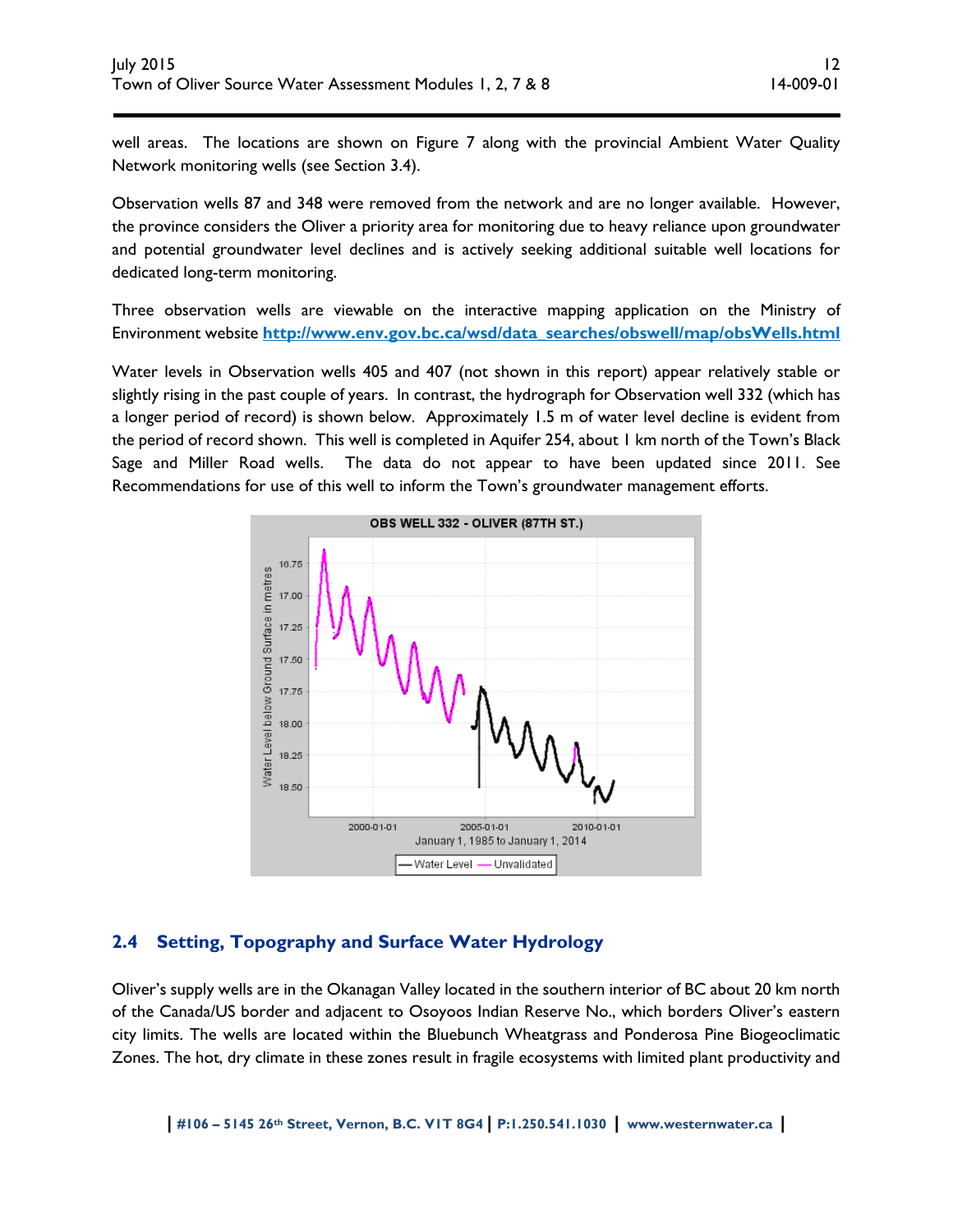soil development that support a diverse array of wildlife and plant species. Oliver's economy relies principally on agriculture and tourism, with the many wineries in the area creating a close link between these two sectors. Other land uses include residential, industrial, cultural, recreational and urban. Increased development over the years has elevated the demand for water in the Town of Oliver.

Topography surrounding the supply wells is dramatic. The valley bottom is relatively flat with elevations ranging between 300 and 330 masl. Its width fluctuates between about 1-6 km with the narrowest section north of the Buchanan Road between Gallagher Lake and McIntyre Bluff and the widest section surrounding the Town's centre. The highest point to the southwest is Mt. Kobau at a height of 1,870 masl. The eastern valley sides rise more gradually through the Inkaneep Provincial Forest with the highest point being Mt. Baldy at 2,300 masl located about 40 km from the Oliver's Town centre. The western valley sides rise abruptly and are incised with drainage channels that flow into the valley bottom. These include Testalinden Creek, Hester Creek, Tinhorn Creek, Togo Creek and Reed Creek to the south, Park Rill to the north and unnamed ephemeral channels. About 10 drainage channels flow into the valley bottom from the eastern valley sides including Inkaneep Creek to the south, Atsiklak and Wolfcub Creeks to the north and numerous unnamed ephemeral channels.

The Okanagan River watershed generates runoff from rainfall and snow melt that contribute to recharge water in the aquifers. The Okanagan River flows freely passed the Buchanan Road well but is continuously channelized for 17.1 km, from 1 km north of Tuc-El-Nuit Lake to Osoyoos Lake. Many oxbow lakes (oxbows) exist along either side of the Okanagan River as a result of its channelized state. Oxbows are located within 200 m of the Lions Park, CPR, Miller Road and Blacksage well areas. Tuc-El-Nuit Lake has a surface area of about 1 km<sup>2</sup> and is located about 1.3 km south of the Buchanan well area and 189 m from the Tuc-El-Nuit well area. It receives surface flow from the eastern highlands in its southeast section and flows into the Okanagan River from its northwest section. Other lakes within the watershed include Gallagher Lake and small kettle lakes. Gallagher Lake is a kettle lake with no surface inflow or outlet, and has an area of 5.1 HA. It is located about 3.2 km northeast of the Buchanan Road well area. A small unnamed lake (about 2.5 HA) with surface flow from a channel along the eastern valley side is located south of Gallagher Lake and about 1.6 northeast of the Buchanan Road well area. Another small kettle lake (2.7 HA) is located 818 m southeast of the Rockcliffe well. Small kettle lakes also dot the highlands west of the valley.

# **2.5 Surface Water Quality**

A review of water quality assessment results for Tuc El Nuit Lake, Okanagan River and some of its oxbows was completed.

A report on long term trends in Okanagan River's water quality (1979 – 2002) from samples collected at ENVIRODAT station 08NM0001 located near No. 18 Road between Oliver and Osoyoos was reviewed (BWP 2013). Analyzed parameters included general chemistry, nutrients, metals and bacteria. Results included the following: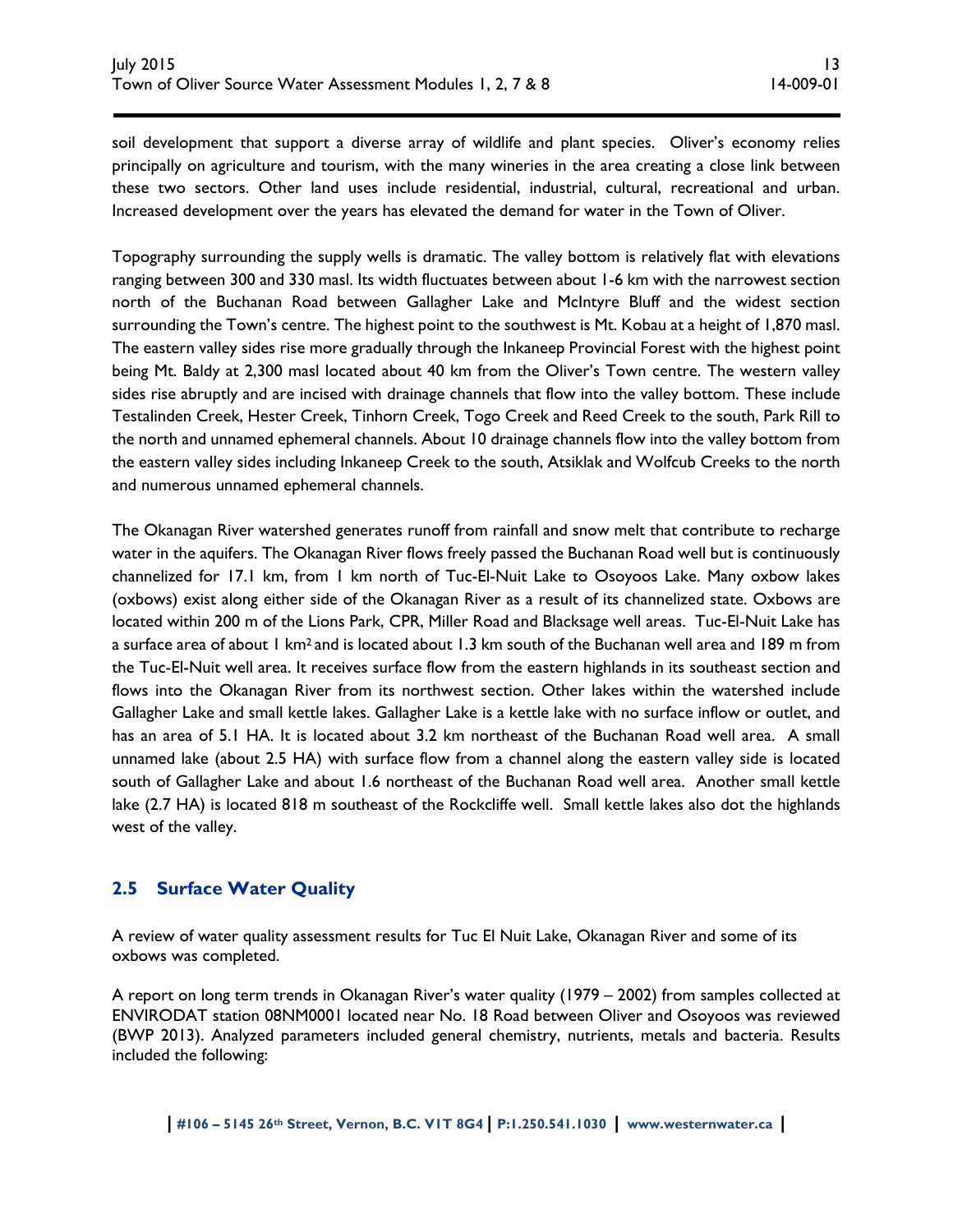- Fecal coliform was detected in 25% of the samples. Concentrations ranged from below detectable limits (<1 CFU/100 mL) to < 20,000 CFU/100 mL. Input from irrigation flumes are a possible source of these coliforms since the Town of Oliver ceased the discharge of secondary sewage in 19841;
- Chloride concentrations showed and increasing trend;
- Forty-eight percent of turbidity values exceeded the drinking water guideline of 1 NTU, while 9% also exceeded the aesthetic drinking water guideline of 5 NTU;
- Seven percent of the total iron concentrations exceeded the aquatic life and aesthetic drinking water guideline of 0.3 mg/L with exceedances occurring primarily during spring freshet;
- The strong correlation between total iron and turbidity indicates that higher levels of iron are associated with particulate matter;
- Aluminum, chromium, iron and zinc all exceeded drinking water guidelines on a regular occasion. All of these metals appeared to be closely correlated with turbidity, suggesting that the metals were bound to particulate matter and would not be toxic to biota;
- Dissolved organic carbon, true colour, fluoride and sulphate all occasionally exceeded drinking water guidelines, and
- Water temperatures in the Okanagan River regularly exceeded both the aesthetic drinking water guideline of 15°C and the general fisheries guideline of 19°C during summer months (July and August).

Water quality data were also available from WWAL's GWUDI study completed in 2011 for samples collected from Tuc-El-Nuit Lake, Okanagan River and some of its oxbows. Electrical conductivity, pH and temperature measurements were collected on five occasions between July 17 and August 25, 2011. Water quality data showed that Okanagan River and the oxbow samples had a similar chemical signature, regardless of the sampling location and that Tuc-El-Nuit Lake water was distinct from river water, showing greater mineralization (suggesting local groundwater influence).

### **2.6 Climate**

 $\overline{a}$ 

Town wells are located in the Bluebunch Wheatgrass (BB) and Ponderosa Pine (PP) Biogeoclimatic Zones. The hot, dry climate in these zones has resulted in fragile ecosystems with limited plant productivity and soil development that support a diverse array of wildlife and plant species.

Based on data for a climate station located in Oliver (Climate ID 1125760) as reported in 'Canadian Climate Normals, 1971 – 2000 for BC" (Environment Canada), the average annual daily temperature is 9.4 $\degree$ C with daily mean temperatures ranging from -2.6 $\degree$ C in January to 21.1 $\degree$ C in July. Total annual precipitation reported at the Oliver weather station between 1971 and 2000 was 327.5 mm.

# **2.7 Geology and Hydrogeology Overview**

The early work mapping the surficial deposits of the Okanagan Valley by Nasmith (1962) remains a primary reference used by most geological investigations today. Using the Nasmith maps as a basis, the surficial and bedrock geology of the Oliver area is summarized in the Golder (2004) and the Toews and Allen

<sup>&</sup>lt;sup>1</sup> Pers. Comm. Machelle Tiernan, Ministry of Forest Lands and Natural Resources. July 7, 2015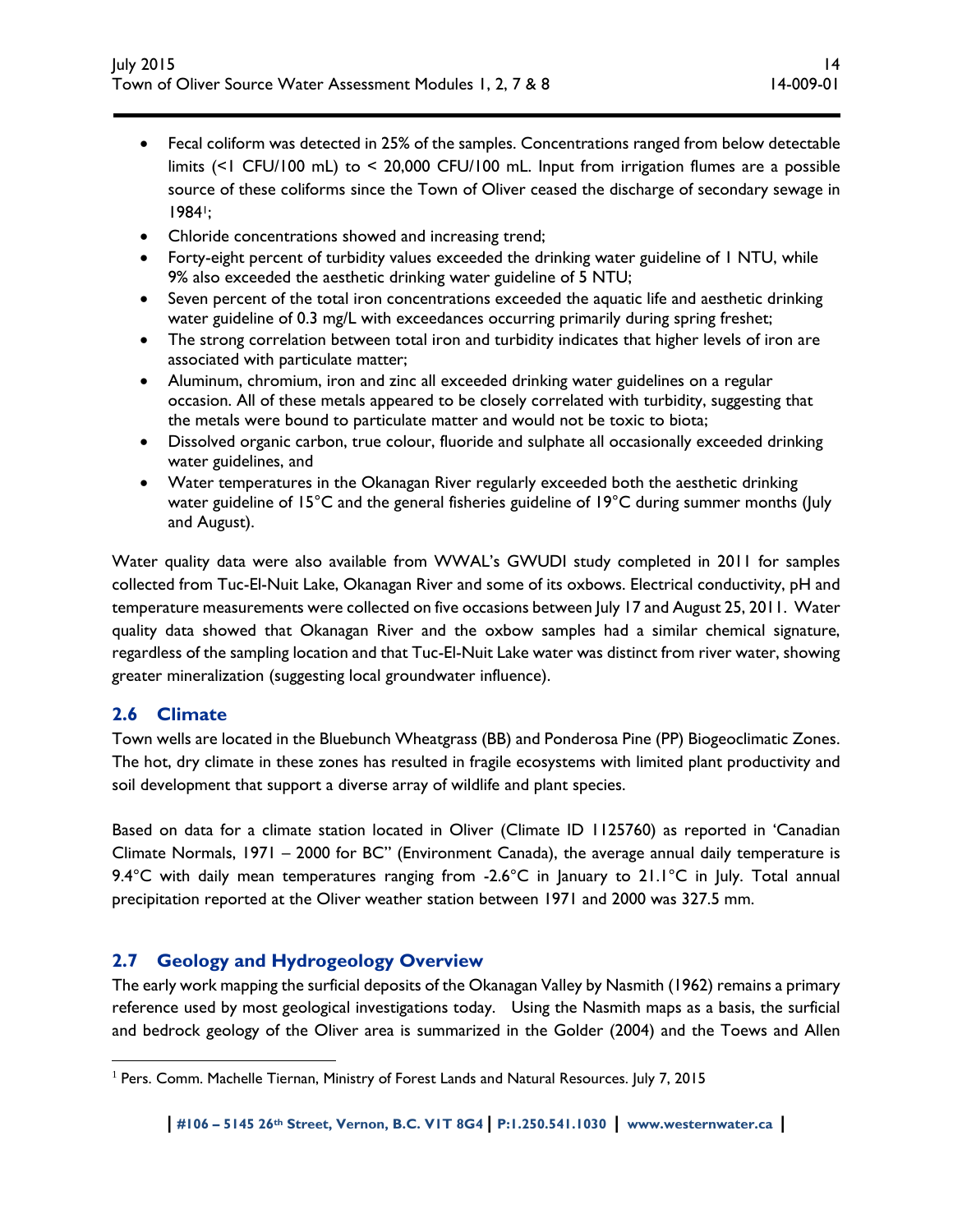(2007) reports, and is very briefly described below. Section 2.7 of the Toews and Allen (2007), which is publicly available, provides the most detailed discussion of the geology and hydrostratigraphy and will not be repeated here. WWAL (2011) also summarized hydrogeology in the GWUDI assessment for the Town's wells. Surficial geology governs the occurrence and behaviour of water in the water supply aquifers of the Okanagan River valley around Oliver. For the purposes of this source water assessment, these deposits can be classified informally as belonging to the following four types of surficial material:

- Modern day Okanagan River floodplain deposits composed chiefly of silt, silty sand, and gravel;
- Alluvial fans and fan-delta complexes associated with the tributary streams entering the valley from the surrounding uplands;
- River terrace and stratified glacial drift sand and gravels associated with the most recently glaciation;
- Outwash, moraine and ice-contact deposits occupying portions of the valley generally above the level of the Town's supply wells.

The Town wells, with the exception of Rockcliffe, are completed in two provincially-mapped aquifers (Nos. 254 and 255) that both occupy the main valley bottom south of the confluence of Vaseux Creek and the Okanagan River a few km north of downtown Oliver, with 255 present north of Town and 254 present to the east and south of Town (Figure 2).

Provincial aquifers 254 and 255 have a relatively shallow water table, are classified as moderately to highly productive, and have a high vulnerability to potential contamination. These are both "IA" aquifers and as such would fall into a high priority for groundwater protection measures. Wells in and around Oliver as well as other areas in the South Okanagan with a long agricultural land use history exhibit elevated nitrate levels. Observed nitrate concentrations in the valley range from about 0.5 mg/L to more than 10 mg/L. See also Section 3.4.

Provincial aquifer 256 is described as a confined to semi-confined system, and underlies portions of the Town and areas to the west of the Okanagan River. This aquifer, believed to the source of water for the Rockcliffe well, is in part associated with alluvial fans emanating from several creeds draining the west side of the valley, such as Testalinden and Hester creeks and may also be associated with buried glacial outwash deposits. The aquifer is less vulnerable to potential contamination sources and likely see less overall groundwater demand than the two shallow aquifers 254 and 255.

Based on well log information (Appendix C and D), as well as the information reported by Golder (2004, Section 5.1.1) the Town wells are all completed in unconfined aquifer settings, including the Rockcliffe well, the log for which noted sand and gravel from surface to a depth of 24 m (the well is completed above a basal silt layer).

The Oliver area aquifers, as mapped by MoE were further assessed during the Phase 2 Okanagan Basin Water Supply and Demand (OKWSD) Project by Golder Associates and Summit Environmental (Golder-Summit 2009). In general, the aquifer system is moderately to highly productive, is unconfined or semiconfined and is moderately to highly vulnerable to contamination originating at the land surface. Its average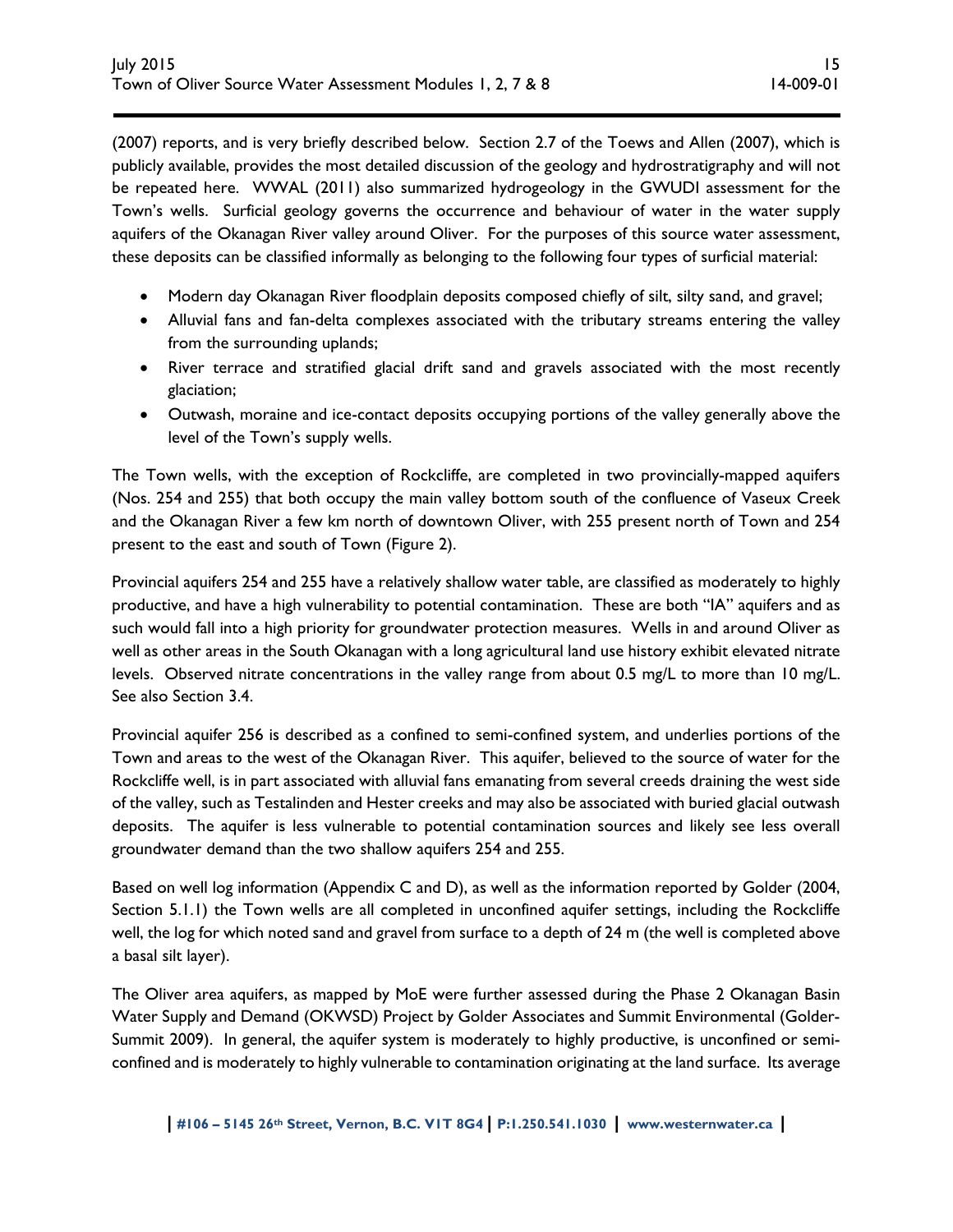annual groundwater flow (discharge) of well over  $6 \times 10^7$  m<sup>3</sup>/year makes the aquifer one of the largest aquifer systems in the valley (see Table 10 of the Golder-Summit study).

The aquifer system in Oliver is considered a potentially important contributor to groundwater discharging as baseflow along the mainstem Okanagan valley groundwater system. Because the aquifer is relatively shallow and unconfined in most places, there is a likely a high degree of inter-connectedness between groundwater and surface water. The local and regional significance of the Oliver area aquifer system makes it a high priority for protection. The Province of B.C. identified the Oliver area aquifer system as a high priority for further aquifer characterization (B.C. Ministry of Environment 2012). While such characterization is beyond the scope of the SWA, additional detailed hydrogeological knowledge could help inform future source protection efforts, particularly in the areas to the north of Oliver where existing groundwater quality is thought to be better (as evidenced by lower TDS values and lower nitrate – see also, Section 3.4 below), and where groundwater extraction by the Town as well as Osoyoos Indian Band, are expected to increase. The list of priority aquifers is also subject to change based on emerging local issues and concerns, and although there are no currently ongoing projects for the Oliver aquifers, we understand that the province is open to exploring opportunities to fund additional aquifer characterization with interested municipalities.

# **3. MODULE 1: DELINEATION AND ASSESSMENT OF WATER SOURCES**

Module 1 provides the framework for completing the SWA and involves aquifer assessment, and a summary review of water quality, followed by delineation of well capture zones and source protection areas. Note that we are not using the term "aquifer characterization", which in B.C. has a specific meaning as described by MoE (2012). Instead, our review of existing information is considered an assessment, consistent with this project being a source water assessment.

# **3.1 Aquifer Assessment**

### **3.1.1 Regional Aquifer System**

The Oliver SWA study area overlies the main valley bottom aquifer system of the South Okanagan. This aquifer system is principally recharged by seepage from Vaseux Lake, Vaseux Creek and other tributary streams along with reaches of the Okanagan River that may lose water to the ground seasonally. Toews and Allen (2007) provide a detailed discussion of the aquifer system. The Golder – Summit (2009) report also provides an overview of basin hydrogeology.

### **3.1.2 Local Aquifer Conditions and Hydrogeological Properties**

The main aquifer in the study area is the upper unconfined sand and gravel aquifer adjacent to Okanagan River. Upper unconfined sand and gravel aquifers are also present at higher elevations, along the valley margins. Regions with sufficient geological data show that the saturated thickness of the upper aquifer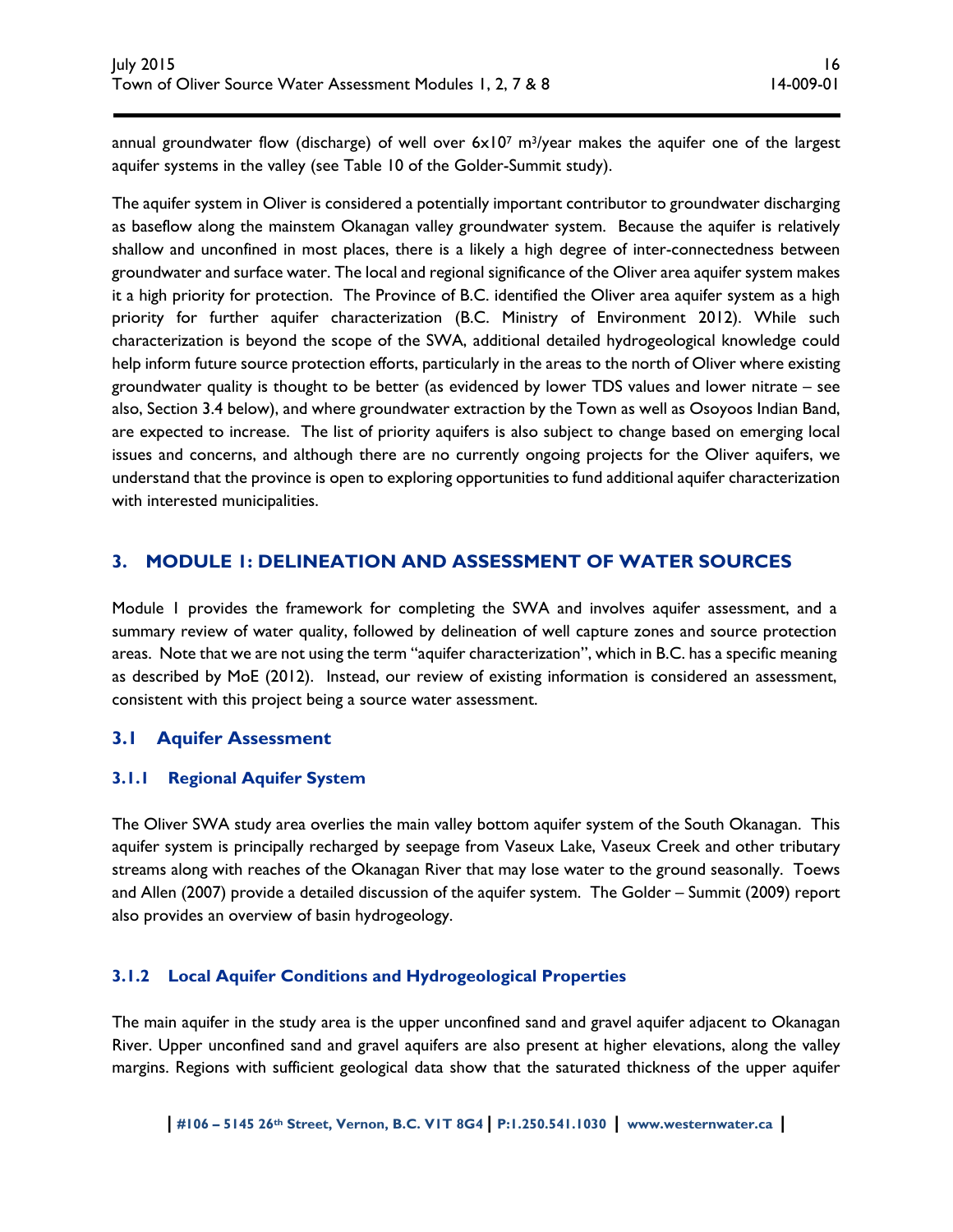adjacent to Okanagan River varies from a few m to 20 m or more (up to 60 m), which is influenced most by the silt top elevation. Some zones of high saturated thicknesses can be associated with kettle holes in the silt top, such as near Rockcliffe, Fairview, Miller Rd., and other production wells. The upper glaciofluvial units in the northern valley bottom contain layers of fine sand, which make some of the wells partially confined. These finer grained confining deposits appear to be discontinuous. Deeper confined sand and gravel aquifers are found along the valley margins, which are in alluvial deposits. Many of these alluvial fan deposits interfinger the glaciolacustrine deposits at depth, and likely extend less than several hundred metres toward the valley centre. These aquifers are likely to be most influenced by ephemeral streams (Toews and Allen 2007).

The B.C. Ministry of Environment maps and classifies known aquifers in the province using the system first described by Kreye et al (1998). There are three mapped and classified aquifers in the Oliver area:

- **Aquifer 254 IA**. This aquifer extends from the south end of Tuc-El-Nuit Lake in the north to the north end of Osoyoos Lake and occupies the valley bottom on both sides of the Okanagan River. Primarily unconfined, the aquifer is classified as having a moderate demand, high productivity and high vulnerability to contamination. Golder`s review of well logs in this aquifer (Golder 2004) indicates that the aquifer is comprised predominantly of sand and gravel and is typically underlain by a silt and-or clay layer. Private residential wells completed in the aquifer range from shallow dug wells to drilled wells up to 30 m deep, with static water levels near the river of less than 1 m below ground increasing to 7.3 m in wells further from the river (and presumably at higher elevation). Most of the Town of Oliver wells are completed in Aquifer 254, including the Tuc-El-Nuit wells, the CPR and Lions wells, the Black Sage Wells and the Miller Road Well.
- **Aquifer 256 IIIC**. This aquifer underlies the town core of Oliver on the west side of the Okanagan River. Aquifer 256 is semi-confined or confined, and classified as having a moderate demand, low productivity and low vulnerability to contamination. Wells completed in this aquifer are characterized with thick deposits of silt or clay (sometimes inter-bedded with sands) overlying the aquifer. The Rockcliffe well is located within the mapped extent of Aquifer 256, but is not completed in a confined aquifer. The mapped extent of aquifer 256 overlaps with aquifer 254 south of the Rockcliffe well, and it is likely the area in which an unconfined aquifer overlies a deeper confined aquifer is more pervasive than the mapping indicates.
- **Aquifer 255 IA**. This aquifer is located north of Tuc-El-Nuit Lake and extends to Vaseux Lake. The aquifer is classified by MOE as having a high demand, moderate productivity and high vulnerability to contamination. The high vulnerability to contamination classification suggests that the aquifer is unconfined, but a review of well logs indicates that there may in fact be an unconfined aquifer overlying a deeper confined aquifer in much of its mapped extent. The Buchanan Road well is located with aquifer 255.

In reality, the above mapped aquifers are interconnected and are not distinct. In many places, more than one stacked aquifers are present, and the overall system is more complex than the simplified Provincial mapping might suggest. However, those aquifers classified as IA by the Province are likely the most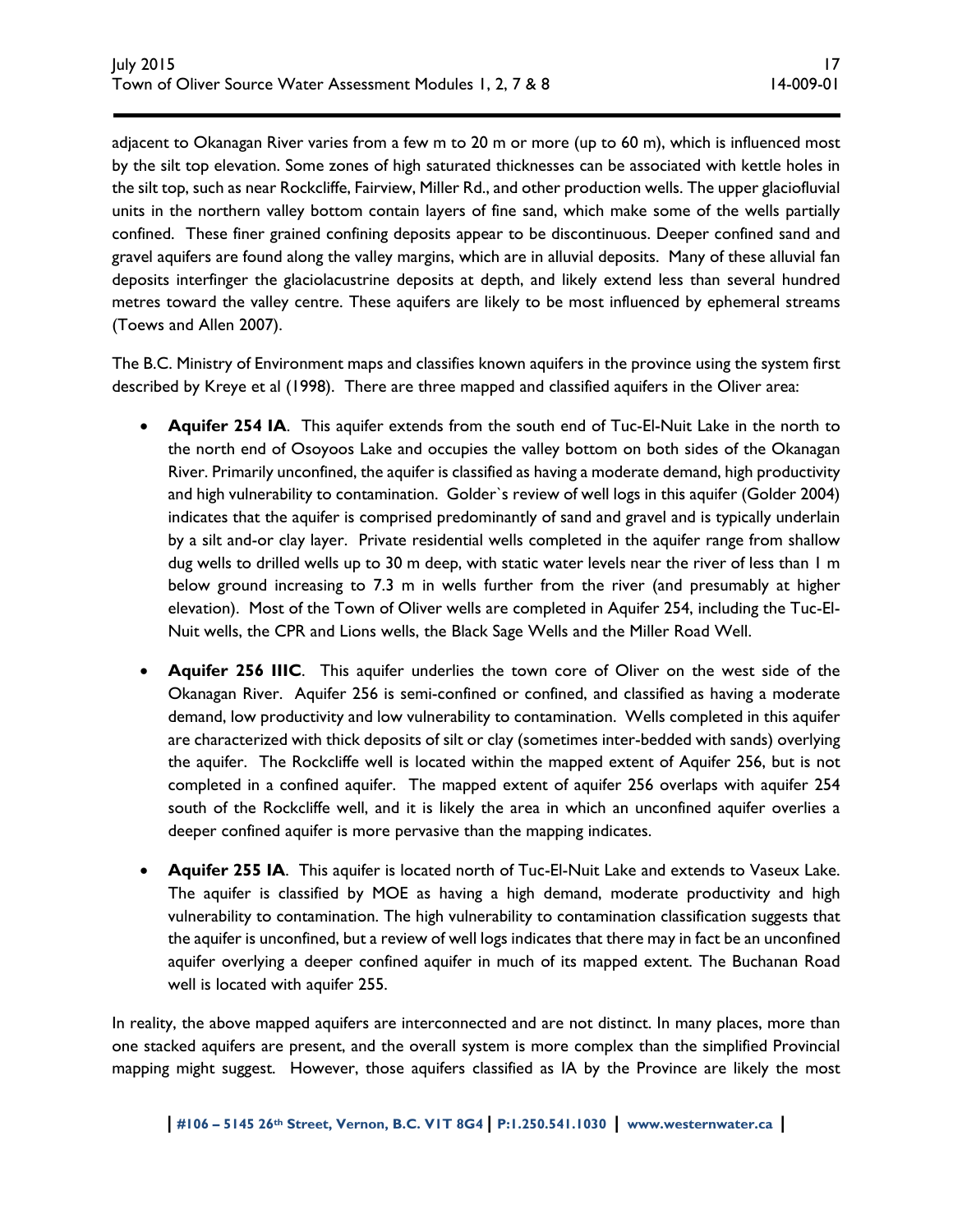sensitive to potential impacts from land uses, and as such, it is apparent that source water protection is an important part of managing the Town's water sources.

As noted previously, Phase 2 of the Okanagan Basin Supply and Demand Study Groundwater component (Golder-Summit 2009) also evaluated the aquifer system occupying the Okanagan River Valley in the Oliver area. Three valley bottom aquifers were delineated in the Oliver area, numbered 213, 214 and 215. The predominant direction of groundwater flow in the aquifer is from north to south, driven by the elevation difference between Vaseux Lake and Osoyoos Lake. Discharge through the most southerly of these three aquifers was estimated to be  $1.84 \times 10^7$  m<sup>3</sup>/year.

Aquifer vulnerability and direct recharge from precipitation were modelled in the Okanagan Basin (Liggett 2008). The vulnerability study evaluated mapping approaches for regional and local scales using the DRASTIC method. The monthly distribution of recharge from two models in the Oliver area showed a difference in the timing of recharge throughout the year despite using the same code and very similar climate data (Figure 6.15). In the regional model, monthly recharge increased in March to 3.9 mm/month, remained high into May, and then gradually declined to minimum values of 2.7 mm/month in September and October. The local model suggests that recharge increased from a minimum value in March (2.8 mm/month) to a maximum of 4.1 mm/month in July. Recharge remained high until the fall, where it decreased to 3.5 mm/month. Despite the differences between the timing of recharge, the greatest difference in recharge was in July with only a 1.2 mm difference between the local and regional models.

For further discussion on groundwater occurrence in and around Oliver, a good summary is provided in the 2011 report on the Provincial Ambient Water Quality Monitoring wells (WWAL 2011). Water quality information from this report is mentioned below in Section 3.4.

# **3.2 Previous Well Capture Zone Assessments**

**Capture zones** can be defined as the portion of the well's recharge area that contributes water to the well under an assumed pumping rate and duration. A variety of methods are available to calculate and delineate capture zones (e.g., arbitrary fixed radius, analytical solution, calculated fixed radius, numerical modeling, or hydrogeological mapping; MOE 2006), and these methods vary in terms of their complexity and information requirements. In cases where more data exist, more complicated delineation methods may be employed. Capture zones areas are delineated based on a specified time of travel (TOT). For example, contaminants entering the aquifer within a defined 1 year TOT capture zone have the potential to reach the well within 1 year.

In reality, there is always some error or uncertainty associated with calculated capture zones. To address the inherent uncertainty, **source protection areas** are often defined based on the capture zones. The source protection areas then become the focus for subsequent hazard identification and risk management efforts. As briefly discussed in the report introduction, Golder (2004) and Toews and Allen (2007) previously assessed well capture zones for the Town of Oliver wells. These assessments form a viable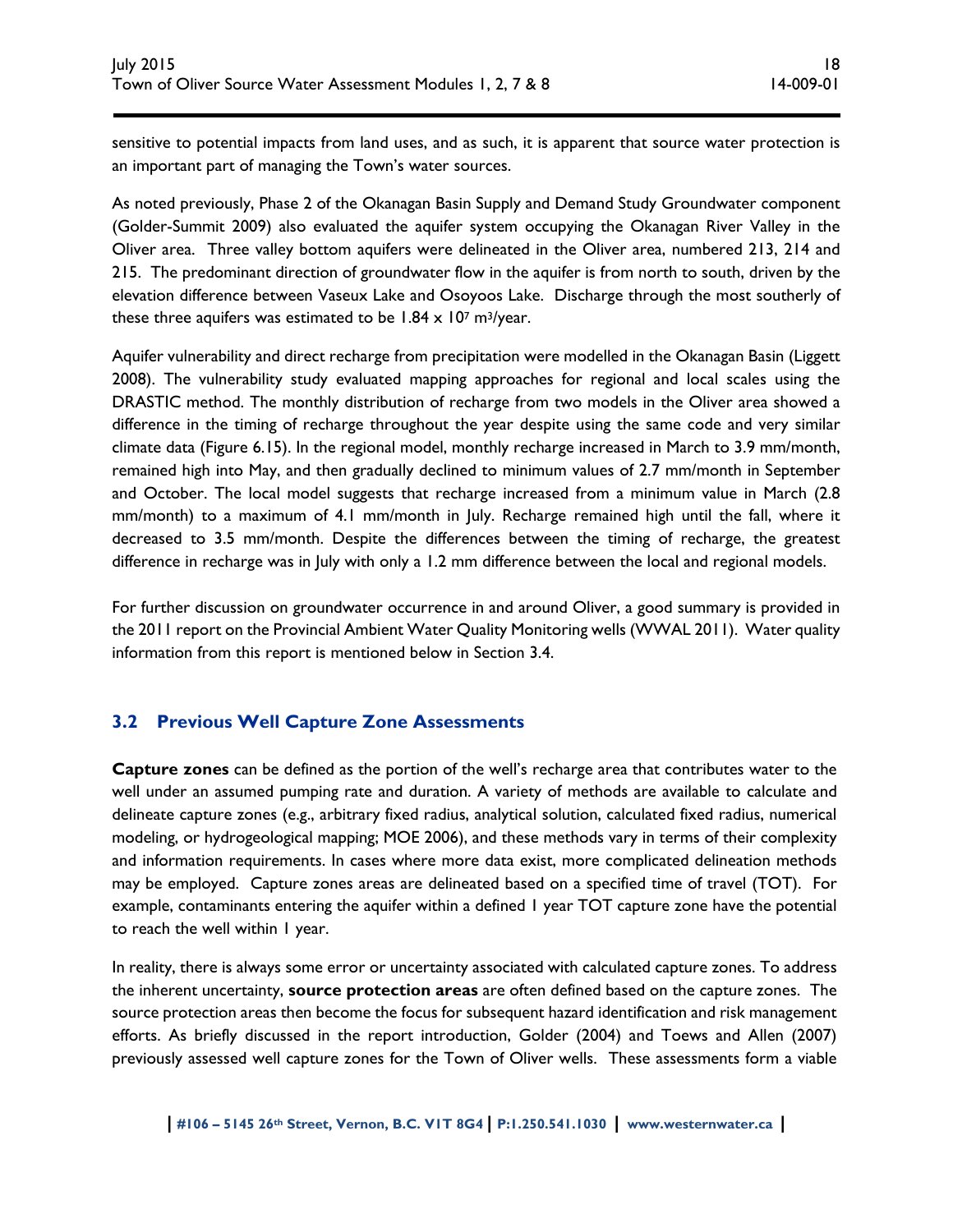starting point to the process of identifying a groundwater protection area for the currently used Town wells and the aquifers that the wells are completed in.

In addition, we understand that Summit Environmental Consultants recently completed a groundwater protection assessment for the Osoyoos Indian Band Main water system wells located in the vicinity of Tuc-El-Nuit Lake to the north of Oliver. This assessment delineated well capture zones using the Calculated Fixed Radius (CFR) method for the Band's Main wells. If further information on this study becomes available, it will be incorporated into the final SWA report.

Golder also used the CFR method to calculate 60-day capture zones. This method depicts capture zones as being circular and tends to overestimate areas with relatively flat hydraulic gradients, Golder did not determine the hydraulic gradients for the wells but assumed they were flatter near surface water bodies and steeper in upland areas. The 60-day capture zones ranged from a radius of 90 m at the Buchanan Road well to about 200 m at the CPR, Miller Road and Blacksage (1-3) wells. Data gaps that limited the development of more refined capture zones included groundwater flow direction and hydraulic conductivity in areas surrounding the wells. To address these gaps, Golder recommended completing a detailed well analysis of data from Town of Oliver wells and new wells drilled between the Lions Park and CPR wells, upgradient of the Fairview well and upgradient of the Miller Road well. Other recommendations included documenting all septic tanks, ALR lands, disposal fields, abandoned wells and storm water outflows within 60 day travel zones.

Well capture zones were determined by Toews and Allen using MODPATH software for 60 days, I year and 10 years. MODPATH is an add-on tool for numerical groundwater flow models developed with the MODFLOW (McDonald and Harbaugh 1988) code. Its application for Oliver's wells is described fully in the referenced report. Capture zones were found to be highly influenced by Okanagan River and surrounding lakes. Compared to the fixed radius capture zones developed by Golder, the MODPATH predicted capture zones were oblong in shape, rather than circular, and had less uniform boundaries. In general, the 10 year capture zones were larger in shape and elongated in the upgradient direction than the 1 year capture zones. Differences in size and shape between the 1 and 10 year capture zones of the Miller Road and Tuc-El-Nuit #2 wells were minimal whereas the 10 year capture zones for the Lions Park and Rockcliffe wells were distinctly larger with longer upgradient extensions. The Toews and Allen well capture zones appear on Province of B.C. mapping applications and have been imported into this SWA project database and reproduced on the attached maps (Figures 3 and 4).

# **3.3 Proposed Well Capture Zones and Proposed Protection Areas**

We propose to adopt the Toews and Allen (2007) well capture zones for this project because they were delineated using a numerical modeling tool. Although some details on individual well pumping rates have changed since those capture zones were determined, such changes do not warrant going through the effort of additional groundwater modeling to update the capture zones. GIS generated data on the capture zones are summarized below in Table 4.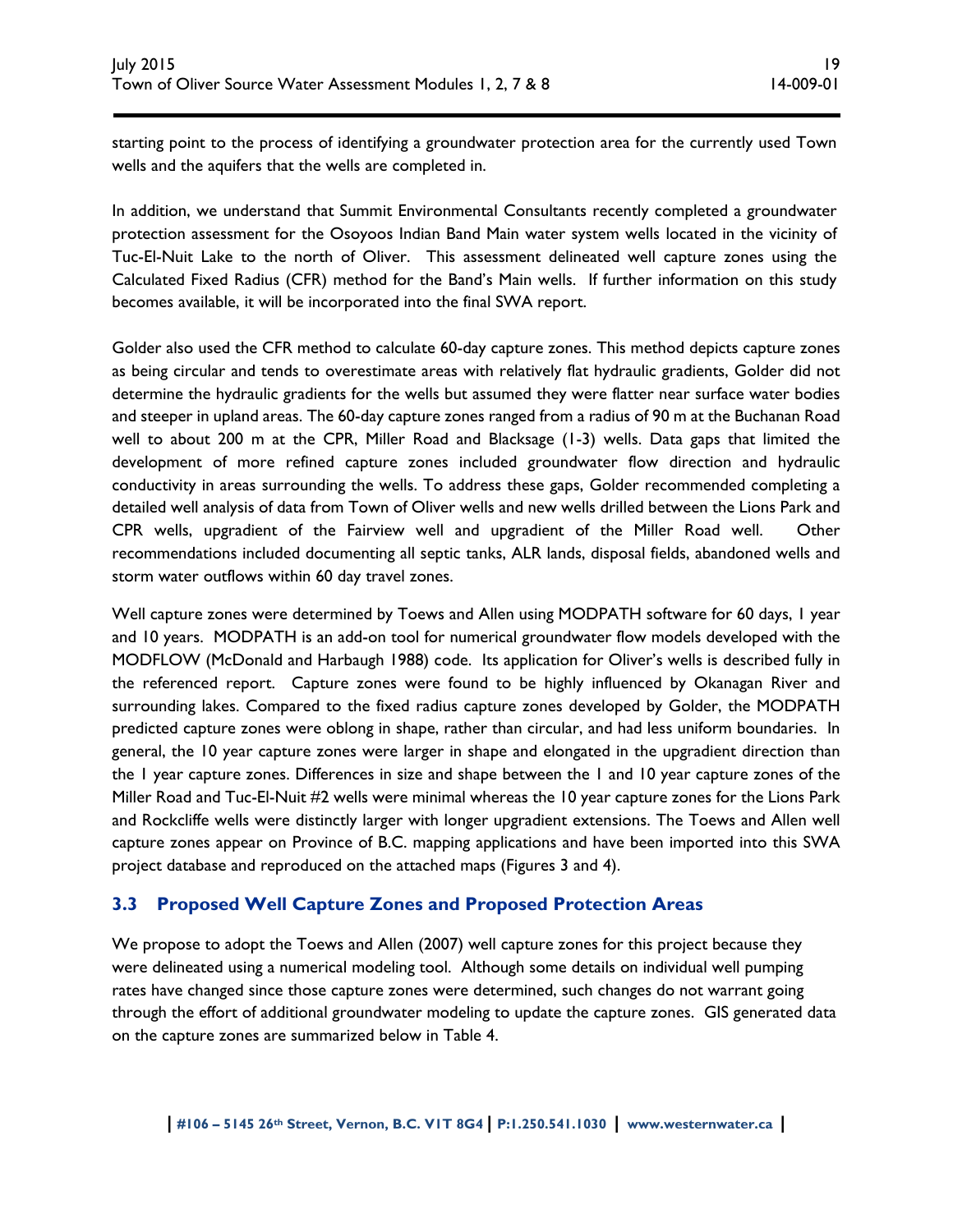| <b>Name</b>              | <b>Capture</b><br><b>Zone</b> | <b>Hectares</b> |
|--------------------------|-------------------------------|-----------------|
| <b>Blacksage Wells</b>   | I year                        | 19.7            |
| <b>Blacksage Wells</b>   | 10 year                       | 24.8            |
| Buchanan Rd. Well        | I year                        | 8.1             |
| Buchanan Rd. Well        | 10 year                       | 10.5            |
| Miller Rd. Well          | I year                        | 12.6            |
| Miller Rd. Well          | 10 year                       | 16.2            |
| <b>Rockcliffe Well</b>   | l year                        | 49.8            |
| <b>Rockcliffe Well</b>   | 10 year                       | 106.0           |
| <b>Tuc-El-Nuit Wells</b> | I year                        | 17.8            |
| <b>Tuc-El-Nuit Wells</b> | 10 year                       | 18.9            |

#### **Table 4. Capture Zones Areas (based on Toews and Allen)**

Based on Toews and Allen's capture zone calculations as well as inferred potential groundwater recharge areas identified in the conceptual hydrogeological model, a groundwater source protection area is proposed (Figure 4), which has been modified from the version presented to the TAC in October 2014. The protection area can be thought of as an overall aquifer protection area considering the relatively shallow and sensitive nature of the aquifer, and has been extended further to the north of the Buchanan Rd well as discussed in the TAC meeting. The capture zones are the parts of this protection area that warrant special consideration in managing current and future land use in the protection area.

In terms of a proposed protection area, given that the two main Oliver area water supply aquifers are classified by the Province of B.C. IA, we recommend a preliminary protection area that includes a larger area than just the 1 year or 10 year well capture zones. This proposed area as depicted shown on Figure 4 includes approximately 1,168 ha of land. Note that Town/RDOS, Town/OIB and RDOS/OIB boundaries are shown on this map.

### **3.4 Source Groundwater Quality**

The Town regularly samples its source wells per the terms of its operating permit with IH. The most recent water quality summary is provided below in Table 5, followed by a general discussion of raw groundwater quality compared to surface water quality.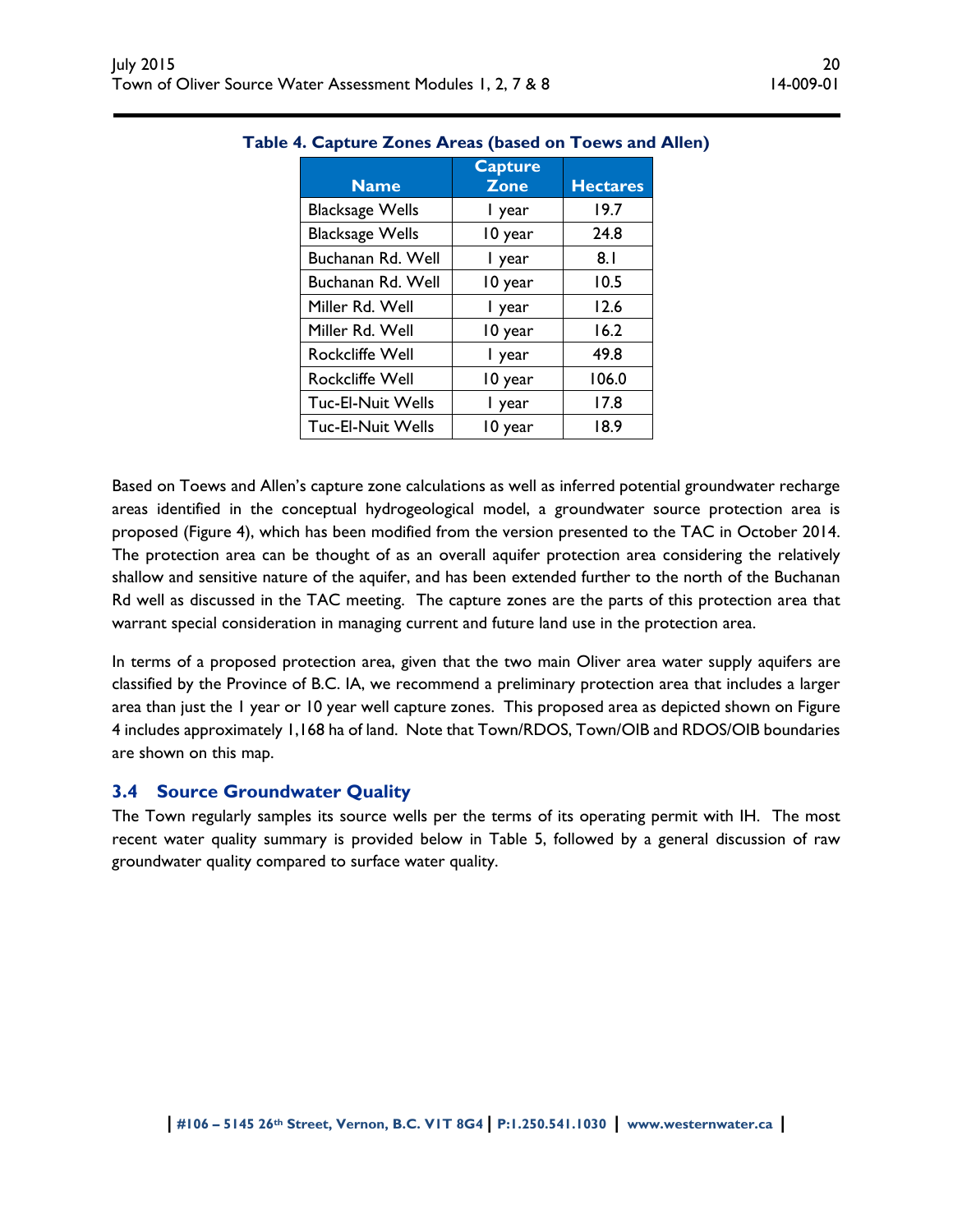# **Table 5: Town Well Water Quality Data**

|                                   |              |              |                     | $In-Town(1)$        |                     |                        |                          |                                    |                          | Rural (2)                |                       |                     |                       |
|-----------------------------------|--------------|--------------|---------------------|---------------------|---------------------|------------------------|--------------------------|------------------------------------|--------------------------|--------------------------|-----------------------|---------------------|-----------------------|
|                                   |              |              | <b>CPR Well</b>     | Rockcliffe<br>Well  | TuceInuit<br>#2     | <b>TuceInuit</b><br>#3 | #1                       | <b>Black Sage Black Sage</b><br>#2 | <b>Black Sage</b><br>#3  | <b>Buchanan</b><br>Road  | Fairview<br>Irr. Well | Miller<br>Road      | Canal<br>Intake       |
|                                   |              |              | <b>Domestic</b>     | <b>Domestic</b>     | Domestic            | Domestic               | Domestic &<br>Irrigation | Domestic &<br>Irrigation           | Domestic &<br>Irrigation | Domestic &<br>Irrigation | Irrigation            | Domestic            | Irrigation            |
|                                   | Guide-       |              | August 8,           | <b>July 29,</b>     | August 8,           | <b>July 29,</b>        | August 1,                | August 1,                          | April 19,                | April 20,                | Sept. 23,             | <b>July 29,</b>     | August 8,             |
| Parameter                         | line         | Unit         | 2011                | 2013                | 2011                | 2013                   | 2012                     | 2012                               | 2010                     | 2010                     | 2009                  | 2013                | 2011                  |
| Alkalinity, Total as CaCO3        |              | mq/L         | 194                 | 243                 | 187                 | 197                    | 149                      | 180                                | 300                      | 130                      | 280                   | 234                 | 108                   |
| Chloride                          | ≤250         | mq/L         | 10.9                | 14.7                | 5.79                | 14.3                   | 5.37                     | 6.9                                | 11.4                     | 3.96                     | 16                    | 8.34                | 3.81                  |
| Fluoride                          | 1.5          | mg/l         | 0.43                | 0.34                | 0.45                | 0.36                   | 0.12                     | 0.11                               | 0.26                     | 0.32                     | 0.27                  | 0.3                 | 0.15                  |
| Nitrogen, Nitrate as N            | 10           | mg/L         | 0.23                | 3.75                | 0.52                | 1.78                   | 0.379                    | 0.824                              | 3.18                     | 0.01                     | 9.06                  | 1.42                | 50.01                 |
| Nitrogen, Nitrite as N            | $\mathbf{1}$ | mq/L         | 50.01               | 50.010              | 50.01               | 50.010                 | 50.01                    | 50.01                              | nt                       | nt                       | < 0.002               | < 0.010             | 50.01                 |
| Sulfate                           | ≤500         | mq/l         | 64.6                | 54.7                | 35.6                | 50.8                   | nt                       | nt                                 | 94                       | 25.3                     | 90                    | 66.4                | 25.7                  |
| Colour, True                      | ≤15          | TCU          | $5$                 | $5$                 | $\overline{5}$      | $5$                    | $5$                      | $5$                                | $5$                      | $5$                      | $\overline{5}$        | $5$                 |                       |
| Solids.<br><b>Total Dissolved</b> | ≤500         | mg/L         | 317                 | 376                 | 253                 | 310                    | 211                      | 274                                | 449                      | 166                      | 470                   | 346                 | 156                   |
| Turbidity                         | Varies       | <b>NTU</b>   | 0.3                 | < 0.1               | < 0.1               | 50.1                   | nt                       | nt                                 | 0.2                      | &0.7                     | 0.14                  | <0.1                | 0.7                   |
| pH                                | 6.5 to 8.5   | pH           | 8.18                | 7.92                | 8.12                | 8.03                   | 7.86                     | 7.92                               | 7.98                     | 8                        | 8.1                   | 7.95                | 8.12                  |
| Conductivity (EC)                 |              | uS/cm        | 501                 | 633                 | 412                 | 530<br>241             | 378                      | 456                                | 703                      | 293                      | 776                   | 595                 | 263<br>109            |
| Hardness, Total (as CaCO3)        |              | mg/L         | 206                 | 303                 | 176                 | 1.78                   | 159                      | 204                                | 373                      | 145                      | 395                   | 295<br>1.42         |                       |
| Nitrogen, Nitrate+Nitrite as N    | $\leq 0.1$   | mq/L         | nt<br>0.008         | 3.75<br>< 0.005     | nt<br>0.008         | < 0.005                | nt<br>< 0.005            | nt<br>0.005                        | nt<br>0.005              | nt<br>0.008              | nt<br>0.0007          | < 0.005             | nt<br>0.028           |
| Aluminum<br>Antimony              | 0.006        | mg/L         | 0.0001              | 0.0002              | 0.0001              | < 0.0001               | nt                       | nt                                 | nt                       | nt                       | nt                    | 0.0001              | < 0.0001              |
| Arsenic                           | 0.01         | mg/L<br>mg/L | 0.0043              | 0.0018              | 0.0031              | 0.0033                 | 0.0008                   | 0.0008                             |                          | < 0.0005                 | 0.00072               | 0.0033              | < 0.0005              |
| Barium                            |              | mg/L         | 0.093               | 0.058               | 0.055               | 0.076                  | 0.039                    | 0.046                              | 0.061                    | 0.0488                   | 0.0905                | 0.081               | 0.022                 |
| Beryllium                         |              | mq/L         | < 0.0001            | < 0.000             | < 0.0001            | < 0.000                | nt                       | nt                                 | nt                       | nt                       | nt                    | < 0.000             | < 0.000               |
| <b>Bismuth</b>                    |              | mq/L         | < 0.0001            | < 0.0001            | < 0.0001            | < 0.0001               | nt                       | nt                                 | nt                       | nt                       | nt                    | < 0.0001            | $<$ 0.0001            |
| Boron                             | 5            | mg/L         | 0.036               | 0.077               | 0.021               | 0.04                   | 0.032                    | 0.049                              | 0.104                    | 0.007                    | 0.141                 | 0.077               | 0.011                 |
| Cadmium                           | 0.005        | mg/L         | 0.00005             | 0.00002             | 0.00001             | < 0.00001              | 0.00006                  | 0.00003                            | < 0.00001                | < 0.00001                | 0.000019              | 0.00002             | 0.00001               |
| Calcium                           |              | mg/L         | 56.5                | 82.4                | 48                  | 67.3                   | 37.9                     | 48                                 | 90.7                     | 39.7                     | 114                   | 68.9                | 29.6                  |
| Chromium                          | 0.05         | mq/L         | < 0.0005            | 0.0006              | 0.0008              | 0.0006                 | < 0.0005                 | < 0.0005                           | 0.0019                   | 0.0016                   | 0.0006                | < 0.0005            | < 0.0005              |
| Cobalt                            |              | mg/L         | 0.00005             | < 0.00005           | < 0.00005           | < 0.00005              | < 0.00005                | < 0.00005                          | 0.0001                   | 0.00005                  | 0.000176              | < 0.00005           | 0.00007               |
| Copper                            | $\leq 1$     | mq/L         | 0.0195              | 0.002               | 0.0126              | 0.0035                 | 0.0258                   | 0.011                              | 0.0035                   | 0.0018                   | 0.0703                | 0.0051              | 0.0031                |
| Iron                              | $\leq 0.3$   | mq/L         | 0.03                | < 0.01              | < 0.01              | < 0.01                 | 50.01                    | 0.01                               | 0.1                      | 0.05                     | 0.016                 | 50.01               | 0.03                  |
| ead                               | 0.01         | mg/L         | 0.0011              | < 0.0001            | 0.0002              | < 0.0001               | 0.0018                   | 0.0016                             | 0.0003                   | 0.0001                   | 0.0117                | 0.0006              | < 0.0001              |
| Lithium                           |              | mg/L         | 0.0053              | 0.0086              | 0.0062              | 0.0081                 | nt                       | nt                                 | nt                       | nt                       | nt                    | 0.0065              | 0.0031                |
| Magnesium                         |              | mg/L         | 15.8                | 23.6                | 13.6                | 17.7                   | 15.7                     | 20.4                               | 35.5                     | 11                       | 27.1                  | 29.8                | 8.46                  |
| Manganese                         | ≤0.05        | mq/L         | 0.174               | < 0.0002            | 0.0012              | < 0.0002               | 0.0196                   | 0.0053                             | 0.0003                   | 0.0597                   | 0.00403               | 0.0866              | 0.0056                |
| Mercury                           | 0.001        | mq/L         | < 0.00002           | < 0.00002           | < 0.00002           | < 0.00002              | nt                       | nt                                 | < 0.00005                | < 0.00005                | nt                    | < 0.00002           | < 0.00002             |
| Molybdenum                        |              | mg/L         | 0.0127              | 0.005               | 0.0055              | 0.0036                 | 0.0068                   | 0.0049                             | 0.0077                   | 0.0035                   | 0.00506               | 0.0052              | 0.0034                |
| Nickel                            |              | mg/L         | 0.0005              | 0.0005              | 0.0003              | 0.0003                 | 0.0009                   | 0.0006                             | 0.0028                   | 0.0011                   | 0.00188               | 0.0007              | 0.0005                |
| Phosphorus                        |              | mg/L         | 0.02                | < 0.020             | 0.03                | 0.042                  | nt                       | nt                                 | nt                       | nt                       | nt                    | < 0.020             | $0.02$                |
| Potassium                         |              | mq/L         | 5.19                | 5.27                | 3.56                | 4.55                   | 3.55                     | 4.14                               | 6.34                     | 2.79                     | 5.79                  | 5.35                | 2.08                  |
| Selenium                          | 0.01         | mg/L         | 0.0018              | 0.0022              | 0.0015              | 0.0046                 | < 0.0005                 | 0.001                              | 0.0031                   | < 0.0003                 | 0.00631               | 0.0036              | < 0.0005              |
| Silicon                           |              | mg/L         | 9.3                 | 9.8                 | 8.9                 | 11.4                   | nt                       | nt                                 | nt                       | nt                       | nt                    | 10.6                | 2.6                   |
| Silver                            |              | mg/L         | < 0.00005           | < 0.00005           | < 0.00005           | < 0.00005              | < 0.00005                | < 0.00005                          | < 0.00005                | < 0.00005                | 0.00002               | < 0.00005           | < 0.00005             |
| Sodium                            | $≤200$       | mq/L         | 23.2                | 17.4                | 15.1                | 21.5                   | 13.8                     | 16                                 | 21                       | 11.2                     | 18.8                  | 15.4                | 10.2                  |
| Strontium                         |              | mq/L         | 0.709               | 0.872               | 0.557               | 0.772                  | nt                       | nt                                 | nt                       | nt                       | nt                    | 0.838               | 0.247                 |
| Sulfer                            |              | mg/L         | nt                  | 17                  | nt                  | 16                     | nt                       | nt                                 | nt                       | nt                       | nt                    | 21                  |                       |
| Tellurium                         |              | mg/L         | < 0.0002            | < 0.0002            | < 0.0002            | < 0.0002               | nt                       | nt                                 | nt                       | nt                       | nt                    | < 0.0002            | < 0.0002              |
| Thallium                          |              | mq/l         | < 0.00002           | 0.00002<br>< 0.0001 | < 0.00002           | < 0.00002<br>< 0.0001  | nt                       | nt                                 | nt                       | nt                       | nt                    | < 0.00002           | < 0.00002<br>< 0.0001 |
| Thorium                           |              | mq/L         | < 0.0001            | < 0.0002            | < 0.0001            | < 0.0002               | nt                       | nt                                 | nt                       | nt                       | nt<br>nt              | < 0.0001            | < 0.0002              |
| Tin                               |              | mg/L         | < 0.0002<br>< 0.005 | < 0.005             | < 0.0002<br>< 0.005 | < 0.005                | nt<br>nt                 | nt<br>nt                           | nt<br>nt                 | nt<br>nt                 | nt                    | < 0.0002<br>< 0.005 | < 0.005               |
| Titanium<br>Uranium               | 0.02         | mg/l<br>mg/L | 0.0236              | 0.0106              | 0.00454             | 0.00754                | 0.00311                  | 0.00546                            | 0.0093                   | 0.00186                  | 0.014                 | 0.00619             | 0.00211               |
| Vanadium                          |              | mq/L         | 0.003               | < 0.001             | 0.002               | 0.001                  | 0.002                    | 0.002                              | < 0.001                  | $0.001$                  | 0.0005                | < 0.001             | 0.001                 |
| Zinc                              | $\leq 5$     | mg/L         | 0.026               | < 0.004             | < 0.004             | < 0.004                | 0.036                    | 0.013                              | 0.004                    | 0.01                     | 0.0069                | 0.014               | 0.009                 |
| Zirconium                         |              | mg/L         | < 0.0001            | < 0.0001            | < 0.0001            | < 0.0001               | nt                       | nt                                 | nt                       | nt                       | nt                    | < 0.0001            | < 0.0001              |
|                                   |              |              |                     |                     |                     |                        |                          |                                    |                          |                          |                       |                     |                       |

**Town of Oliver Domestic Water Source Testing**

Notes:

In-Town wells operate all year, in sequence to supply all in-town customers. They also supplement flows to some rural customers.

2

3 Canal intake operates during irrigation season only.<br>Standards taken from Summary of Guidelines for Canadian Drinking Water Quality, and are a combination of maximum allowable concentrations and<br>aesthetic objectives (thos

nt Not tested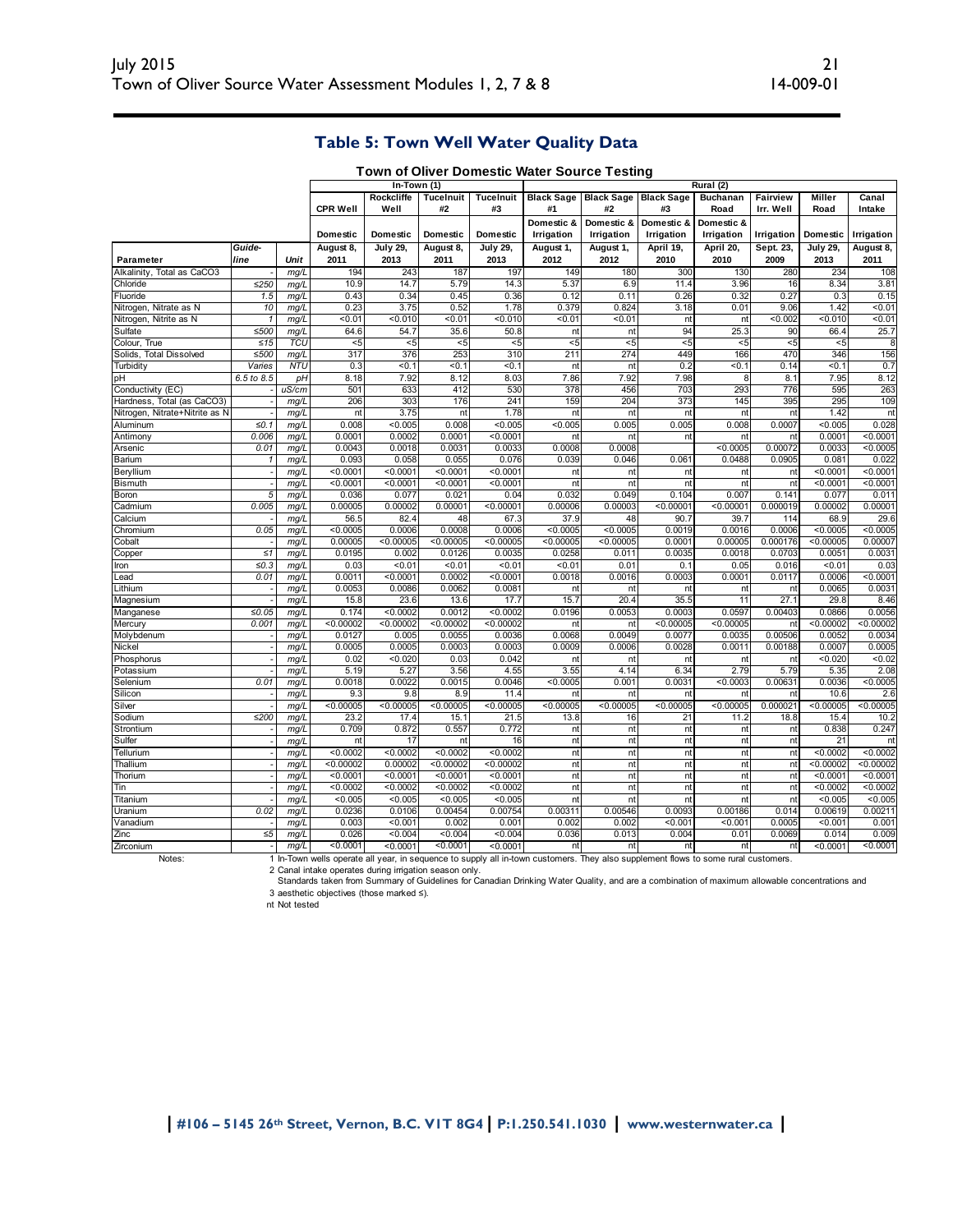Additional years Town well water quality data are provided in Appendix H. Although we did not prepare time-series graphs of the data, it is apparent that in some wells, water quality has improved over time. Examples of wells showing water quality improvement over time include Tuc-El-Nuit #2 and Rockcliffe; both wells have exhibited declining TDS and nitrate concentrations over a period of several years. The reduction in nitrate at Tuc-El-Nuit has been relatively dramatic, from a high of 7.5 mg/L to present values below 0.05 mg/L. Better water quality is indicated in Tuc-El-Nuit and Buchanan Road wells, as evidenced by lower TDS, nitrate, chloride, and other parameters suggestive of anthropogenic inputs.

Comparison of groundwater geochemistry to that of surface water indicates the following:

- When plotted on a piper diagram, water quality from all of the Oliver wells appears to be similar (Figure 2.1).
- Okanagan River and oxbow samples have a similar chemical signature, regardless of the sampling location. The geochemistry of Tuc-El-Nuit lake water is somewhat distinct from river water, overall showing greater mineralization.
- The geochemical signature (in terms of major cations and anions) of groundwater from the sampled wells that were sampled concurrently with surface water is very similar, and piper plots are not effective at distinguishing these sources.
- Although the ratios of major cations and anions is similar between wells and surface water which results in visual similarity on the Piper plots, groundwater wells are always more mineralized in comparison to their concurrent surface water samples.
- The Rockcliffe well is characterized by elevated electrical conductivity, hardness and TDS in comparison to the other wells. In addition, Nitrate values from the well are consistently the highest of the active Oliver wells, but as noted above, exhibiting a declining trend.
- The CPR and Lions wells are both located in close proximity to each other and the Okanagan River, however the completion of these wells is quite different, with the Lions wells being screened considerably deeper. Despite this construction difference, the geochemistry of these wells is very similar (with the exception of consistently higher manganese at Lions Park). Both of these wells are also characterized by the presence of uranium in concentrations that have exceeded the drinking water guideline of 0.02 mg/L, suggestive of a component of deeper groundwater recharge to both wells.
- The Black Sage wells, although completed within 30 m of each other, have varying geochemistry which appears to be linked to depth of the well screen. Black Sage #2, which is the shallowest, is the least mineralized, softest and has the lowest nitrate concentrations. Black Sage #1, which has a separated screen interval which sources a shallow and deeper portion of the aquifer at the site has intermediately mineralized water and higher nitrate values than the shallower well. Black Sage #3 has the deepest reported drilled depth, but no information on the screened interval. We would speculate that Black Sage #3 is screened exclusively in a deeper part of the aquifer, as it has the highest mineralization and nitrate concentration of any of the Black Sage wells.
- The Buchanan Road well has water quality which is arguably the most similar to surface water of any of the Town of Oliver wells.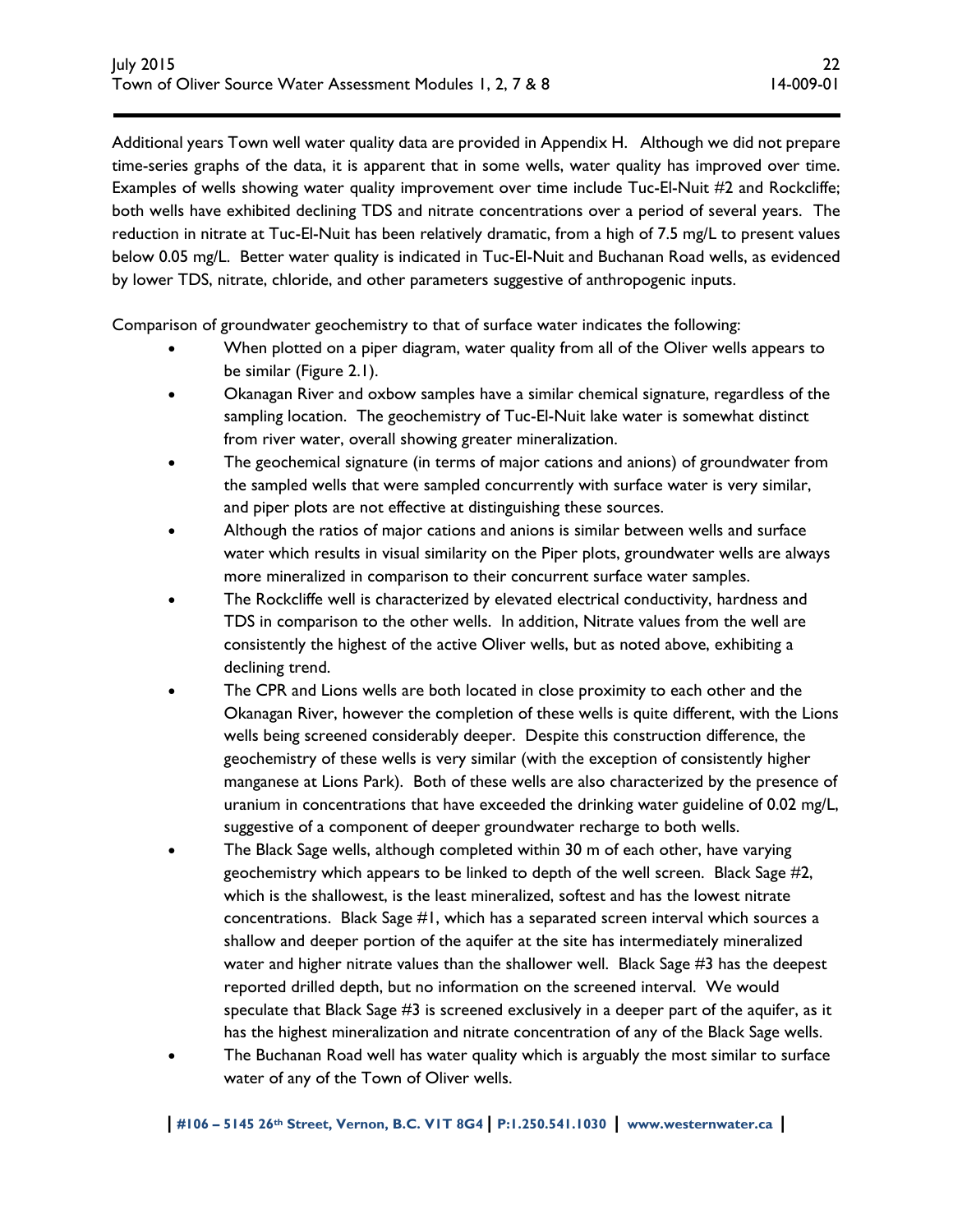- The Tuc-El-Nuit wells have water quality which is indicative in many respects of a groundwater source, with intermediate mineralization and nitrate concentrations below drinking water guidelines (lower nitrate in #2 than in #3).
- The occurrence of total coliform bacteria and E.Coli is common in surface water and rare in groundwater.

#### **Piper plot of Oliver Groundwater and Surface Water**



The Province of B.C.'s ambient groundwater quality monitoring network in the Oliver area includes 13 wells completed in Aquifers 254 and 255. Of these, 12 are water supply wells (including some of the Town's wells) and one is a dedicated groundwater monitoring well (WWAL 2011). Locations of all but the northern-most of these wells are shown on Figure 7. A number of water quality parameters were mapped spatially using GIS software during the 2011 review of the network. Appendix H contains a map depicting the locations of all the ambient monitoring wells, and a map depicting the spatial distribution of nitrate in groundwater. In general, as noted above, groundwater becomes more mineralized from north to south, and indicators of anthropogenic effects (such as nitrate) increase from north to south. A few examples of this are as follows:

Chloride is typically <5 mg/L to the north, approximately 10 mg/L around Tuc-El-Nuit and greater than 10 mg/L in areas to the south. Similarly, hardness is less than 100 in the north, 225 around Tu-El-Nuit,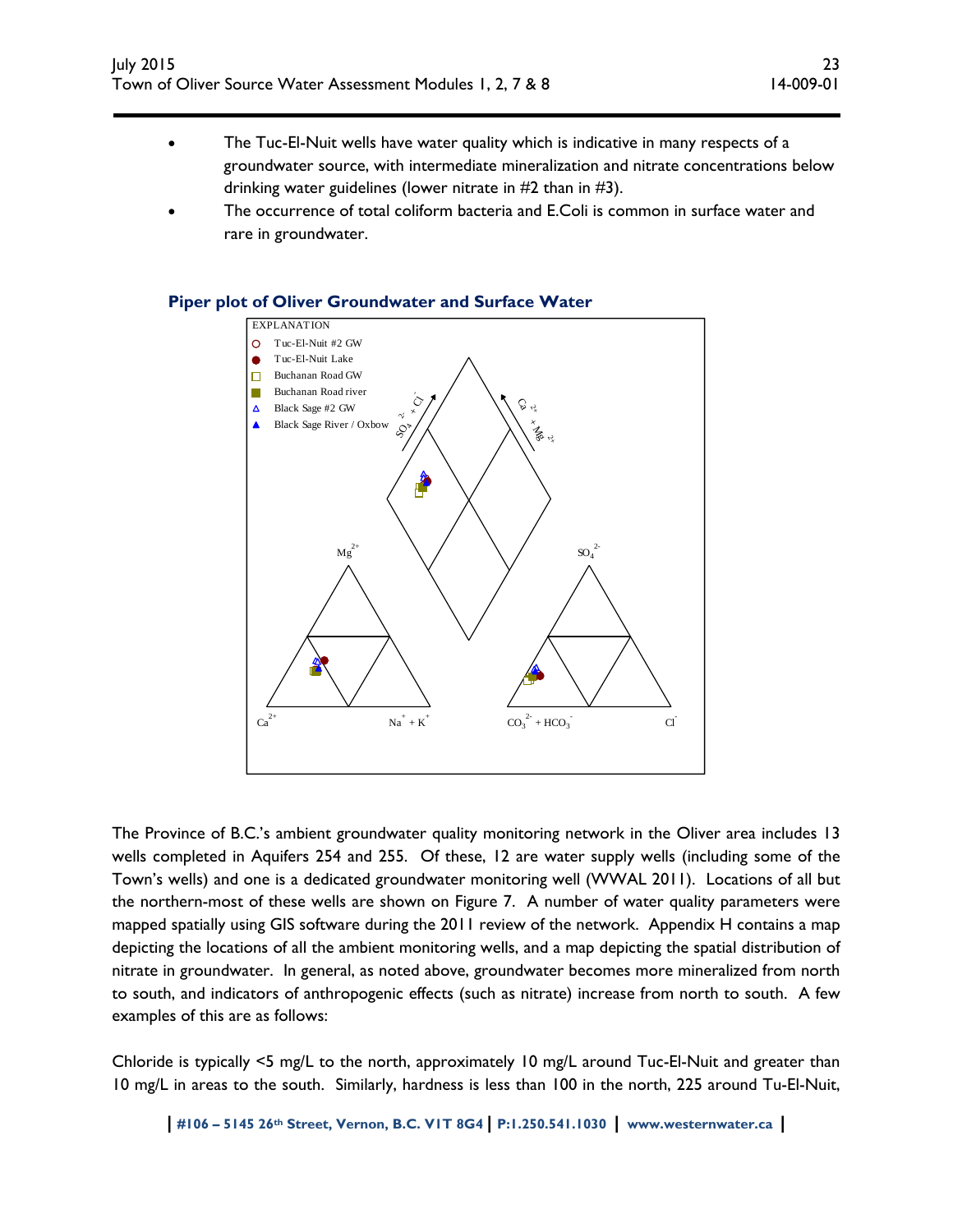and 300 or more in areas to the south. TDS and nitrate show a similar pattern of lower to the north and higher to the south. This information is consistent with a conceptual model suggesting that most of the freshwater aquifer recharge comes from the north (e.g. Park Rill and Vaseux Creek losses to groundwater). The generally higher quality of groundwater to the north coupled with the Town's plans to utilize the Buchanan source strongly support a protection effort in Aquifer 255 especially those areas near and to the north of Buchanan Road well (see Section 7 for recommendations).

# **4. MODULE 2: CONTAMINANT SOURCE INVENTORY**

Module 2 comprises a contaminant source inventory, which identifies inherent risks to water quality as well as describing land uses, human activities and other potential contaminant sources that could affect source water quality. The term "contaminant source" is defined within the S2TAG to mean both actual/existing and potential sources of contamination.

# **4.1 Objectives and Methods**

The Objective of Module 2 is to inventory existing and known potential contamination sources in and around the proposed source protection area and then to summarize what is known about these sites so that the potential risk to drinking water may be assessed further in Module 7.

We used the following methods in completing the contamination source survey:

- 1) A search of the B.C. Site Registry Database and Federal contaminated sites databases which contain information on reported contaminated sites and spills;
- 2) A review of relevant previous consultant reports;
- 3) A review of historical air photographs;
- 4) A visual survey of areas in and around the source protection area; and
- 5) Discussions with TAC members or knowledgeable people on historic, current and future land uses.

The results of the contaminant source inventory are summarized in Table 6.

### **4.2 Site Registry Search**

A search of the B.C. Site Registry Database provided information on properties that have been investigated and/or remediated with respect to potential for contamination. A one kilometre radius search was conducted, centred on each well area.

The search identified 9 properties on record, located primarily along Hwy 97. Of these properties, five were within 1 km of the CPR well area, two were within 1 km of the Rockcliffe well area and one each was within 1 km of the Lions Park and Tuc-El-Nuit Well areas. Detailed reports were generated for all of the sites The reports indicated that the properties included two service stations, one sawmill and a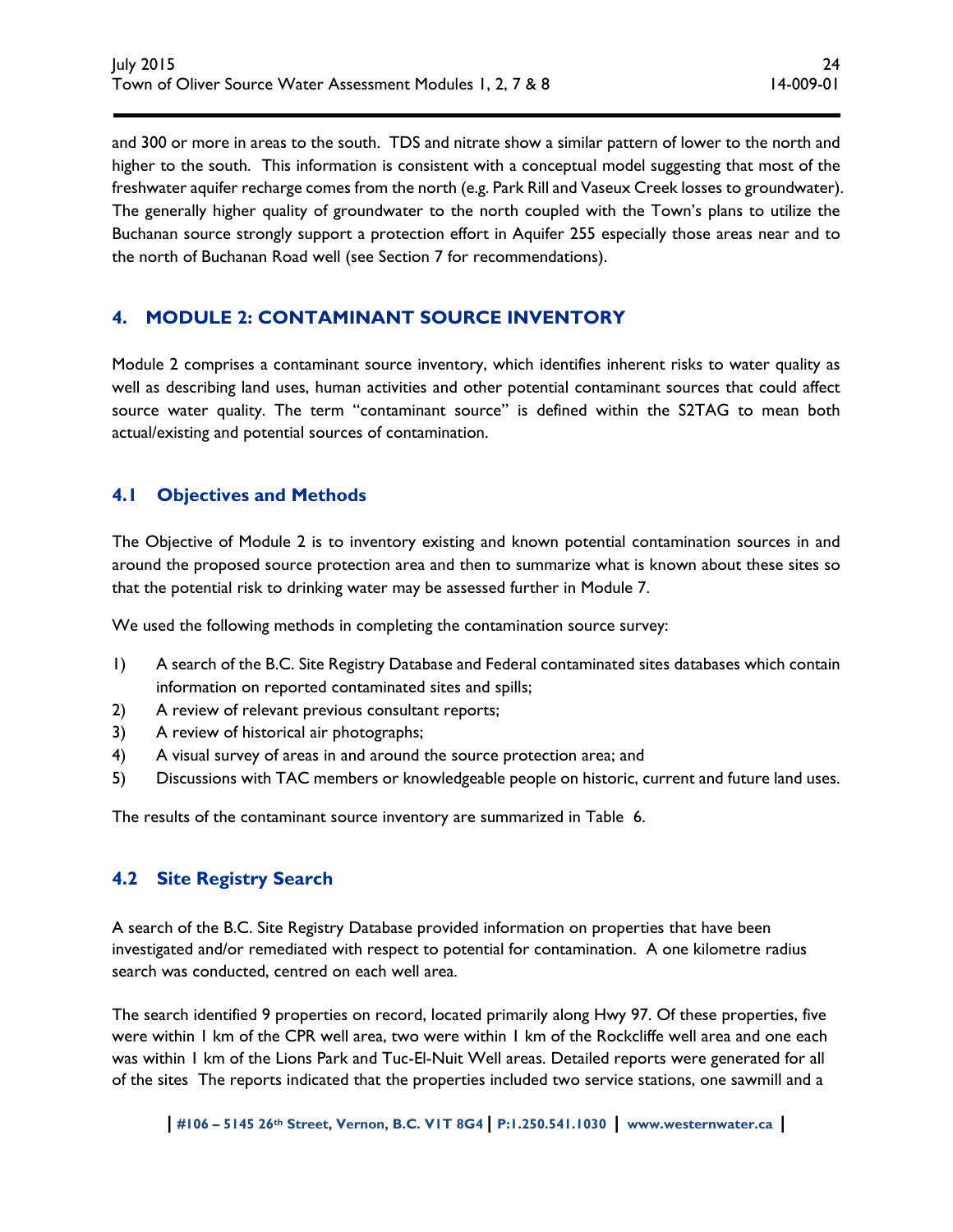lane/roadway. Three of the properties did not include a site description or site profile. Summaries of the information for each site are provided in Table 6. All search results are included in Appendix E.

| <b>Well or Well</b><br><b>Group Name</b>                             | <b>Site Registry ID</b><br><b>Address</b><br><b>Site Description</b><br><b>Distance from well area</b> | <b>Summary of Search Results</b>                                                                                                                         |  |  |
|----------------------------------------------------------------------|--------------------------------------------------------------------------------------------------------|----------------------------------------------------------------------------------------------------------------------------------------------------------|--|--|
| <b>Buchanan</b><br><b>Blacksage Wells</b><br>Miller Road<br>Fairview |                                                                                                        | No records                                                                                                                                               |  |  |
| Tuc-El-Nuit Wells                                                    | ID 12959<br>36895 - 71st St<br><b>Unknown Source</b><br>590 m from Tuc-El-Nuit wells                   | Investigation initiated in 2011.<br>No<br>Site Profile.<br>Site Status: Inactive - No Further Action                                                     |  |  |
|                                                                      | ID 5159<br>36216 - 97th St<br>Former Petro Canada Service<br><b>Station</b><br>73 m from CPR well      | Site profile indicates AST and UST.<br>Investigation initiated in 1998.<br><b>Site</b><br>Status: Inactive - No Further Action                           |  |  |
| <b>CPR</b>                                                           | <b>ID 7729</b><br>35470 - 89th St<br>Sawmill<br>995 m from CPR well                                    | Site Profile indicates that further inestigation is<br>not required.<br>Investigation initiated in 2002.<br>Site<br>Status: Inactive - No Further Action |  |  |
|                                                                      | ID 7913<br>35470 - 89th St<br>Sawmill<br>995 m from CPR well                                           | Site Profile indicates that further inestigation is<br>not required.<br>Investigation initiated in 2002.<br>Site Status: Inactive- No Further Action     |  |  |

# **Table 6: Summary of BC Site Registry 500 m Radius Search Results**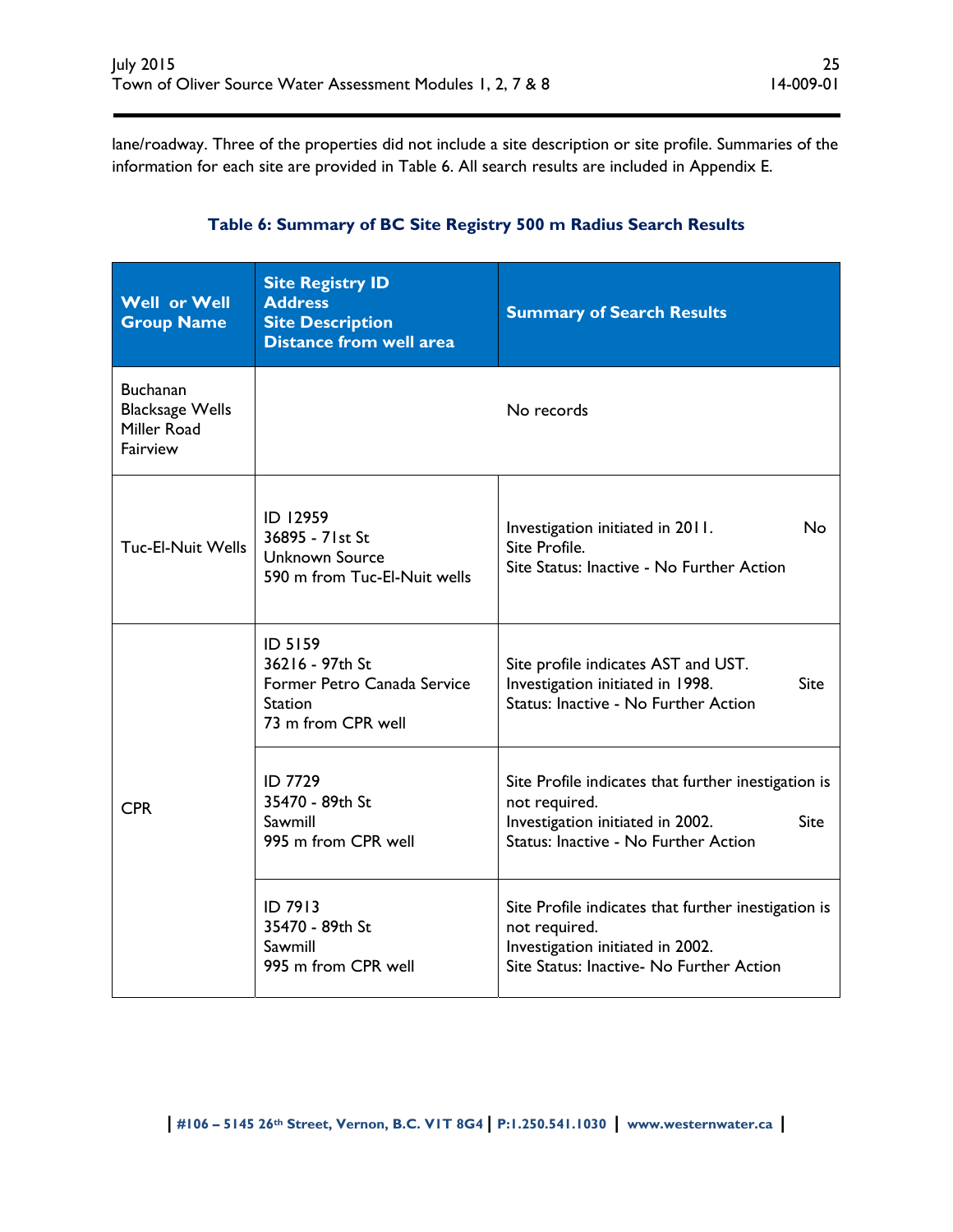|                  | ID 10519<br>34899 - 97th St<br>Service<br>770 <sub>m</sub><br><b>Station</b><br>from CPR well                    | Site profile indicates AST and UST.<br>Investigation initiated in 2007.<br><b>Status: Active - Under Assessment</b> | <b>Site</b> |
|------------------|------------------------------------------------------------------------------------------------------------------|---------------------------------------------------------------------------------------------------------------------|-------------|
|                  | ID 14670<br>roadway and laneway adjacent<br>to 34899 97th Street<br>780 m from CPR well                          | No Site Profile.<br>Investigation initiated in 2012.<br>Site Status: Active - Under Assessment                      |             |
| Lions Park       | <b>ID 5159</b><br>36216 - 97th St<br>Former Petro Canada Service<br><b>Station</b><br>792 m from Lions Park well | Site profile indicates AST and UST.<br>Investigation initiated in 1998.<br>Status: Inactive - No Further Action     | Site        |
|                  | <b>ID 2282</b><br>34484 97th St<br><b>Unknown Source</b><br>680 m from Rockcliff well                            | No Site Profile.<br>Investigation initiated in 1998.<br>Site Status: Inactive- No Further Action                    |             |
| <b>Rockcliff</b> | <b>ID 7499</b><br>34274 95th St<br><b>Unknown</b><br>$424 \text{ m from}$<br>Source<br>Rockcliff well            | No Site Profile.<br>Investigation initiated in 1998.<br>Status: Inactive- No Further Action                         | Site        |

# **4.3 Air Photograph Review**

WWAL obtained air photographs from 1963, 1974, 1985 and 1996 from the University of British Columbia Geographic Information Centre. Google Earth Imagery was used for 2004 and 2012. The photographs provide an indication of the progression of development in the Oliver area from Gallagher Lake to a few km south of the weir on the Okanagan River near the Blacksage well area. The scale and resolution of the photographs are such that details in the immediate vicinity of the well areas cannot be discerned but general land use can be inferred. From north to south, five aerial coverages were observed. Aerial coverages included 1-3 well areas. Well areas were found within more than one coverage due to overlap. Generally, the majority of the agricultural development in the valley occurred between 1963 and 1974 and the majority of residential development occurred between 1974 and 1985. After 1985, both agricultural and residential development trended up the valley sides. Additionally, residential development intensified around Tuc-El-Nuit Lake and Gallagher Lake. The air photo review did not indicate any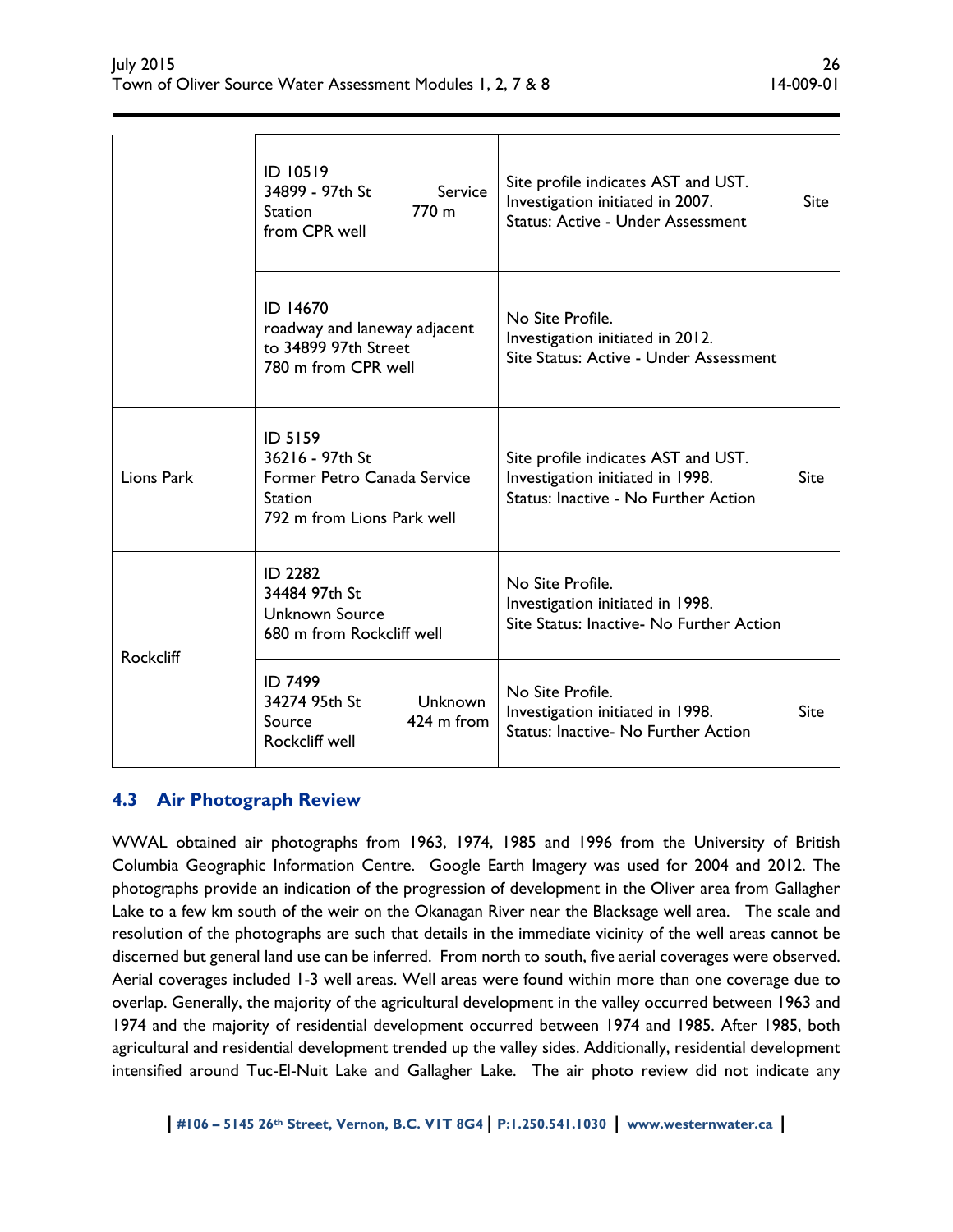potential environmental concerns or contaminant sources in addition to those identified through other research methods as documented in this report. Summaries of observations related to land development and geologic changes around each well area are provided in Table 7. Selected air photos of each coverage are included in Appendix F.

| Coverage /<br><b>Well Area of</b><br><b>Focus</b>                                                      | <b>1963 Development</b>                                                                                                                                                                                                                                                                                                                                                                                                                                                                                            | <b>Summary of Development Between 1974</b><br>and 2012.                                                                                                                                                                                                                                                                                                                                                                                                                                                                                                                                                                                                                                                                                                                                                                                                                                                                                                                                                                                                                                                                                                                                                                                                                                                                                                                                                                                                                                             |
|--------------------------------------------------------------------------------------------------------|--------------------------------------------------------------------------------------------------------------------------------------------------------------------------------------------------------------------------------------------------------------------------------------------------------------------------------------------------------------------------------------------------------------------------------------------------------------------------------------------------------------------|-----------------------------------------------------------------------------------------------------------------------------------------------------------------------------------------------------------------------------------------------------------------------------------------------------------------------------------------------------------------------------------------------------------------------------------------------------------------------------------------------------------------------------------------------------------------------------------------------------------------------------------------------------------------------------------------------------------------------------------------------------------------------------------------------------------------------------------------------------------------------------------------------------------------------------------------------------------------------------------------------------------------------------------------------------------------------------------------------------------------------------------------------------------------------------------------------------------------------------------------------------------------------------------------------------------------------------------------------------------------------------------------------------------------------------------------------------------------------------------------------------|
| Valley bottom<br>and sides<br>between the<br><b>Buchanan Road</b><br>well area and<br>Gallagher Lake / | 1963: BC4174 - 36, 37, 38, 39 The Buchanan well<br>area does not appear to be developed.<br>Undeveloped sand bluffs located northwest of the<br>well area. There is little development on the east<br>side of Okanagan River. An irrigation canal<br>carrying water from Gallagher Lake is visible along<br>the eastern valley side. Orchards and farms<br>extend from the west side of the Okanagan River<br>to the western valley limit. There are few roads<br>and little development on the western highlands. | 1974: BC7581 - 207 The Buchanan well area<br>appears developed. The sand bluffs have been<br>developed into a gravel pit. A large agricultural<br>development is visible west of the west of the<br>Buchanan well area bordered to the west by the<br>valley sides. Irrigated fields are located<br>immediately west of highway 97 across from<br>Gallagher Lake. There appears to be some<br>residential development at the north end of<br>Gallagher Lake. New agricultural development is<br>visible in the highlands immediately west of<br>McIntyre Bluff.<br>1985: BCC 348 - 174, 175, 176 Covered fields or<br>green houses are south of the Buchanan well area.<br>A new subdivision is located about 1 km north of<br>the Buchanan well area across from the gravel pit.<br>The Gallagher Lake Resort appears fully<br>established.<br>1996: 30BCC96023 - 178, 179 Gallagher Lake<br>Resort appears densely populated north and west<br>of Gallagher Lake. A row of commercial buildings<br>are visible across the highway from Gallagher Lake.<br>The gravel pit northeast of the Buchanan well has<br>expanded to the south.<br>2002 Google Earth Imagery A new commercial<br>development is visible along the east side Highway<br>97 southwest of Gallagher Lake. A new agricultural<br>development is visible north of the gravel pit<br>located west of the Buchanan well area.<br>2012 Google Earth Imagery A new road and land<br>clearing is visible southwest of Gallagher Lake. |

#### **Table 7: Summary of Air Photo Review**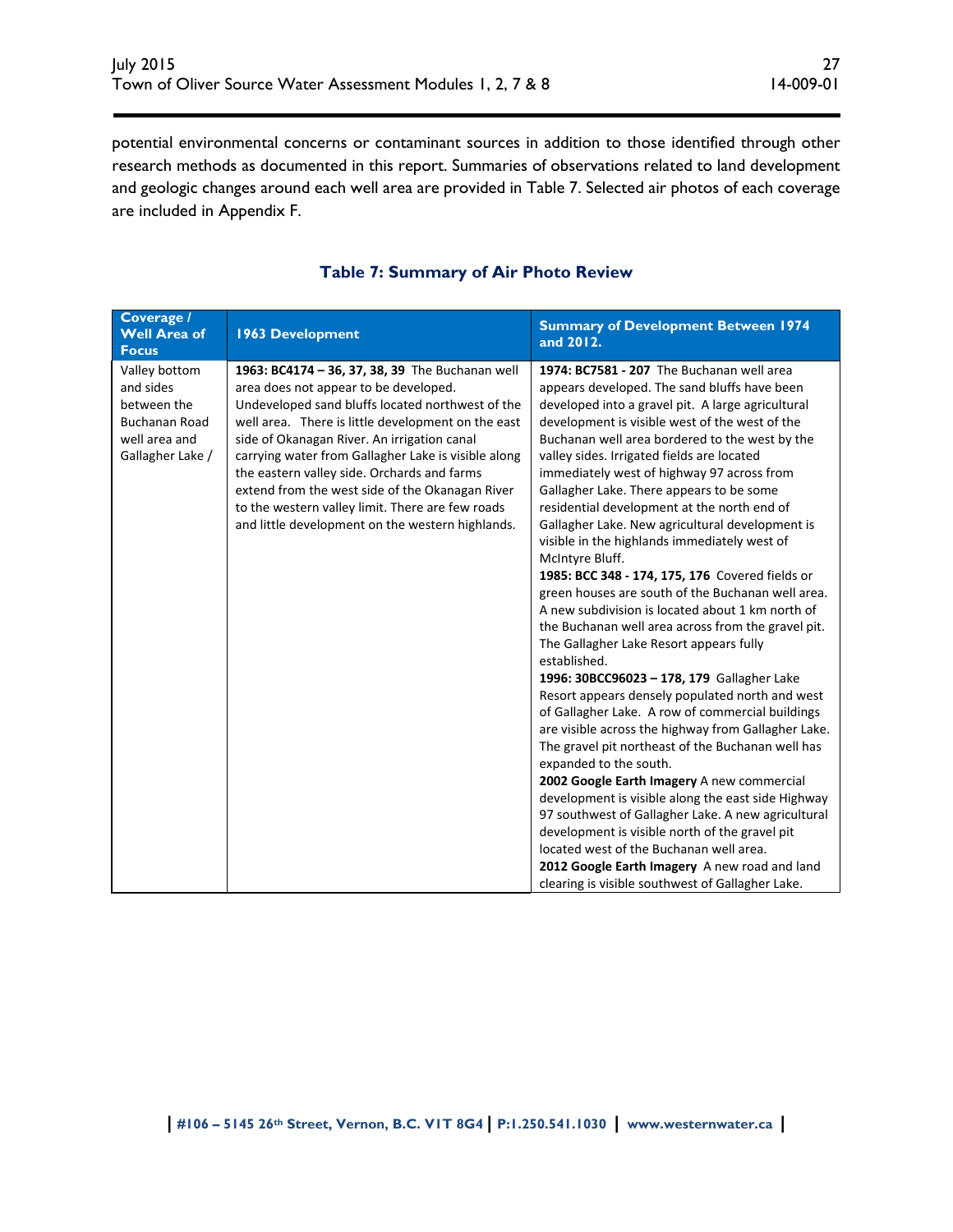| Coverage /<br><b>Well Area of</b><br><b>Focus</b>                                           | <b>1963 Development</b>                                                                                                                                                                                                                                                                                                                                                                                                                                                                                                                                                                                                            | <b>Summary of Development Between 1974</b><br>and 2012.                                                                                                                                                                                                                                                                                                                                                                                                                                                                                                                                                                                                                                                                                                                                                                                                                                                                                                                                                                                                                                                                                                                                                                                                                                                                                                                                                                                                                                                                                                                                                                                          |
|---------------------------------------------------------------------------------------------|------------------------------------------------------------------------------------------------------------------------------------------------------------------------------------------------------------------------------------------------------------------------------------------------------------------------------------------------------------------------------------------------------------------------------------------------------------------------------------------------------------------------------------------------------------------------------------------------------------------------------------|--------------------------------------------------------------------------------------------------------------------------------------------------------------------------------------------------------------------------------------------------------------------------------------------------------------------------------------------------------------------------------------------------------------------------------------------------------------------------------------------------------------------------------------------------------------------------------------------------------------------------------------------------------------------------------------------------------------------------------------------------------------------------------------------------------------------------------------------------------------------------------------------------------------------------------------------------------------------------------------------------------------------------------------------------------------------------------------------------------------------------------------------------------------------------------------------------------------------------------------------------------------------------------------------------------------------------------------------------------------------------------------------------------------------------------------------------------------------------------------------------------------------------------------------------------------------------------------------------------------------------------------------------|
| The valley<br>bottom and<br>sides between<br>the Buchanan<br>and Tuc-El-Nuit<br>well areas. | 1963: BC4142 - 133, 134, 135 The valley bottom<br>is dominated by orchards. Land on the east side of<br>Tuc-El-Nuit Lake and along the south east corner<br>of the lake is largely undeveloped. Merlot Avenue<br>and the camp ground north of the Tuc-El-Nuit<br>wells are visible. Area surrounding Tuc-El-Nuit<br>wells is rural, no subdivisions or school, all<br>orchards. A 9-hole golf course appears to be<br>under construction (cleared but not irrigated) in<br>the southeast corner of Tuc-El-Nuit Lake. The<br>highlands west of Tuc-El-Nuit Lake are free of<br>development and pocked with several kettle<br>lakes. | 1974 - BC7582 - 80, 81 The Tuc-El-Nuit well area<br>appears to be developed. A fully-developed nine-<br>hole golf course is visible southeast of Tuc-El-Nuit<br>Lake. An R.V. Park is located south of the golf<br>course. A large agricultural development east of<br>Tuc-El-Nuit Lake that extends northeast of the<br>Buchanan well area. New residential development<br>and agricultural development along the north,<br>south and east sides of Tuc-El-Nuit Lake. New<br>industrial development south of the gravel pit east<br>of Tuc-El-Nuit Road.<br>1985 - BCC348 - 132, 133 New residential<br>development northeast and northwest of Tuc-El-<br>Nuit Lake. Expanded R.V. park along the south<br>shores of Tuc-El-Nuit Lake. A new school south of<br>the Tuc-El-Nuit well area and a new subdivision<br>southwest of the Tuc-El-Nuit well area.<br>1996 - 1996 30BCC96023 - 21, 22, 23 Expansion of<br>the RV park south of Tuc-El-Nuit Lake and<br>residential development southwest of Tuc-El-Nuit<br>Lake. Agricultural development east of Tuc-El-Nuit<br>Lake.<br>2002 Google Earth Imagery Agricultural expansion<br>north of Tuc-El-Nuit Lake. The golf course has<br>expanded to 18 holes along the eastern valley<br>side. Agricultural expansion east and southeast of<br>the golf course up to the valley's eastern sides.<br>The gravel pit across on the western valley side<br>across from the Tuc-el-Nuit well area has<br>expanded to the south and north.<br>2012 - Google Earth Imagery Residential<br>development has expanded north of the Tuc-El-<br>Nuit well area along the west side of Tuc-El-Nuit<br>Lake. |
| The valley<br>bottom and<br>sides from north                                                | 1963: BC4142 - 95, 96, 97, 98 City centre consists<br>of about three blocks with the majority of<br>buildings located on the west side of Highway 97.                                                                                                                                                                                                                                                                                                                                                                                                                                                                              | 1974:- BC7638 - 67, 68 A campground is visible<br>north of the CPR well area. The R.V. Park south of<br>the Town centre is no longer visible. The area                                                                                                                                                                                                                                                                                                                                                                                                                                                                                                                                                                                                                                                                                                                                                                                                                                                                                                                                                                                                                                                                                                                                                                                                                                                                                                                                                                                                                                                                                           |
| of the Tuc-El-                                                                              | Lions Park is not established. A parking area is                                                                                                                                                                                                                                                                                                                                                                                                                                                                                                                                                                                   | appears undeveloped.                                                                                                                                                                                                                                                                                                                                                                                                                                                                                                                                                                                                                                                                                                                                                                                                                                                                                                                                                                                                                                                                                                                                                                                                                                                                                                                                                                                                                                                                                                                                                                                                                             |
| Nuit well area to                                                                           | visible east of the highway and northwest of the                                                                                                                                                                                                                                                                                                                                                                                                                                                                                                                                                                                   | 1985 - 1996 No visible development changes near                                                                                                                                                                                                                                                                                                                                                                                                                                                                                                                                                                                                                                                                                                                                                                                                                                                                                                                                                                                                                                                                                                                                                                                                                                                                                                                                                                                                                                                                                                                                                                                                  |
| north of the                                                                                | Lions Park and CPR well areas. The CPR and Lions                                                                                                                                                                                                                                                                                                                                                                                                                                                                                                                                                                                   | the CPR and Lions Park well areas                                                                                                                                                                                                                                                                                                                                                                                                                                                                                                                                                                                                                                                                                                                                                                                                                                                                                                                                                                                                                                                                                                                                                                                                                                                                                                                                                                                                                                                                                                                                                                                                                |
| Rockcliffe well                                                                             | Park well areas do not appear to be developed.                                                                                                                                                                                                                                                                                                                                                                                                                                                                                                                                                                                     | 2002 Google Earth Imagery - A skate board park is                                                                                                                                                                                                                                                                                                                                                                                                                                                                                                                                                                                                                                                                                                                                                                                                                                                                                                                                                                                                                                                                                                                                                                                                                                                                                                                                                                                                                                                                                                                                                                                                |
| area.                                                                                       | Residential subdivisions are located east of                                                                                                                                                                                                                                                                                                                                                                                                                                                                                                                                                                                       | visible at Lions Park. The Lions park and CPR                                                                                                                                                                                                                                                                                                                                                                                                                                                                                                                                                                                                                                                                                                                                                                                                                                                                                                                                                                                                                                                                                                                                                                                                                                                                                                                                                                                                                                                                                                                                                                                                    |
|                                                                                             | Okanagan River across from Lions Park and north                                                                                                                                                                                                                                                                                                                                                                                                                                                                                                                                                                                    | pumphouses are not visible.                                                                                                                                                                                                                                                                                                                                                                                                                                                                                                                                                                                                                                                                                                                                                                                                                                                                                                                                                                                                                                                                                                                                                                                                                                                                                                                                                                                                                                                                                                                                                                                                                      |
|                                                                                             | and west of the Town centre. Cleared and<br>uniformly grassy areas north of the Lions Park well                                                                                                                                                                                                                                                                                                                                                                                                                                                                                                                                    | 2012 Google Earth Imagery - The Lions Park and<br>CPR pumphouses are visible.                                                                                                                                                                                                                                                                                                                                                                                                                                                                                                                                                                                                                                                                                                                                                                                                                                                                                                                                                                                                                                                                                                                                                                                                                                                                                                                                                                                                                                                                                                                                                                    |
|                                                                                             | area suggest a golf course. An R.V. park is located                                                                                                                                                                                                                                                                                                                                                                                                                                                                                                                                                                                |                                                                                                                                                                                                                                                                                                                                                                                                                                                                                                                                                                                                                                                                                                                                                                                                                                                                                                                                                                                                                                                                                                                                                                                                                                                                                                                                                                                                                                                                                                                                                                                                                                                  |
|                                                                                             | south of town on the west side of Okanagan River.                                                                                                                                                                                                                                                                                                                                                                                                                                                                                                                                                                                  |                                                                                                                                                                                                                                                                                                                                                                                                                                                                                                                                                                                                                                                                                                                                                                                                                                                                                                                                                                                                                                                                                                                                                                                                                                                                                                                                                                                                                                                                                                                                                                                                                                                  |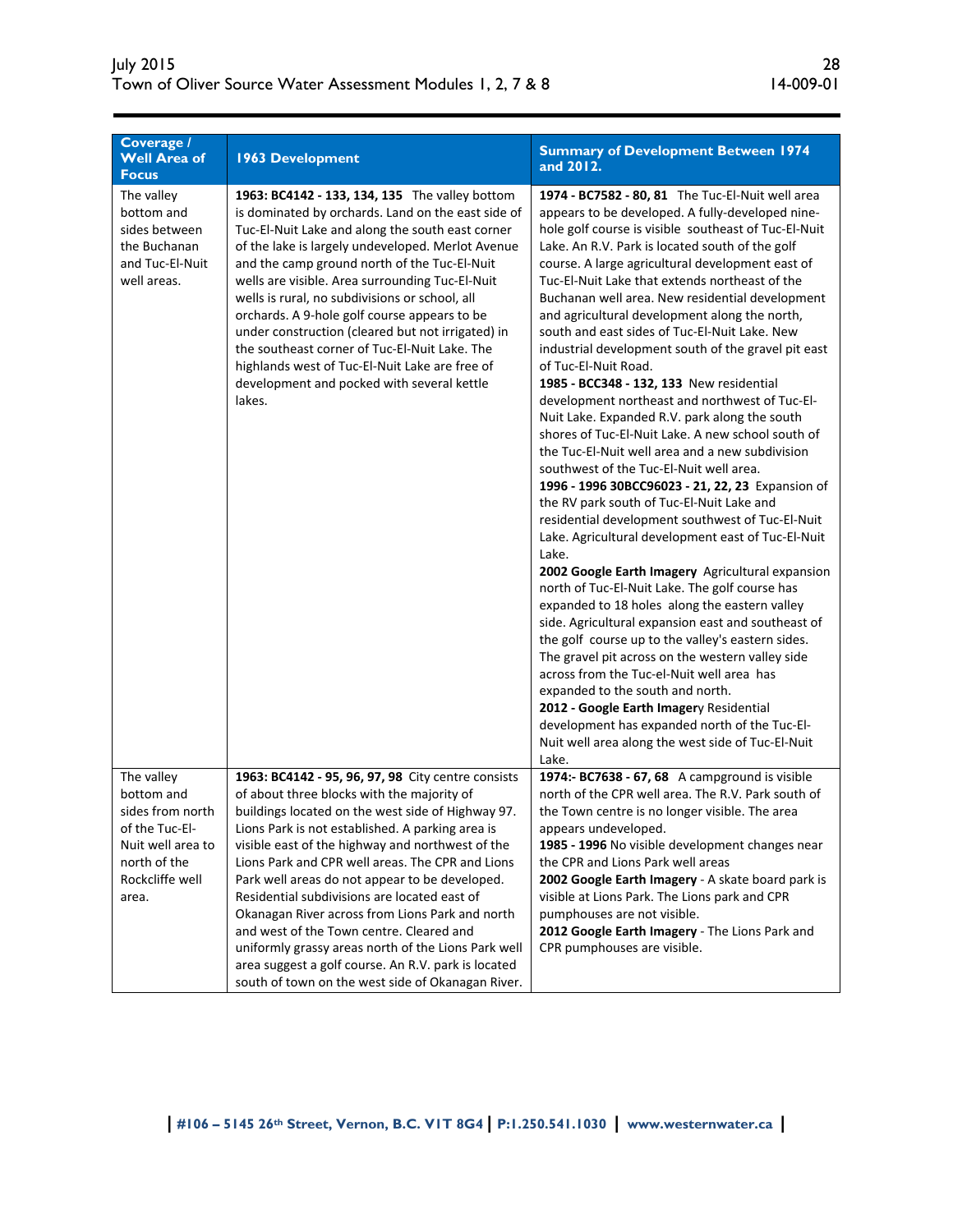| Coverage /<br><b>Well Area of</b><br><b>Focus</b>                                            | <b>1963 Development</b>                                                                                                                                                                                                                                                                                                                                                                                                                                                                                                                                                                                                                                                                                                                                                                                                                                                                                                                                                                                                                                                                                                                                                                                                                                                                                                                                                                                                                                                                                                                                                                                                                                                                                                                                    | <b>Summary of Development Between 1974</b><br>and 2012.                                                                                                                                                                                                                                                                                                                                                                                                                                                                                                                                                                                                                                                                                                                                                                                                                                                                                                                                                                                                                                                                                                                                                                                                                                                                                                                                                                                                                                                                                                                                                                                                                                                                                                                                                                                                                                                                                              |
|----------------------------------------------------------------------------------------------|------------------------------------------------------------------------------------------------------------------------------------------------------------------------------------------------------------------------------------------------------------------------------------------------------------------------------------------------------------------------------------------------------------------------------------------------------------------------------------------------------------------------------------------------------------------------------------------------------------------------------------------------------------------------------------------------------------------------------------------------------------------------------------------------------------------------------------------------------------------------------------------------------------------------------------------------------------------------------------------------------------------------------------------------------------------------------------------------------------------------------------------------------------------------------------------------------------------------------------------------------------------------------------------------------------------------------------------------------------------------------------------------------------------------------------------------------------------------------------------------------------------------------------------------------------------------------------------------------------------------------------------------------------------------------------------------------------------------------------------------------------|------------------------------------------------------------------------------------------------------------------------------------------------------------------------------------------------------------------------------------------------------------------------------------------------------------------------------------------------------------------------------------------------------------------------------------------------------------------------------------------------------------------------------------------------------------------------------------------------------------------------------------------------------------------------------------------------------------------------------------------------------------------------------------------------------------------------------------------------------------------------------------------------------------------------------------------------------------------------------------------------------------------------------------------------------------------------------------------------------------------------------------------------------------------------------------------------------------------------------------------------------------------------------------------------------------------------------------------------------------------------------------------------------------------------------------------------------------------------------------------------------------------------------------------------------------------------------------------------------------------------------------------------------------------------------------------------------------------------------------------------------------------------------------------------------------------------------------------------------------------------------------------------------------------------------------------------------|
| The valley and<br>sides from the<br>Rockcliffe well<br>area to the<br>Fairview well<br>area. | 1963: BC4142 - 71, 72, 73, 74 The highway,<br>railway and Okanagan River are visible. Oxbows<br>border the river's channelized banks. An airstrip is<br>visible east of the Rockcliffe well area on the east<br>side of Highway 97. A nine-hole golf course is<br>visible on the alluvial fan east of the Fairview well<br>area. A small kettle lake is visible east of the<br>airstrip. Orchards are visible on a triangular<br>section of valley bottom east of the Okanagan<br>River. A seasonal drainage channel flows from<br>east to west into the Okanagan River through this<br>agricultural section. A nine-hole golf course is<br>visible on the alluvial fan east of the Fairview well<br>area. A large undeveloped alluvial fan is visible<br>south of the golf course. A small unnamed kettle<br>lake is visible east of the south eastern valley<br>slopes but orchards are visible on a triangular<br>section of valley bottom east side of the<br>Okanagan River. A seasonal drainage channel<br>flows from east to west into the Okanagan River<br>through this agricultural section. A large RV park<br>located south of the Town centre and east of the<br>Rockcliffe well area is developed between an<br>oxbow on the west side of Okanagan River. A<br>series of seasonal drainage channels without<br>established riparian corridors flow eastward from<br>the western valley side into the valley bottom.<br>Alluvial deposits from two of the drainage<br>channels are visible along the valley sides east of<br>the Rockcliffe well area. A subdivision, located<br>further east of the Rockcliffe well area, is limited<br>to the one block surrounding Highway 97. Two<br>small kettle lakes are visible at higher elevations. | 1974: BC7582 - 270, 272 A residence is visible<br>immediately west of the Rockcliffe well area. The<br>subdivision located east of the Rockcliffe well area<br>on the east side of Highway 97 has expanded to<br>the south. Agricultural development has expanded<br>south of the 9-hole golf course southwest of the<br>Fairview well area. There is agricultural<br>development on the alluvial fans south of the golf<br>course. There is new agricultural development east<br>of the Fairview well area on the east side of<br>Okanagan River.<br>1985: 30 BCC348 - 007, 008, 009 Agricultural<br>development has expanded south of the nine-hole<br>golf course. Large irrigated areas have been<br>established south of the new subdivision along the<br>east side of the valley. The subdivision north of<br>the Rockcliffe well has expanded to the west and<br>southwest. There is a new agricultural<br>development and subdivision across from the<br>Rockcliffe well area in the highlands east of the<br>Okanagan River.<br>1996: 30BCC96022 - 45, 46, 47, 48 An airstrip and<br>kettle lake are visible east of the Rockcliffe well<br>area. A new agricultural development is visible in<br>the highlands west of the Rockcliffe well area. An<br>industry with many rectangular buildings is located<br>on the east side of Highway 97 between the<br>Rockcliffe well area and the Fairview well area.<br>There is continuous commercial development<br>along Highway 97 south of Fairview Road for four<br>blocks. Agriculture east of the Okanagan River has<br>expanded along the valley bottom east of<br>Blacksage Road and includes two large irrigated<br>sections.<br>2002 2002 Google Earth Imagery Fewer irrigated<br>fields on the eastern valley side. There is new land<br>clearing along the western valley side.<br>2012 Google Earth Imagery Agricultural<br>development as expanded up the eastern valley<br>sides. |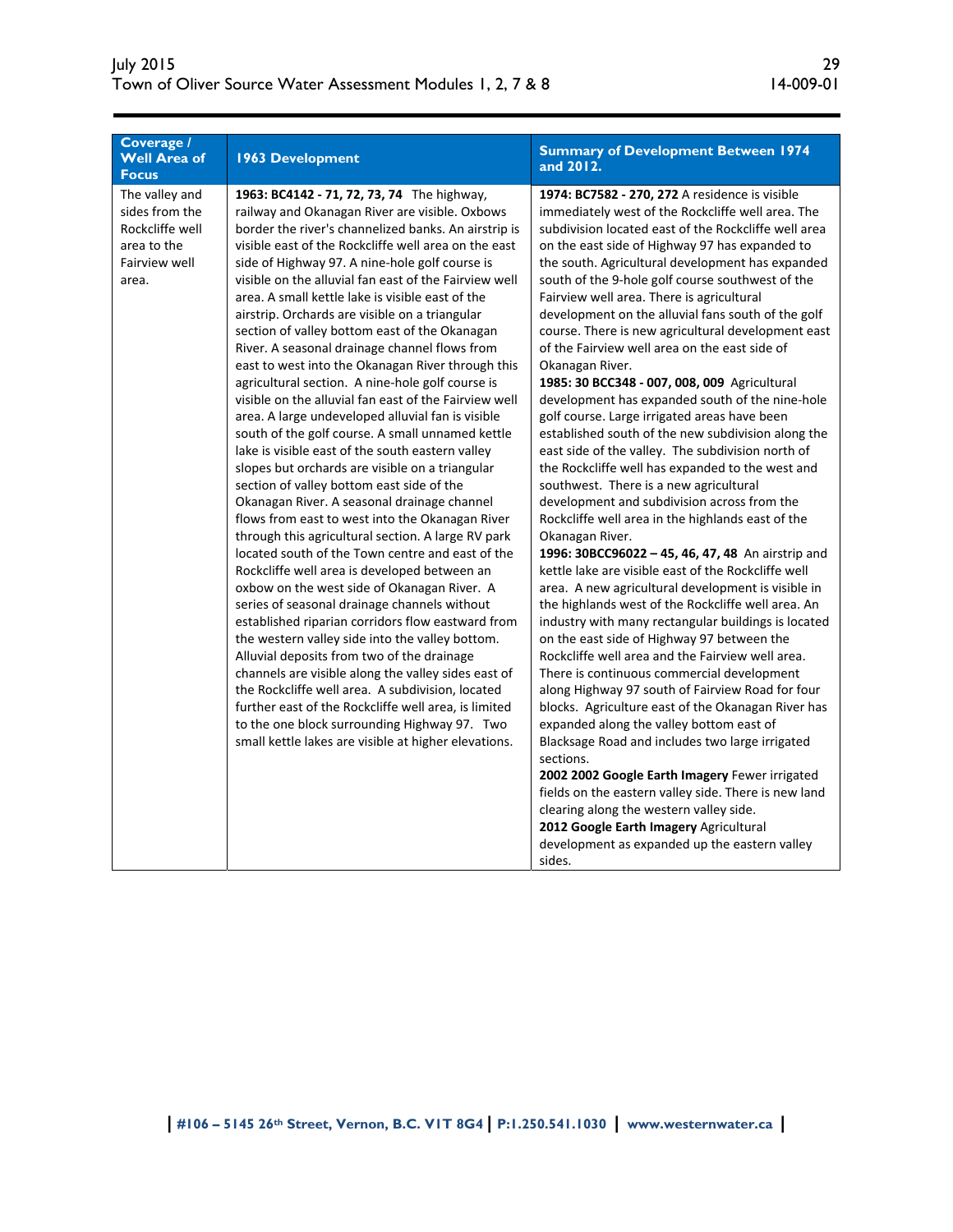| Coverage /<br><b>Well Area of</b><br><b>Focus</b>                                                                | <b>1963 Development</b>                                                                                                                                                                                                                                                                                                                                                                                                                                                                                                                                                                                                                                                                                                                                                                                                                            | <b>Summary of Development Between 1974</b><br>and 2012.                                                                                                                                                                                                                                                                                                                                                                                                                                                                                                                                                                                                                                                                                                                                                                                                                                                                                                                                                                                                                                                                                                                                                                                                                                                                                                                                                                                                                                                                 |
|------------------------------------------------------------------------------------------------------------------|----------------------------------------------------------------------------------------------------------------------------------------------------------------------------------------------------------------------------------------------------------------------------------------------------------------------------------------------------------------------------------------------------------------------------------------------------------------------------------------------------------------------------------------------------------------------------------------------------------------------------------------------------------------------------------------------------------------------------------------------------------------------------------------------------------------------------------------------------|-------------------------------------------------------------------------------------------------------------------------------------------------------------------------------------------------------------------------------------------------------------------------------------------------------------------------------------------------------------------------------------------------------------------------------------------------------------------------------------------------------------------------------------------------------------------------------------------------------------------------------------------------------------------------------------------------------------------------------------------------------------------------------------------------------------------------------------------------------------------------------------------------------------------------------------------------------------------------------------------------------------------------------------------------------------------------------------------------------------------------------------------------------------------------------------------------------------------------------------------------------------------------------------------------------------------------------------------------------------------------------------------------------------------------------------------------------------------------------------------------------------------------|
| The valley<br>bottom and<br>sides between<br>the Fairview well<br>area and the<br><b>Blacksage well</b><br>area. | 1963: BC4142 - 35, 36, 37 Seven drainage<br>channels, including two with established riparian<br>corridors that flow through undeveloped alluvial<br>fans, flow eastward down the western valley sides<br>through orchards covering the valley bottom. The<br>two larger drainage channels flow into the west<br>side of the Okanagan River. One channel flows<br>into the river about half way between the<br>Fairview and the Blacksage well areas and the<br>other flows into the river immediately south of<br>the Blacksage well area. Orchards cover the<br>majority of developable land along the valley<br>bottom except for the valley bottom east of<br>Blacksage Road on the east side of the valley.<br>There are sparsely concentrated pockets of<br>riparian and wetland areas surrounding oxbows<br>along either side of the river. | 1974: BC7602 - 007, 008, 009 There is more<br>agricultural development west of the Miller Road<br>and Blacksage well areas in the valley bottom<br>along the western valley sides. There are more<br>defined crops located north of the Miller Road well<br>area on the east side of Okanagan River.<br>1985: BCC343 - 133, 134 Large spray irrigation<br>fields are evident on the eastern valley floor, east<br>of the Blacksage well area. There is expanded<br>agricultural development west of the Okanagan<br>River and the Blacksage well area.<br>1996: 30BCC96022 - 10, 11, 12 Two large circular<br>irrigated areas are located along the valley bottom<br>near the Miller Road and Blacksage Road<br>intersection. The Blacksage pumphouse and the<br>pond located south of the pumphouse are visible.<br>The Miller Road well area appears undeveloped.<br>Extensive agricultural development is located<br>along plateaus on the western valley sides<br>southwest of the Fairview well area.<br>2002 Google Earth Imagery Rectangular<br>agricultural plots have replaced the area where the<br>large circular green spray irrigation footprints had<br>been located. The oxbow south of the Blacksage<br>well area appears to be drier in its southern half.<br>2012 Google Earth Imagery Agricultural<br>development has expanded along the eastern<br>extent of the valley. Agricultural development has<br>expanded along the eastern valley sides to the<br>north east of the Miller Road well area. |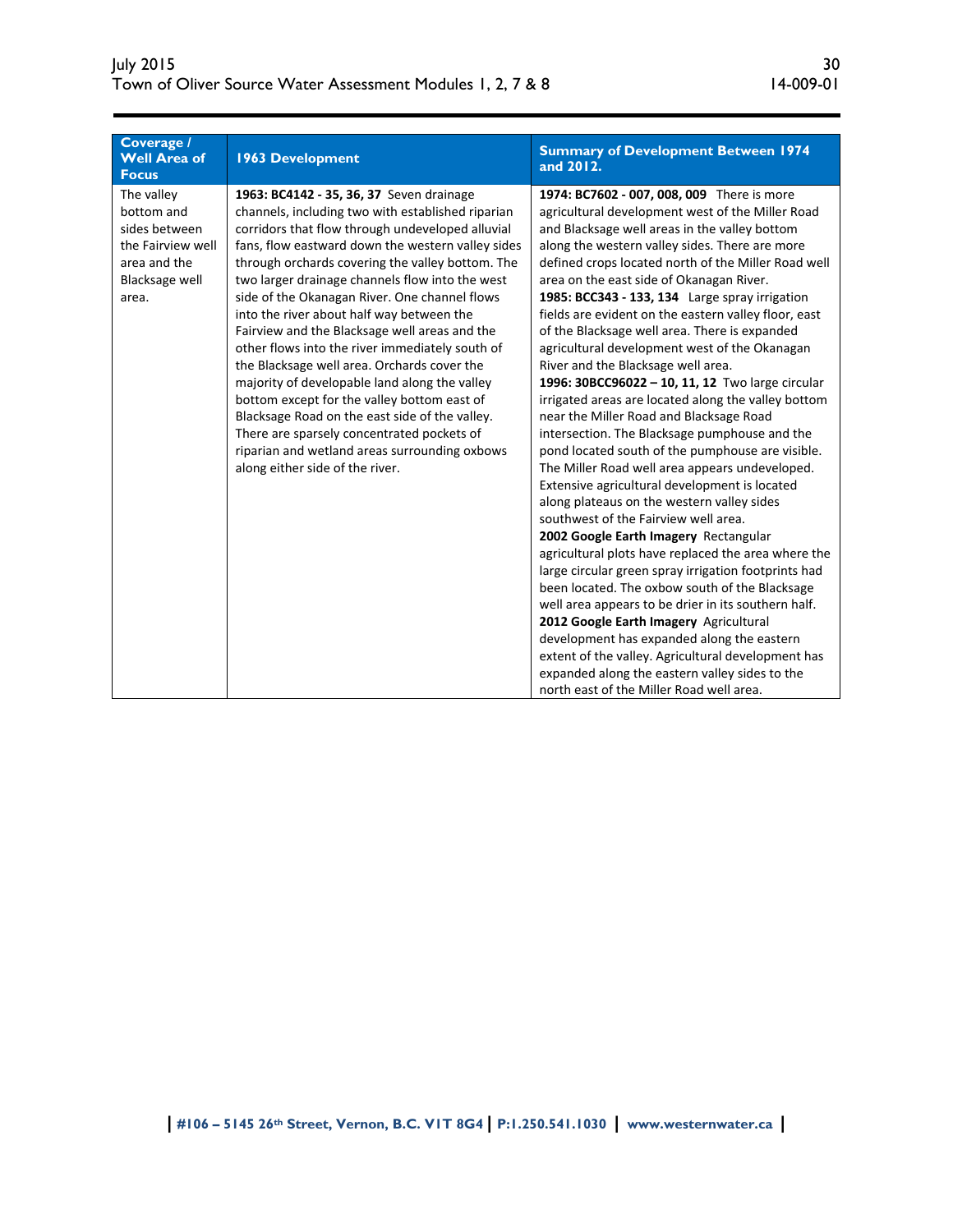| Coverage /<br><b>Well Area of</b><br><b>Focus</b>                                                           | <b>1963 Development</b>                                                                                                                                                                                                                                                                                                                                                                                                                                                                                                                                                                                                                                                                                                                                                                                                                                                                                                                                                                                                                                                                                                                                                                                                                                                                                                                                                                                                                                                                                                                                                                                                                                                               | <b>Summary of Development Between 1974</b><br>and 2012.                                                                                                                                                                                                                                                                                                                                                                                                                                                                                                                                                                                                                                                                                                                                                                                                                                                                                                                                                                                                                                                                                                                                                                                                                                                                                                                                                                                                                                                                                                                                                                         |
|-------------------------------------------------------------------------------------------------------------|---------------------------------------------------------------------------------------------------------------------------------------------------------------------------------------------------------------------------------------------------------------------------------------------------------------------------------------------------------------------------------------------------------------------------------------------------------------------------------------------------------------------------------------------------------------------------------------------------------------------------------------------------------------------------------------------------------------------------------------------------------------------------------------------------------------------------------------------------------------------------------------------------------------------------------------------------------------------------------------------------------------------------------------------------------------------------------------------------------------------------------------------------------------------------------------------------------------------------------------------------------------------------------------------------------------------------------------------------------------------------------------------------------------------------------------------------------------------------------------------------------------------------------------------------------------------------------------------------------------------------------------------------------------------------------------|---------------------------------------------------------------------------------------------------------------------------------------------------------------------------------------------------------------------------------------------------------------------------------------------------------------------------------------------------------------------------------------------------------------------------------------------------------------------------------------------------------------------------------------------------------------------------------------------------------------------------------------------------------------------------------------------------------------------------------------------------------------------------------------------------------------------------------------------------------------------------------------------------------------------------------------------------------------------------------------------------------------------------------------------------------------------------------------------------------------------------------------------------------------------------------------------------------------------------------------------------------------------------------------------------------------------------------------------------------------------------------------------------------------------------------------------------------------------------------------------------------------------------------------------------------------------------------------------------------------------------------|
| The valley<br>bottom and<br>sides north of<br>Miller Road and<br>south of<br><b>Blacksage well</b><br>areas | 1963: BC4142 - 15, 16, 17 Hwy 97, the railway<br>and Okanagan River are visible. Oxbows border<br>the river's channelized banks. Miller Road, the<br>weir that crosses the Okanagan River, and the<br>pond located near the Blacksage well area are<br>also visible. A clearing is visible at the Blacksage<br>well area but no buildings are visible at the site.<br>Riparian vegetation is visible north and south of<br>the Blacksage well area. An oxbow surrounds the<br>Blacksage well area. Riparian vegetation is<br>abundant between the oxbows and the river. A<br>large wetland is located about 5 kms south of the<br>Blacksage well area on either side of the river. The<br>Miller Road well area is surrounded by orchards.<br>There is no discernable clearing where the Miller<br>Road well now exists. Land south of the Blacksage<br>well area is undeveloped on the east side of<br>Okanagan River but is covered by agricultural<br>crops on the west side of the river. Agricultural<br>land use is limited to the valley bottom with little<br>development east of the railway line. Land is<br>undeveloped on the western valley slopes. A<br>drainage channel identified by an established<br>riparian corridor flows west to east along the<br>western valley slope and forms an undeveloped<br>alluvial fan west of highway 97. There is no<br>development on the alluvial fan. There is<br>agricultural land use north and east of the fan and<br>no development west or south of it.<br>Drainage flows through the fan across highway 97<br>and the railway line before entering the Okanagan<br>River near the weir west of the Blacksage well<br>area. | 1974: BC7592 - 192, 193, 194 The area around<br>the Blacksage wells appeared to be more<br>developed. Extensive agricultural development is<br>visible directly east and southeast of the Blacksage<br>well area on the plateau east of Blacksage Road.<br>The alluvial fan west of the Blacksage well area has<br>been developed with agricultural crops. The Miller<br>Road well area appears developed.<br>1985: 30 BCC343 - 16, 17 Oliver's sewage<br>treatment facility and spray irrigation fields are<br>located west of the Blacksage well area.<br>Agricultural development has expanded north of<br>the alluvial fan on the west side of the valley.<br>1994: 30BCC96021 - 99, 100, 101 There is new<br>agricultural development visible on either side of<br>the river immediately north of the large wetland<br>located about 5 km south of the Blacksage well<br>area.<br>2002 Google Earth Imagery East of the Miller<br>Road and Blacksage well areas, rectangular<br>agricultural plots have replaced the area where the<br>large circular green spray irrigation footprints had<br>been located. The oxbow lake south of the<br>Buchanan well appears to be dry in its southern<br>half.<br>2012 Google Earth Imagery Agricultural<br>development has expanded along the eastern<br>valley sides to northeast of the Miller Road well<br>area. A large mud slide has deposited debris<br>across the valley bottom from the western<br>highlands along the Testalinden Creek channel.<br>Debris from the slide reached the western bank of<br>the Okanagan River located directed west of the<br>Buchanan well. |

# **4.4 Visual Surveys of Source Protection Area**

In addition to providing a thorough discussion of the general concerns around agricultural land uses, and other potential threats to groundwater such as abandoned or poorly constructed wells, Golder (2004) completed a visual survey of potential contamination sources but this information requires updating. Doug Geller, P.Geo. and Ryan Rhodes, P.Geo. of WWAL each have visited the Oliver supply wells several times over the past few years, but a focused assessment of potential contamination sources was not undertaken until this project was initiated. For this task, environmental scientist Trina Koch, B.Sc., R.P.Bio of WWAL, completed the visual survey of the source protection area on August 19, 2014. Photographs with observational captions of the visual survey are included in Appendix G. Observations pertaining to the contaminant source inventory are noted below and are summarized in Table 8.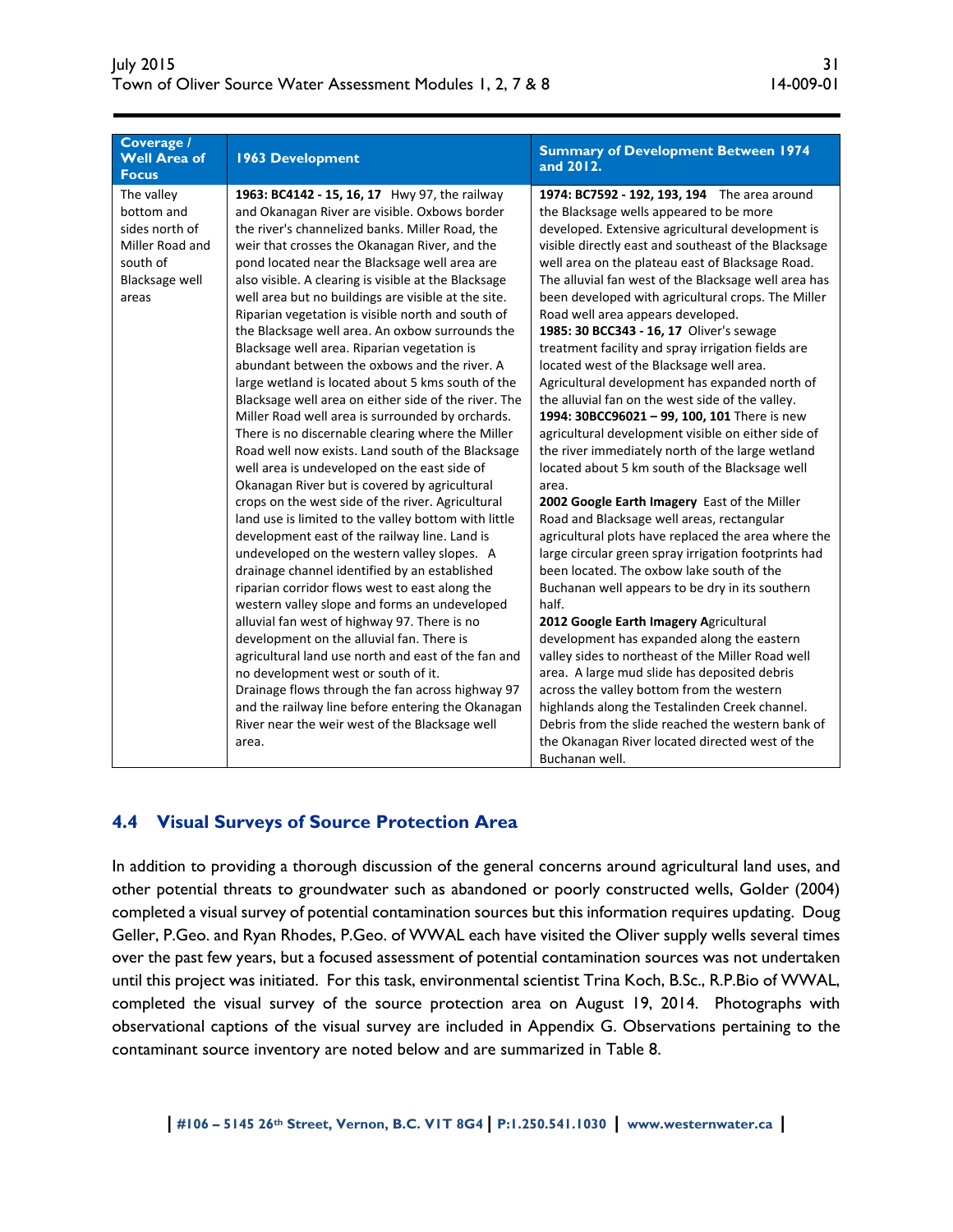The visual survey targeted two primary areas: The immediate well area (300 m radius) and the surrounding source protection area. Specific potential environmental concerns or potential contaminant sources identified during the inspection at each well area are indicated below. Comparing the results of our survey with that of Golder (2004; Table 2) indicates most of the potential land uses or contamination threats identified in 2004 still exist today.

### **Buchanan Road:**

- o Potential sources of agricultural contaminants such as fertilizers, pesticides, herbicides and hydrocarbons (i.e. fuel storage) associated with the nearby nursery, orchards and a winery;
- o Potential contamination of the aquifer during flooding of the Okanagan River via an abandoned and uncapped dug well located nearby;
- o Potential contamination of the aquifer during extraction of material at the gravel pit located immediately east of the 1 year capture zone (Figure 3);
- o Vehicle traffic and parking potential for small releases of fuel/oil/or automotive products, and
- o Potential hazard may result if the Okanagan River flooded and caused restricted access to the well and/or reduced the well pump's effectiveness.

#### **Tuc-El-Nuit:**

- o Potential sources of contaminants such as fertilizers, pesticides and herbicides associated with school fields;
- o Vehicle traffic and parking potential for small releases of fuel/oil/or automotive products, and
- o Potential sources of contaminants such as septic release (bacteria and nutrients), hydrocarbons, household cleaning products, fertilizers, pesticides, herbicides associated with the campground (Lakeside Resort) and the R.V. park
- o There are no mapped Town dry wells in the Tuc-El-Nuit well area.

### **Lions Park and CPR (deactivated; information provided for completeness):**

- o The OK Tire gas station west of the well areas may use/store large volumes of potential contaminants. Underground storage tanks are inferred to be present at these businesses;
- o Potential sources of contaminants such as chemical cleaners are associated with numerous businesses west of the well areas including: retail stores, restaurants, meeting halls and a movie theatre;
- o Vehicle traffic and parking potential for small releases of fuel/oil/or automotive products.
- o Potential contaminant sources that may be associated with other businesses in the downtown area could include automotive products, batteries or dry cleaning solvents.
- o Potential sources of contaminants such as hydrocarbons, glycol, solvents, pesticides, herbicides and fertilizer are associated with residential areas, and
- o The eutrophic oxbow north of the well area may represent a contaminant source if flooding allowed its water to travel into the aquifer via abandoned wells.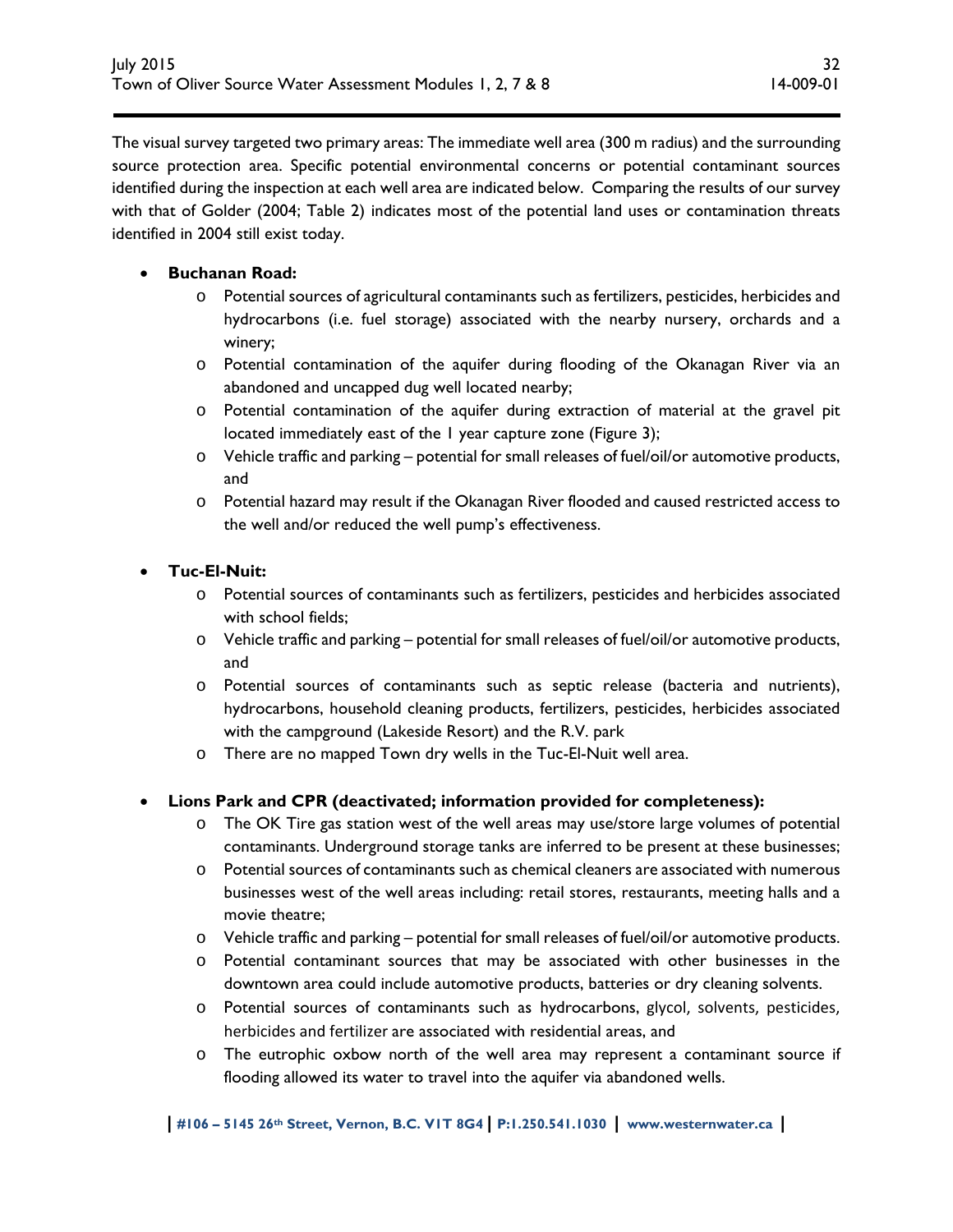#### **Rockcliffe:**

- o Potential sources of contaminants such as hydrocarbons, glycol, solvents, pesticides, herbicides and fertilizer are associated with residential areas;
- o Potential sources of contaminants such as fertilizers, pesticides, herbicides and hydrocarbons associated with the orchards and other agricultural lands. Town of Oliver personnel who were onsite at the time of the field investigation indicated that manure placed on the grape orchard east of the well (upslope) was thought to create the potential for elevated bacteria counts in the well;
- o Potential contamination from reclaimed water sprayed at the airport located adjacent to the 10 year capture zone (Figure 3), and
- o Vehicle traffic and parking potential for small releases of fuel/oil/or automotive products.
- o There are no mapped Town dry wells in the Rockcliffe well area

#### **Miller Road:**

- o An above ground oil tank north of the well area store hydrocarbons like gasoline or old oil, or it may store pesticides or herbicides.
- o Minor garbage/debris was observed in various locations (oven and toilet).
- o Potential sources of contaminants such as hydrocarbons (tar and fuel) and glycols associated with home construction.
- o Potential sources of contaminants such as septic release (bacteria and nutrients), hydrocarbons and glycols associated with on-site camping and outhouse use.
- o Potential sources of contaminants such as fertilizers, pesticides, herbicides and hydrocarbons associated with the orchards.
- o Vehicle traffic and parking potential for small releases of fuel/oil/or automotive products.

#### **Blacksage:**

- o A sensitive wildlife management area is located close to the well area.
- o Potential sources of contaminants such as fertilizers, pesticides, herbicides and hydrocarbons associated with the orchards.
- o Vehicle traffic and parking potential for small releases of fuel/oil/or automotive products. It was at this site that Town of Oliver staff were observed using gas-powered weed removal equipment.
- o Potential hazard may result if the Okanagan River or oxbow flooded and restricted access to the pumphouse or reduced the pump's effectiveness.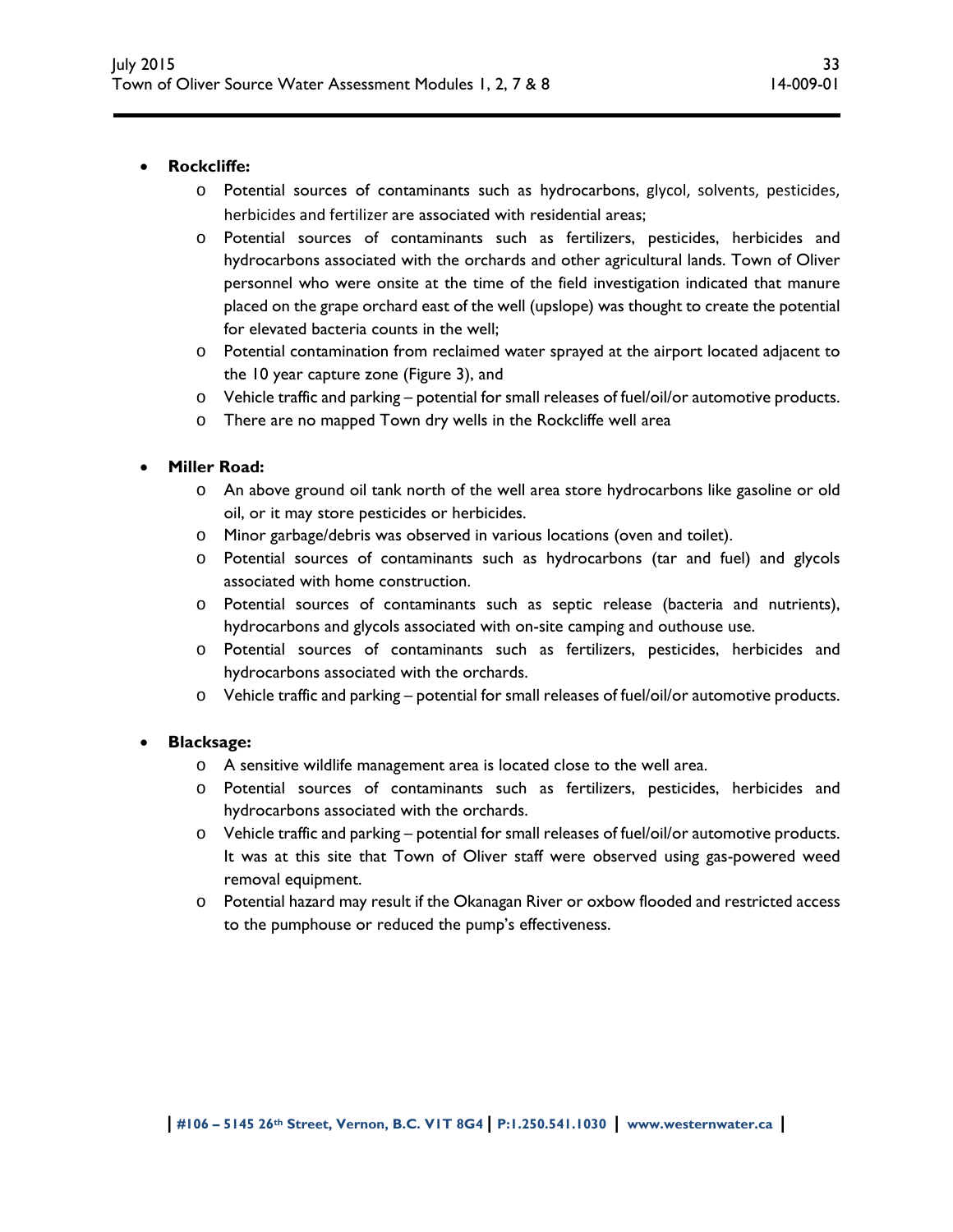# **4.5 Zoning in the Ten Year Capture Zones and Utilities in the Source Protection Area**

Figure 5 indicates the RDOS zoning for the Buchanan Road, Miller Road and Blacksage within their ten year capture zones. The Buchanan Road, Miller Road and Blacksage well's 10-year capture zones are currently zoned for agricultural use (AG1).

Figure 6 indicates the Town of Oliver zoning for the Tuc-El-Nuit, and Rockcliffe sources within their ten year capture zones. The Tuc-El-Nuit 10-year capture zone includes residential medium density (RM1) zoning northeast and southeast of the wells, resort commercial (RC) zoning in the RV park northeast of the wells, tourist commercial (CT2) zoning in the campground N of the wells and institutional and assembly (P1) zoning in the in the school properties northeast and southeast of the wells. The Rockcliffe well's 10-year capture zone is zoned mainly as agricultural to the south (AG) and west and combination of residential and commercial to the north and northeast. The next draft of the SWA report will provide a map depicting the Town's infrastructure in relation to each well, specifically, water and sewer mains.

# **4.6 Threats from Surface Water Pathogens**

WWAL completed an assessment of the Town of Oliver's municipal water supply, including the 10 drinking water wells featured in this report, to determine the well's status with respect to the potential to be considered Groundwater at Risk (GWAR) and/or or Groundwater Under the Direct Influence of surface water (GWUDI). The assessment made the following conclusions:

- Total coliform bacteria are rare or absent in the groundwater samples from Oliver's drinking water wells;
- Sufficient filtration is occurring in the aquifer and large diameter pathogens associated with surface water are not making it to the wells. *Giardia* and *Cryptosporidium* were not detected in any samples collected on what we judged to be the wells with the highest risk of being GWUDI;
- The majority of Oliver drinking water wells do not meet the definition of GWUDI;
- Insufficient data were collected for the CPR well (and by association the Lions well) to make a definitive statement regarding these well's GWUDI status. Additional data should be collected if the wells are planned for future use;
- The Rockcliffe, Tuc-El-Nuit and Miller Road wells have provision for primary disinfection;
- The Buchanan Road well has a large diameter contact pipe installed, and when the planned Buchanan replacement well is installed it will allow for primary disinfection of the Buchanan source;
- The CPR and Lions wells are chlorinated at the source and have mainlines to a reservoir resulting in some disinfection of these sources;
- The Rockcliffe well is at some risk of being effected by reclaimed water spray irrigation occurring at the airport (Figure 3);
- Blacksage wells are the only Oliver wells that have no provision for chlorination, increased monitoring of these sources is warranted, and
- The Blacksage #1 is at some risk of being GWUDI.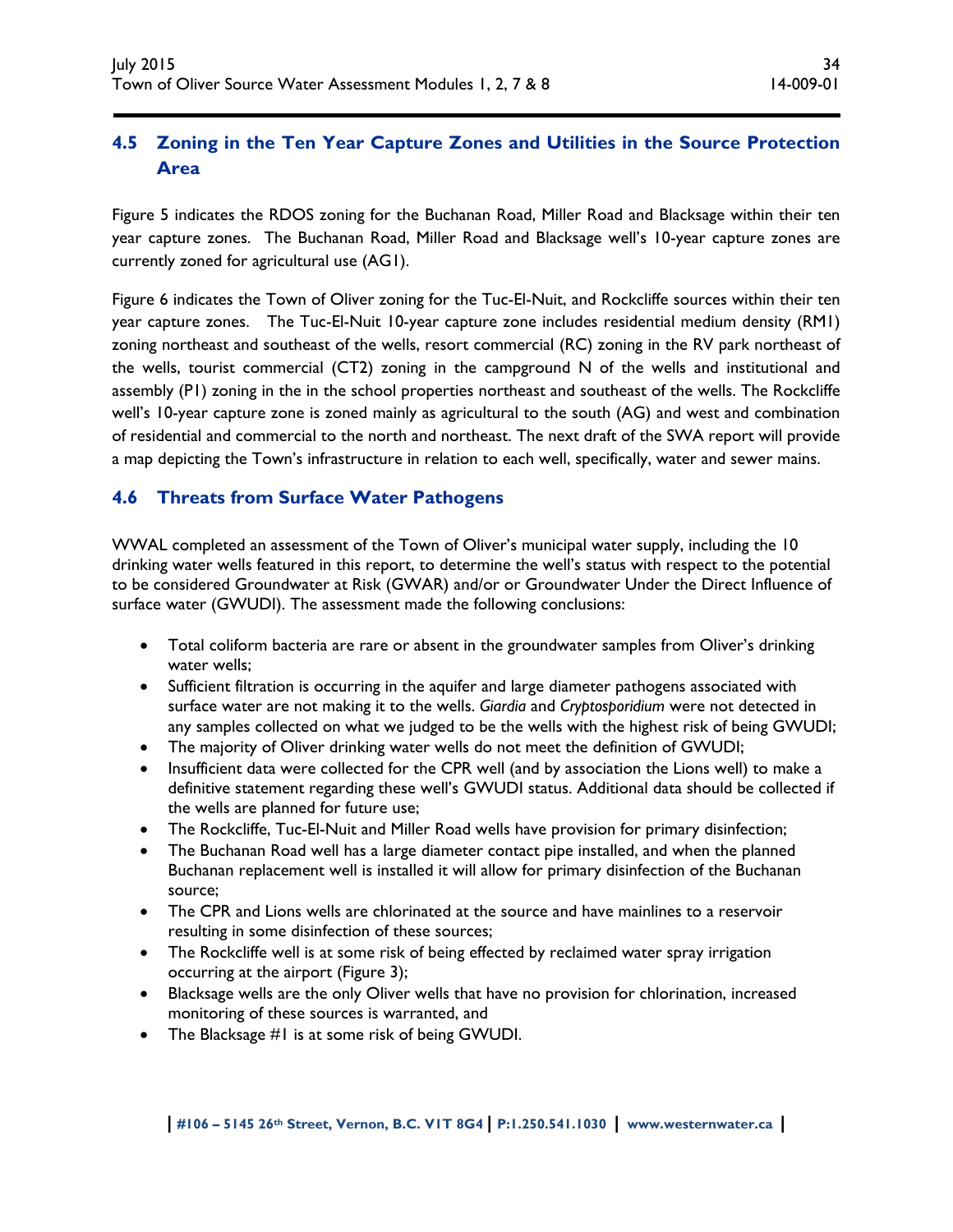### **4.7 Town Well Construction**

(See also information presented on Tables 1 and 2). With the exception of the Miller Road and new Buchanan Road domestic wells, construction of the Town's wells pre-dated the B.C. Groundwater Protection Regulation. This Regulation requires certain minimum well construction standards, including a surface seal, a secure well cap, floodproofing, and a Well ID plate affixed to the casing. A preliminary review of Town well compliance with the Regulation indicates no non-conforming issues. The older wells likely do not have surface seals, but at this time the seal requirement is not retroactive for existing wells unless there is an immediate threat in which case retrofitting is required. The older wells are also located inside pump house buildings, which means direct short-circuiting of surface drainage down the unsealed well bore is unlikely. The wells are located either on Town land or in established easements and/or rights of way. The potential for wellhead upgrades is considered further under Modules 7 and 8 of the SWA.

#### **4.8 Potential Contaminant Source and Hazard Inventory**

Based on the information presented above, the results of the potential contaminant source and hazard inventory are presented in Table 8. A total of 40 hazards are identified, but only 28 of these apply to future well sources as 12 pertain to Lions Park and CPR which are planned to be deactivated and eventually closed.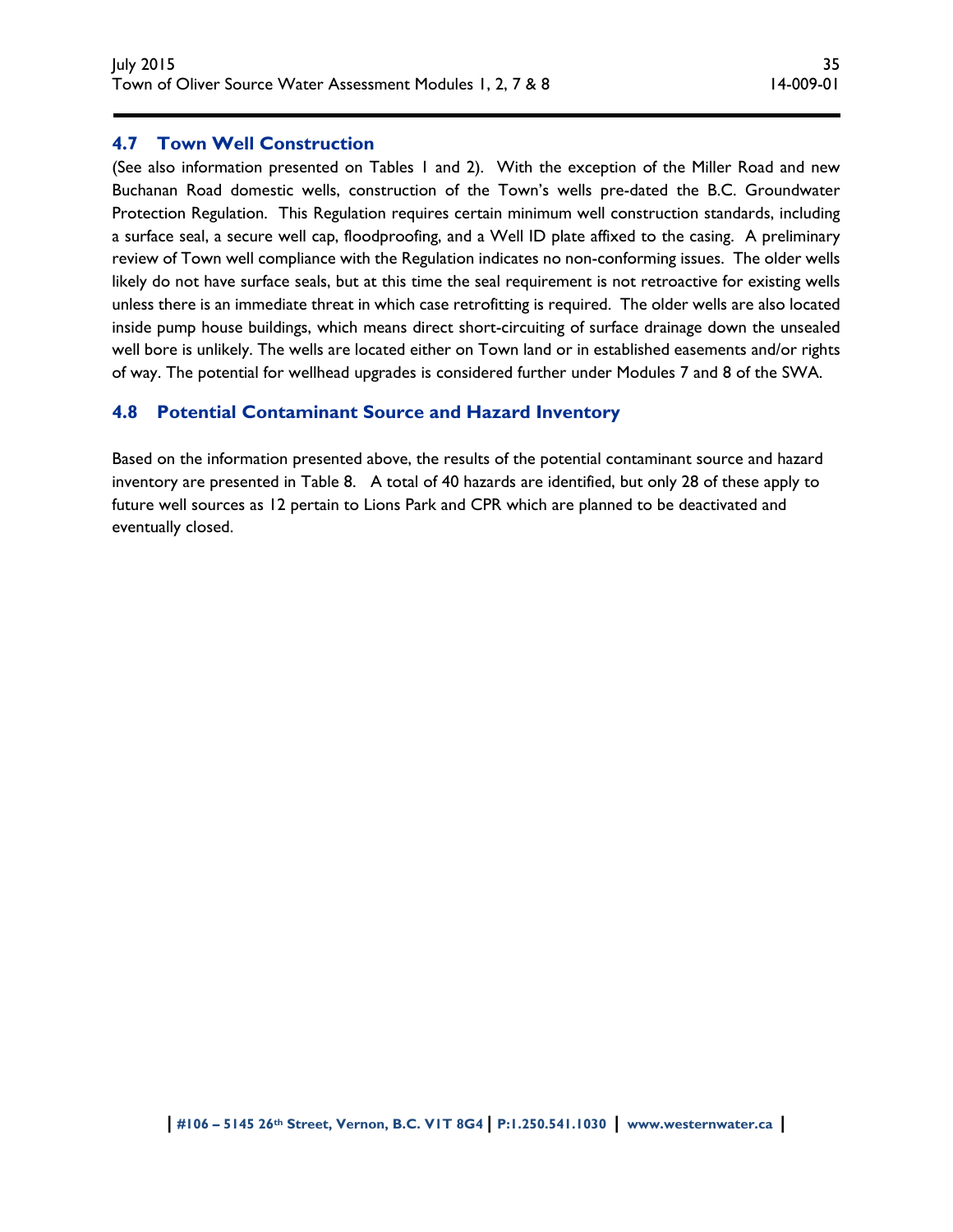# **Table 8: Potential Contaminant and Hazard Inventory**

| <b>Potential Contaminant/Hazard Inventory</b> |                                                                       |                                                                       |                                                                            |                                                                      |                                                                                                      |  |  |  |
|-----------------------------------------------|-----------------------------------------------------------------------|-----------------------------------------------------------------------|----------------------------------------------------------------------------|----------------------------------------------------------------------|------------------------------------------------------------------------------------------------------|--|--|--|
| <b>Hazard</b><br><b>Reference</b><br>No.      | <b>Contaminant Source or</b><br>Hazard type and<br><b>Description</b> | <b>Location Description</b><br>and Approx. Distance<br>from Well Area | <b>Possible Contaminants of</b><br>Concern                                 | Contaminant<br><b>Transport Method</b>                               | <b>Associated Barriers</b>                                                                           |  |  |  |
|                                               | <b>Buchanan Road Well Area</b>                                        |                                                                       |                                                                            |                                                                      |                                                                                                      |  |  |  |
|                                               | Nursery                                                               | $100 \text{ m}$ SE                                                    | Pesticides, herbicides,<br>fertilizer (bacteria and<br>nutrients)          | infiltration through<br>soil and sediment to<br>aquifer              | Low permeability materials<br>above the aquifer may<br>impede downward migration<br>of contaminants. |  |  |  |
| 2                                             | Abandoned dug well next<br>to Okanagan River                          | 50 m N of well area                                                   | Contaminants in Okanagan<br><b>River floodwaters</b>                       | Migration down to the<br>aquifer via the<br>uncapped well<br>opening | Low permeability materials<br>above the aquifer may<br>impede downward migration<br>of contaminants. |  |  |  |
| 3                                             | Apple orchard                                                         | 50 <sub>m</sub> N                                                     | Pesticides, herbicides,<br>fertilizer (bacteria and<br>nutrients)          | infiltration through<br>soil and sediment to<br>aquifer              | Low permeability materials<br>above the aquifer may<br>impede downward migration<br>of contaminants. |  |  |  |
| 4                                             | Winery and grape<br>orchard                                           | 200 m W                                                               | Pesticides, herbicides,<br>fertilizer (bacteria and<br>nutrients)          | infiltration through<br>soil and sediment to<br>aquifer              | Low permeability materials<br>above the aquifer may<br>impede downward migration<br>of contaminants. |  |  |  |
| 5                                             | Gravel pit                                                            | 310 m NE                                                              | Hydrocarbons (fuel),<br>potential for residual<br>subsurface contamination | infiltration through<br>soil and sediment to<br>aquifer              | Low permeability materials<br>above the aquifer may<br>impede downward migration<br>of contaminants. |  |  |  |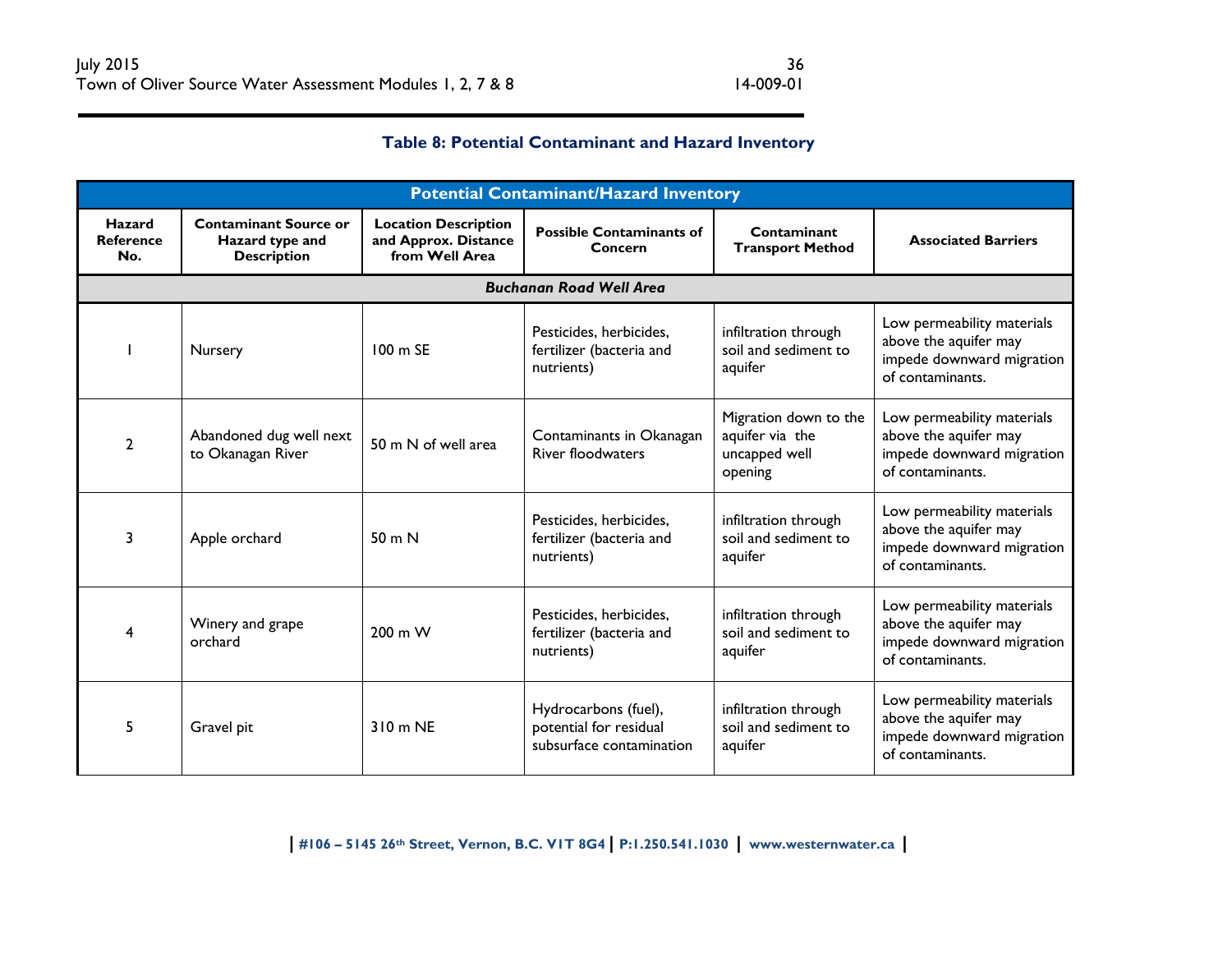| <b>Potential Contaminant/Hazard Inventory</b> |                                                                       |                                                                         |                                                                                                                         |                                                                                           |                                                                                                      |  |  |
|-----------------------------------------------|-----------------------------------------------------------------------|-------------------------------------------------------------------------|-------------------------------------------------------------------------------------------------------------------------|-------------------------------------------------------------------------------------------|------------------------------------------------------------------------------------------------------|--|--|
| Hazard<br><b>Reference</b><br>No.             | <b>Contaminant Source or</b><br>Hazard type and<br><b>Description</b> | <b>Location Description</b><br>and Approx. Distance<br>from Well Area   | <b>Possible Contaminants of</b><br>Concern                                                                              | Contaminant<br><b>Transport Method</b>                                                    | <b>Associated Barriers</b>                                                                           |  |  |
| 6                                             | Transportation corridor<br>and parking area                           | Buchanan Road (40 m<br>SE), well-access<br>parking (10 m S)             | Hydrocarbons (fuel),<br>potential for residual<br>subsurface contamination                                              | potentially mobilized<br>in storm run-off water<br>which enters the<br>storm water system | Low permeability materials<br>above the aquifer may<br>impede downward migration<br>of contaminants. |  |  |
|                                               |                                                                       |                                                                         | <b>Tuc-El-Nuit Road Well Area</b>                                                                                       |                                                                                           |                                                                                                      |  |  |
| 7                                             | Public school parking<br>area and field                               | 50 m SE                                                                 | Hydrocarbons (fuel, oil),<br>fertilizers, pesticides,<br>herbicides fertilizers<br>(possible bacteria and<br>nutrients) | Infiltration through<br>soil and sediment to<br>aquifer                                   | Low permeability materials<br>above the aquifer may<br>impede downward migration<br>of contaminants. |  |  |
| 8                                             | Seventh Day Adventist<br>School parking area and<br>field             | 50 m NE                                                                 | Hydrocarbons (fuel, oil),<br>fertilizers, pesticides,<br>herbicides fertilizers<br>(possible bacteria and<br>nutrients) | Infiltration through<br>soil and sediment to<br>aquifer                                   | Low permeability materials<br>above the aquifer may<br>impede downward migration<br>of contaminants. |  |  |
| 9                                             | Transportation corridor<br>and well access parking<br>area            | Merlot Drive and<br>parking area (5 m N),<br>Lakeside Drive (20 m<br>W) | Hydrocarbons (fuel).<br>Potential for residual<br>subsurface contamination.                                             | potentially mobilized<br>in storm run-off water<br>which enters the<br>storm water system | Low permeability materials<br>above the aquifer may<br>impede downward migration<br>of contaminants. |  |  |
| 10                                            | Residential / Commercial<br>Development                               | 200 m SW                                                                | Hydrocarbons (fuel, oil, ),<br>glycol, solvents, pesticides,<br>herbicides, fertilizer                                  | potentially mobilized<br>in storm run-off water<br>which enters the<br>storm water system | Low permeability materials<br>above the aquifer may<br>impede downward migration<br>of contaminants. |  |  |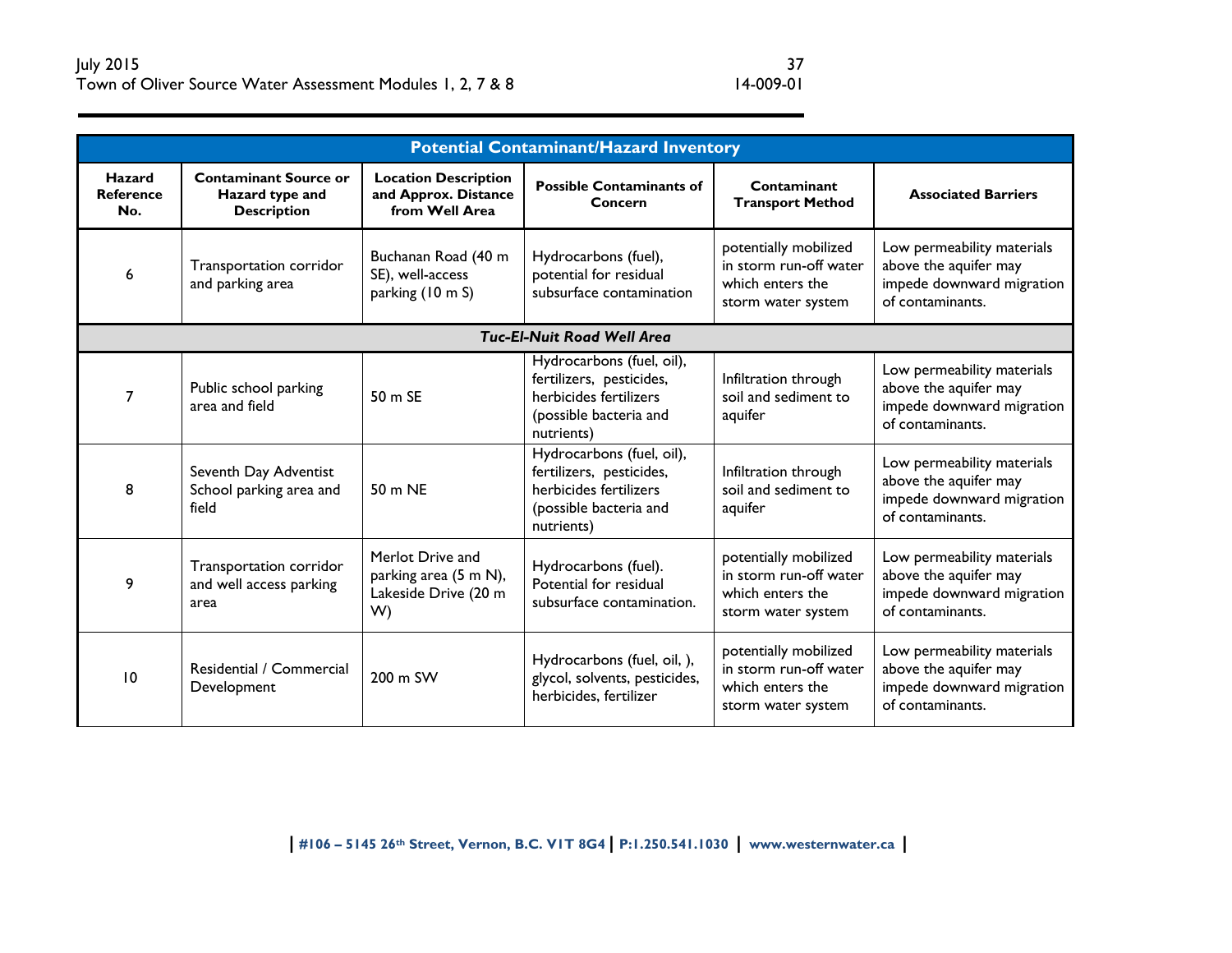| <b>Potential Contaminant/Hazard Inventory</b> |                                                                       |                                                                                              |                                                                                                                                                              |                                                                                           |                                                                                                      |  |  |
|-----------------------------------------------|-----------------------------------------------------------------------|----------------------------------------------------------------------------------------------|--------------------------------------------------------------------------------------------------------------------------------------------------------------|-------------------------------------------------------------------------------------------|------------------------------------------------------------------------------------------------------|--|--|
| Hazard<br><b>Reference</b><br>No.             | <b>Contaminant Source or</b><br>Hazard type and<br><b>Description</b> | <b>Location Description</b><br>and Approx. Distance<br>from Well Area                        | <b>Possible Contaminants of</b><br>Concern                                                                                                                   | Contaminant<br><b>Transport Method</b>                                                    | <b>Associated Barriers</b>                                                                           |  |  |
| $\mathbf{H}$                                  | Camp ground parking and<br>septic                                     | 40 m N                                                                                       | Hydrocarbons (fuel, oil),<br>glycol, solvents, pesticides,<br>herbicides, septic leakage -<br>possible bacterial (eg.<br>E.coli) and nutrient<br>(Nitrate-N) | infiltration through<br>soil and sediment to<br>aquifer                                   | small volumes likely                                                                                 |  |  |
| 12                                            | <b>Trailer Park</b>                                                   | 300 m NE                                                                                     | Hydrocarbons (fuel, oil),<br>glycol, solvents, pesticides,<br>herbicides, septic leakage -<br>possible bacterial (eg.<br>E.coli) and nutrient<br>(Nitrate-N) | infiltration through<br>soil and sediment to<br>aquifer                                   | small volumes likely                                                                                 |  |  |
|                                               |                                                                       |                                                                                              | <b>Lions Park Well Area</b>                                                                                                                                  |                                                                                           |                                                                                                      |  |  |
| 13                                            | Above and Below<br>Ground Storage Tanks at<br><b>Gas Station</b>      | Along Hwy 97, 100 m<br>W                                                                     | Hydrocarbons (fuel)<br>Potential for leaks/spills.                                                                                                           | infiltration through<br>soil and sediment to<br>aquifer if a spill occurs                 | On record with the Ministry<br>of Environment                                                        |  |  |
| 4                                             | Transportation corridor<br>and parking area                           | Hwy 97 and Lions<br>Park parking lot, 100<br>m NW, Welcome<br>Centre parking lot 180<br>m SW | Hydrocarbons (fuel).<br>Potential for residual<br>subsurface contamination.                                                                                  | potentially mobilized<br>in storm run-off water<br>which enters the<br>storm water system | Low permeability materials<br>above the aquifer may<br>impede downward migration<br>of contaminants. |  |  |
| 15                                            | <b>Bathroom Building</b><br>Septic Field                              | 90 m NW                                                                                      | Fecal coliforms (E.coli.,<br>viruses, nutrients)                                                                                                             | infiltration through<br>soil and sediment to<br>aquifer                                   | Low permeability materials<br>above the aquifer may<br>impede downward migration<br>of contaminants. |  |  |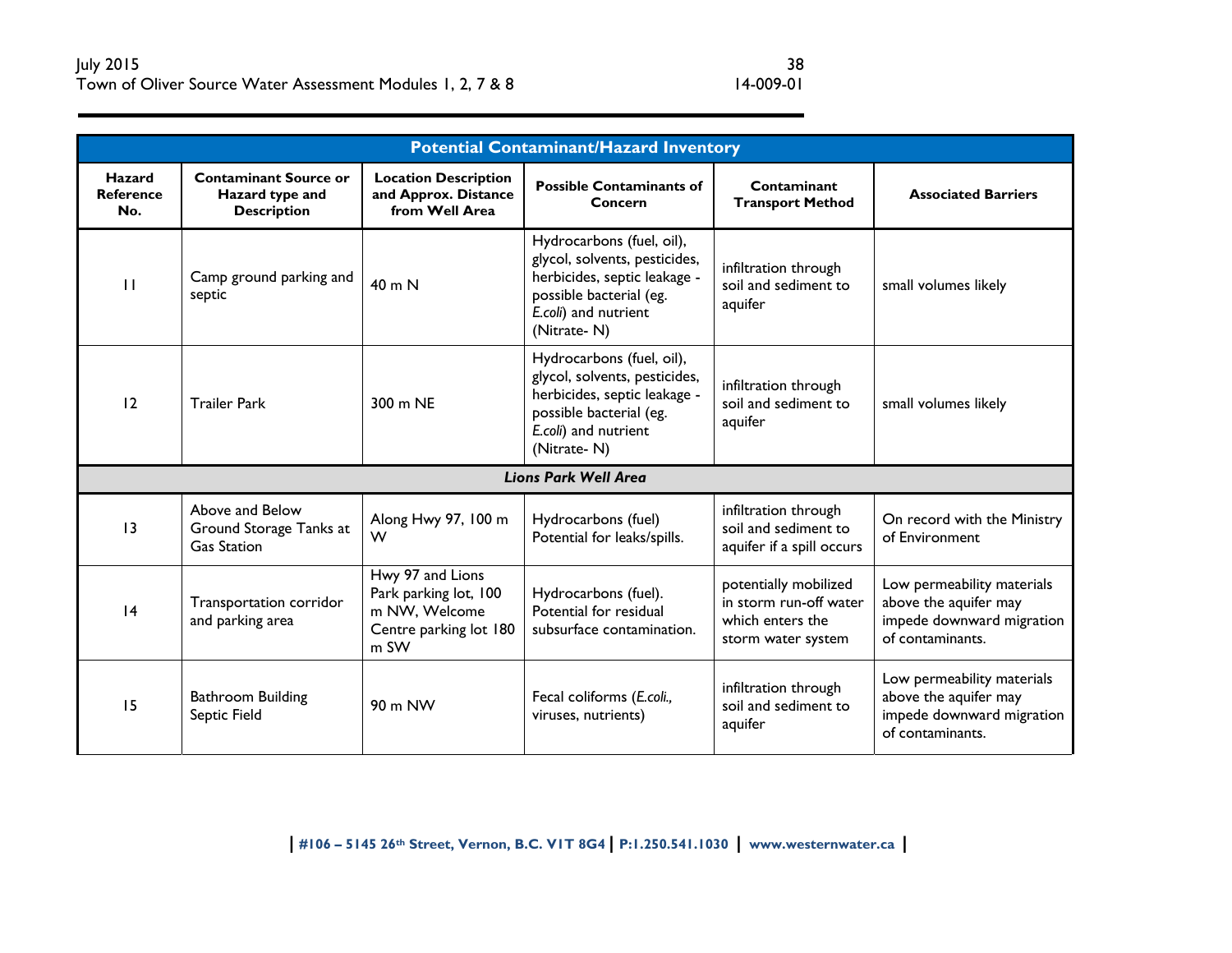|                                          | <b>Potential Contaminant/Hazard Inventory</b>                                           |                                                                                             |                                                                                                                                          |                                                                                           |                                                                                                      |  |  |
|------------------------------------------|-----------------------------------------------------------------------------------------|---------------------------------------------------------------------------------------------|------------------------------------------------------------------------------------------------------------------------------------------|-------------------------------------------------------------------------------------------|------------------------------------------------------------------------------------------------------|--|--|
| <b>Hazard</b><br><b>Reference</b><br>No. | <b>Contaminant Source or</b><br>Hazard type and<br><b>Description</b>                   | <b>Location Description</b><br>and Approx. Distance<br>from Well Area                       | <b>Possible Contaminants of</b><br>Concern                                                                                               | Contaminant<br><b>Transport Method</b>                                                    | <b>Associated Barriers</b>                                                                           |  |  |
| 16                                       | Residential / Commercial<br>Development                                                 | 200 m W and E                                                                               | Hydrocarbons (fuel, oil, ),<br>glycol, solvents, pesticides,<br>herbicides, fertilizer for<br>residential use                            | potentially mobilized<br>in storm run-off water<br>which enters the<br>storm water system | Low permeability materials<br>above the aquifer may<br>impede downward migration<br>of contaminants. |  |  |
| 17                                       | Lions Park Lawn Areas                                                                   | 2 m N, W, E and S                                                                           | Pesticides, herbicides,<br>fertilizer (bacteria and<br>nutrients)                                                                        | infiltration through<br>soil and sediment to<br>aquifer                                   | Low permeability materials<br>above the aquifer may<br>impede downward migration<br>of contaminants. |  |  |
| 8                                        | Camp ground parking and<br>septic                                                       | $200 \text{ m}$ S                                                                           | Hydrocarbons (fuel, oil),<br>glycol, solvents, pesticides,<br>herbicides, possible<br>bacterial (eg. E.coli) and<br>nutrient (Nitrate-N) | infiltration through<br>soil and sediment to<br>aquifer                                   | small volumes likely                                                                                 |  |  |
|                                          |                                                                                         |                                                                                             | <b>CPR Well Area</b>                                                                                                                     |                                                                                           |                                                                                                      |  |  |
| 9                                        | Above Ground Storage<br>Tanks and Below Ground<br>Storage Tank at Gas<br><b>Station</b> | Along Hwy 97, 150 m<br><b>NW</b>                                                            | Hydrocarbons (fuel)<br>Potential for leaks/spills.                                                                                       | infiltration through<br>soil and sediment to<br>aquifer if a spill occurs                 | On record with the Ministry<br>of Environment                                                        |  |  |
| 20                                       | Transportation corridor<br>and parking area                                             | Hwy 97 and Lions<br>Park parking lot, 150<br>m NW, Welcome<br>Centre parking lot 80<br>m SW | Hydrocarbons (fuel).<br>Potential for residual<br>subsurface contamination.                                                              | potentially mobilized<br>in storm run-off water<br>which enters the<br>storm water system | Low permeability materials<br>above the aquifer may<br>impede downward migration<br>of contaminants. |  |  |
| 21                                       | Bathroom Building<br>Septic Field                                                       | 140 m NW                                                                                    | Fecal coliforms (E.coli.,<br>viruses, nutrients)                                                                                         | infiltration through<br>soil and sediment to<br>aquifer                                   | Low permeability materials<br>above the aquifer may<br>impede downward migration<br>of contaminants. |  |  |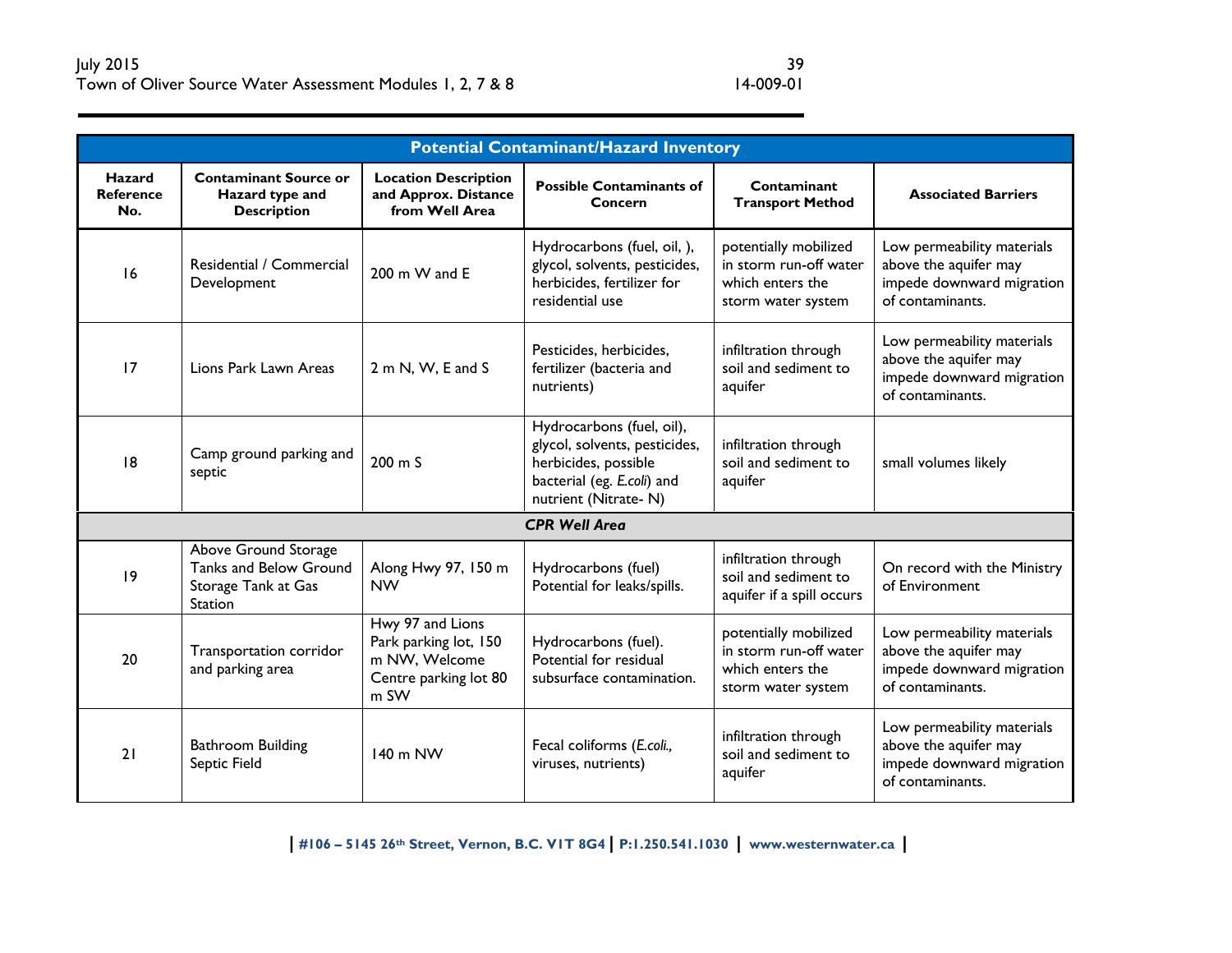| <b>Potential Contaminant/Hazard Inventory</b> |                                                                       |                                                                       |                                                                                                                                           |                                                                                           |                                                                                                      |
|-----------------------------------------------|-----------------------------------------------------------------------|-----------------------------------------------------------------------|-------------------------------------------------------------------------------------------------------------------------------------------|-------------------------------------------------------------------------------------------|------------------------------------------------------------------------------------------------------|
| <b>Hazard</b><br><b>Reference</b><br>No.      | <b>Contaminant Source or</b><br>Hazard type and<br><b>Description</b> | <b>Location Description</b><br>and Approx. Distance<br>from Well Area | <b>Possible Contaminants of</b><br>Concern                                                                                                | Contaminant<br><b>Transport Method</b>                                                    | <b>Associated Barriers</b>                                                                           |
| 22                                            | Residential / Commercial<br>Development                               | 200 m W and E                                                         | Hydrocarbons (fuel, oil, ),<br>glycol, solvents, pesticides,<br>herbicides, fertilizer for<br>residential use                             | potentially mobilized<br>in storm run-off water<br>which enters the<br>storm water system | Low permeability materials<br>above the aquifer may<br>impede downward migration<br>of contaminants. |
| 23                                            | Lions Park Lawn Areas                                                 | 2 m N. W and S                                                        | Pesticides, herbicides,<br>fertilizer (bacteria and<br>nutrients)                                                                         | infiltration through<br>soil and sediment to<br>aquifer                                   | Low permeability materials<br>above the aquifer may<br>impede downward migration<br>of contaminants. |
| 24                                            | Camp ground parking and<br>septic                                     | $150 \text{ m}$                                                       | Hydrocarbons (fuel, oil),<br>glycol, solvents, pesticides,<br>herbicides, possible<br>bacterial (eg. E.coli.) and<br>nutrient (Nitrate-N) | infiltration through<br>soil and sediment to<br>aquifer                                   | small volumes likely                                                                                 |
|                                               |                                                                       |                                                                       | <b>Rockcliffe Well Area</b>                                                                                                               |                                                                                           |                                                                                                      |
| 25                                            | <b>Residential Homes</b>                                              | 10 <sub>m</sub> N                                                     | Hydrocarbons (fuel, oil, ),<br>glycol, solvents, pesticides,<br>herbicides, fertilizer for<br>residential use                             | potentially mobilized<br>in storm run-off water<br>which enters the<br>storm water system | small volumes likely                                                                                 |
| 26                                            | Reclaimed Water Spray<br>Irrigation                                   | 500 m W                                                               | Fecal coliforms, viruses and<br>nutrients                                                                                                 | infiltration through<br>soil and sediment to<br>aquifer                                   | Low permeability materials<br>above the aquifer may<br>impede downward migration<br>of contaminants. |
| 27                                            | Storage Shed in Orchard                                               | $50 \text{ m}$                                                        | Hydrocarbons (fuel, oil, ),<br>glycol, solvents, pesticides,<br>herbicides, fertilizers                                                   | infiltration through<br>soil and sediment to<br>aquifer if a spill occurs                 | Low permeability materials<br>above the aquifer may<br>impede downward migration<br>of contaminants. |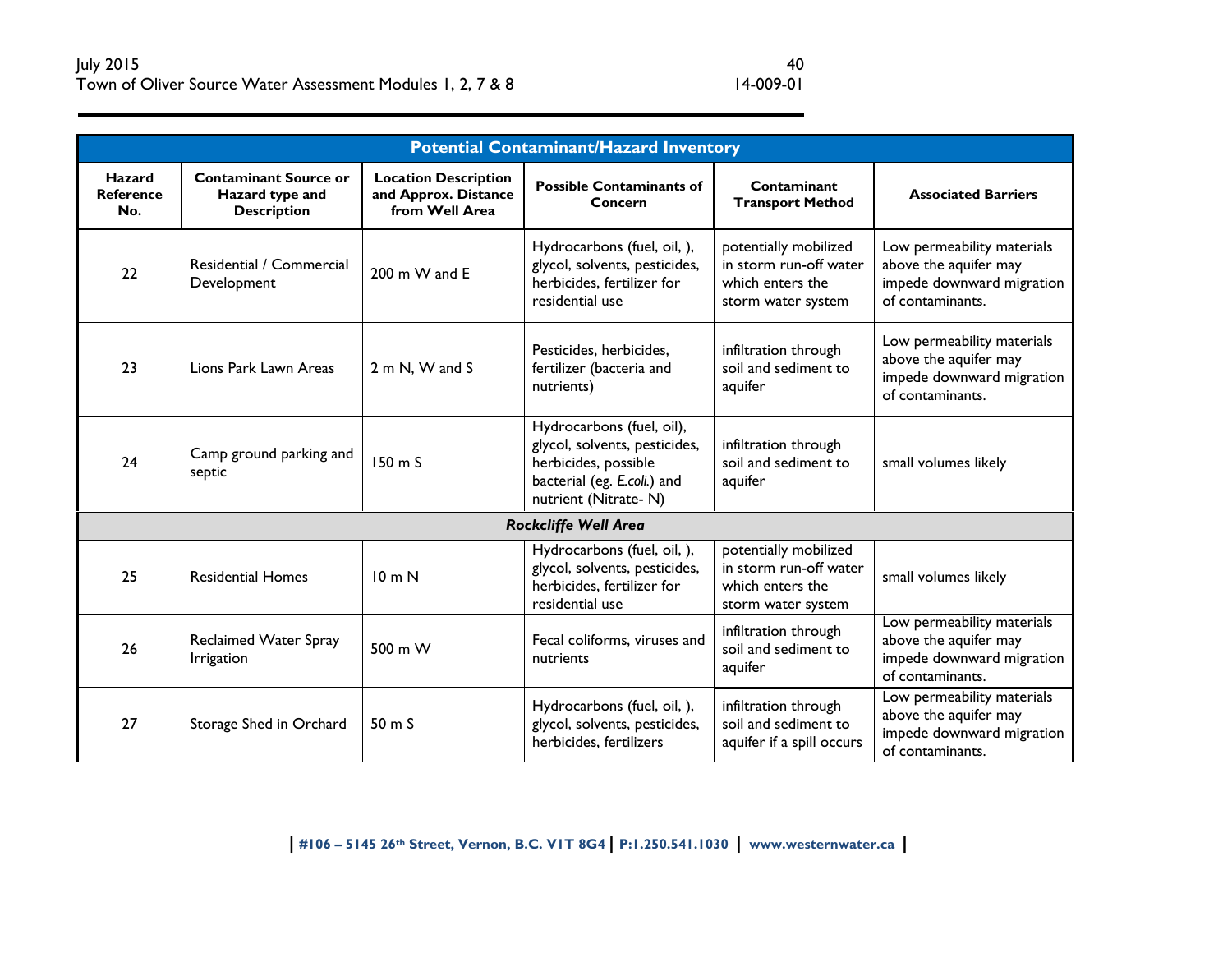| <b>Potential Contaminant/Hazard Inventory</b> |                                                                       |                                                                                                    |                                                                                                                                                      |                                                                                           |                                                                                                      |
|-----------------------------------------------|-----------------------------------------------------------------------|----------------------------------------------------------------------------------------------------|------------------------------------------------------------------------------------------------------------------------------------------------------|-------------------------------------------------------------------------------------------|------------------------------------------------------------------------------------------------------|
| <b>Hazard</b><br><b>Reference</b><br>No.      | <b>Contaminant Source or</b><br>Hazard type and<br><b>Description</b> | <b>Location Description</b><br>and Approx. Distance<br>from Well Area                              | <b>Possible Contaminants of</b><br>Concern                                                                                                           | Contaminant<br><b>Transport Method</b>                                                    | <b>Associated Barriers</b>                                                                           |
| 28                                            | Grape Orchard                                                         | 50 m SW                                                                                            | Pesticides, herbicides,<br>fertilizer - specifically the<br>addition of manure to<br>surface soils (bacteria and<br>nutrients)                       | infiltration through<br>soil and sediment to<br>aquifer if a spill occurs                 | Low permeability materials<br>above the aquifer may<br>impede downward migration<br>of contaminants. |
| 29                                            | apple orchard southeast<br>of well                                    | 20 - 40 m SE                                                                                       | Pesticides, herbicides,<br>fertilizer including fecal<br>coliforms, viruses,<br>nutrients                                                            | infiltration through<br>soil and sediment to<br>aquifer if a spill occurs                 | Low permeability materials<br>above the aquifer may<br>impede downward migration<br>of contaminants. |
| 30                                            | Transportation corridor<br>and well access parking<br>area            | Fairview Road 2-5 m<br>$\mathsf{N}$                                                                | Hydrocarbons (fuel).<br>Potential for residual<br>subsurface contamination.<br>(ex. adding fuel to weed<br>removal equipment in the<br>parking area) | potentially mobilized<br>in storm run-off water<br>which enters the<br>storm water system | Low permeability materials<br>above the aquifer may<br>impede downward migration<br>of contaminants. |
| 31                                            | Treated spray effluent                                                | Airport grounds, 250<br>m east of the<br>Rockcliffe well<br>(overlaps the 10 year<br>capture zone) | Fecal coliforms, viruses and<br>nutrients                                                                                                            | infiltration through<br>soil and sediment to<br>aquifer                                   | Low permeability materials<br>above the aquifer may<br>impede downward migration<br>of contaminants. |
| <b>Miller Road Well Area</b>                  |                                                                       |                                                                                                    |                                                                                                                                                      |                                                                                           |                                                                                                      |
| 32                                            | Above Ground Storage<br>Tank (AST)                                    | 100 m N                                                                                            | Hydrocarbons (fuel, waste<br>oil).                                                                                                                   | infiltration through<br>soil and sediment to<br>aquifer                                   | Low permeability materials<br>above the aquifer may<br>impede downward migration<br>of contaminants. |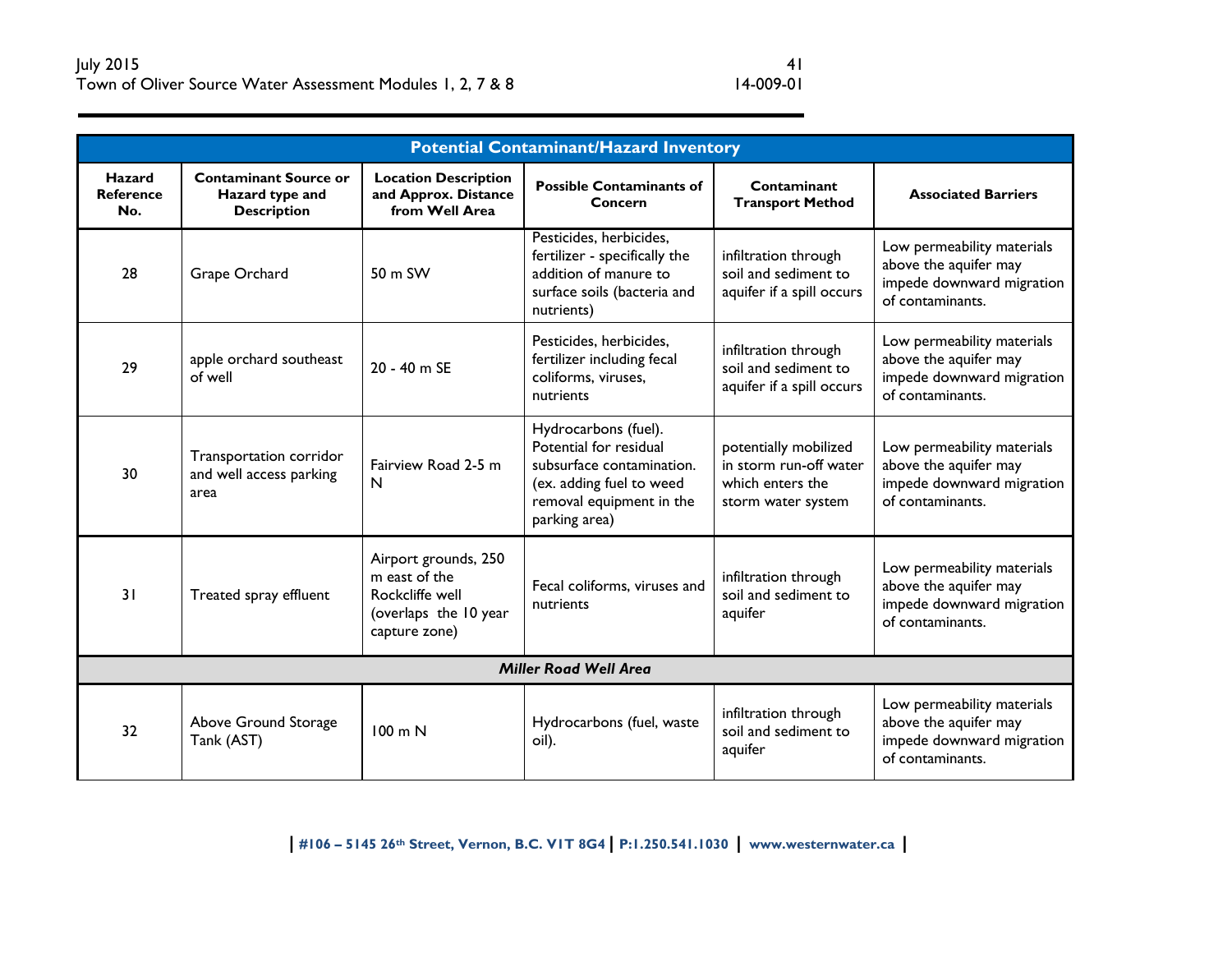|                                   | <b>Potential Contaminant/Hazard Inventory</b>                         |                                                                                       |                                                                                                                                                      |                                                                                           |                                                                                                      |  |
|-----------------------------------|-----------------------------------------------------------------------|---------------------------------------------------------------------------------------|------------------------------------------------------------------------------------------------------------------------------------------------------|-------------------------------------------------------------------------------------------|------------------------------------------------------------------------------------------------------|--|
| Hazard<br><b>Reference</b><br>No. | <b>Contaminant Source or</b><br>Hazard type and<br><b>Description</b> | <b>Location Description</b><br>and Approx. Distance<br>from Well Area                 | <b>Possible Contaminants of</b><br>Concern                                                                                                           | Contaminant<br><b>Transport Method</b>                                                    | <b>Associated Barriers</b>                                                                           |  |
| 33                                | <b>Residence Under</b><br>Construction                                | 40 m S                                                                                | Potential for future<br>leaks/spills of building<br>materials (eg. tar coating<br>for foundation, paint,<br>varnish).                                | infiltration through<br>soil and sediment to<br>aquifer                                   | small volumes likely                                                                                 |  |
| 34                                | Mobile Trailer and<br><b>Possible Outhouse</b>                        | 50 m S                                                                                | Hydrocarbons (fuel, oil),<br>glycol, solvents, pesticides,<br>herbicides, possible<br>bacterial (eg. E.coli.) and<br>nutrient (Nitrate-N)            | infiltration through<br>soil and sediment to<br>aquifer                                   | small volumes likely                                                                                 |  |
| 35                                | Orchard                                                               | 5 - 10 m E, S and N                                                                   | Pesticides, herbicides,<br>fertilizer including fecal<br>coliforms, viruses,<br>nutrients                                                            | infiltration through<br>soil and sediment to<br>aquifer                                   | Low permeability materials<br>above the aquifer may<br>impede downward migration<br>of contaminants. |  |
| 36                                | Transportation corridor<br>and well access parking<br>area            | $2-5$ m N                                                                             | Hydrocarbons (fuel).<br>Potential for residual<br>subsurface contamination.<br>(ex. adding fuel to weed<br>removal equipment)                        | potentially mobilized<br>in storm run-off water<br>which enters the<br>storm water system | Low permeability materials<br>above the aquifer may<br>impede downward migration<br>of contaminants. |  |
| <b>Blacksage Well Area</b>        |                                                                       |                                                                                       |                                                                                                                                                      |                                                                                           |                                                                                                      |  |
| 37                                | Transportation corridor<br>and parking area                           | Access route along<br>Okanagan River (10 m<br>W), well access<br>parking area (5 m W) | Hydrocarbons (fuel).<br>Potential for residual<br>subsurface contamination.<br>(ex. adding fuel to weed<br>removal equipment in the<br>parking area) | potentially mobilized<br>in storm run-off water<br>which enters the<br>storm water system | Low permeability materials<br>above the aquifer may<br>impede downward migration<br>of contaminants. |  |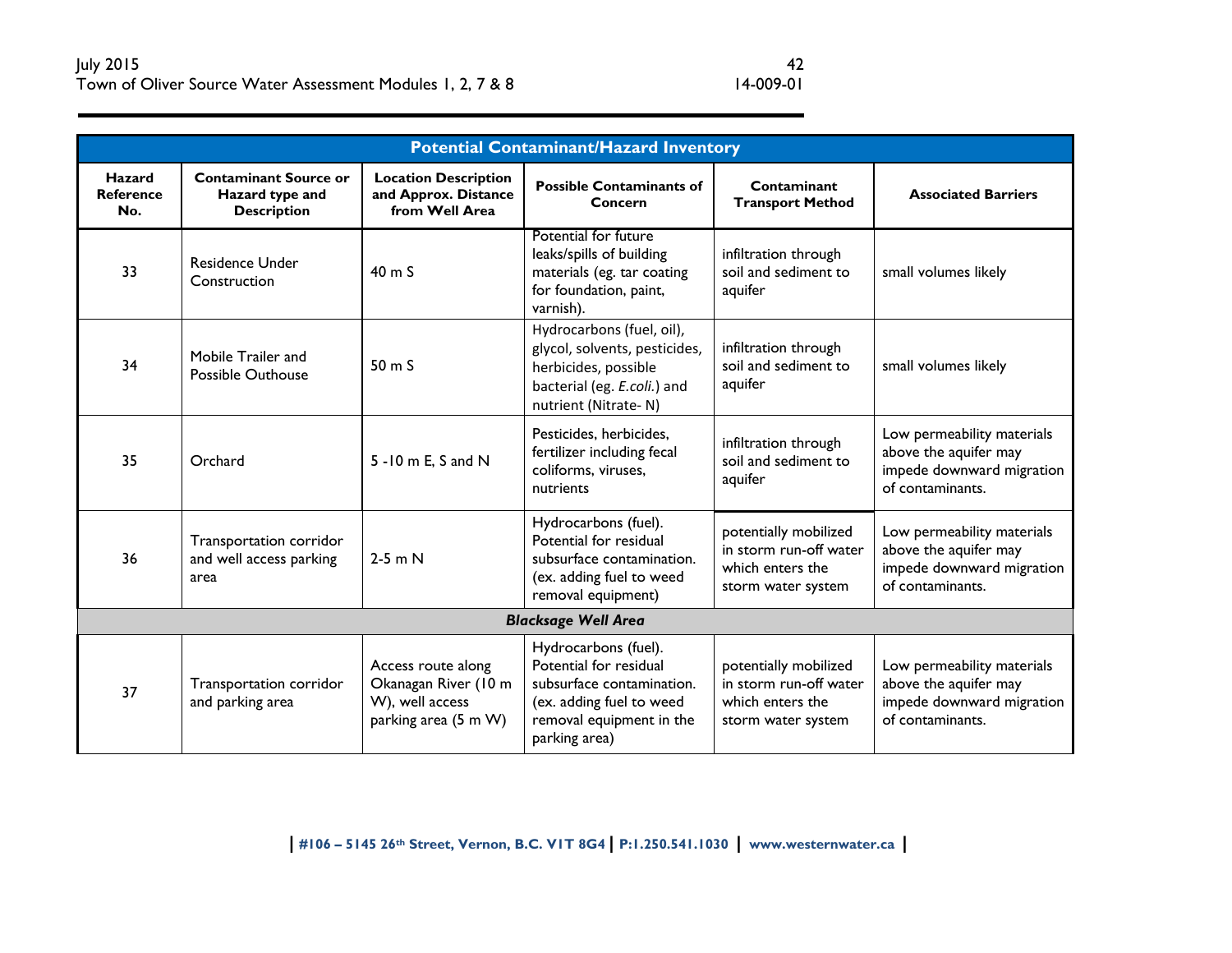| <b>Potential Contaminant/Hazard Inventory</b> |                                                                       |                                                                       |                                                                                           |                                                                      |                                                                                                      |
|-----------------------------------------------|-----------------------------------------------------------------------|-----------------------------------------------------------------------|-------------------------------------------------------------------------------------------|----------------------------------------------------------------------|------------------------------------------------------------------------------------------------------|
| Hazard<br><b>Reference</b><br>No.             | <b>Contaminant Source or</b><br>Hazard type and<br><b>Description</b> | <b>Location Description</b><br>and Approx. Distance<br>from Well Area | <b>Possible Contaminants of</b><br>Concern                                                | Contaminant<br><b>Transport Method</b>                               | <b>Associated Barriers</b>                                                                           |
| 38                                            | Orchards                                                              | Grapes (10-20 m NE),<br>Apples (5 m S)                                | Pesticides, herbicides,<br>fertilizer including fecal<br>coliforms, viruses,<br>nutrients | infiltration through<br>soil and sediment to<br>aquifer              | Low permeability materials<br>above the aquifer may<br>impede downward migration<br>of contaminants. |
| 39                                            | Unknown contents of<br>sealed buckets                                 | Caged area outside of<br>the pond's pumphouse<br>$(30 \, \text{m S})$ | <b>Miscellaneous</b><br>contaminants                                                      | infiltration through<br>soil and sediment to<br>aquifer              | Low permeability materials<br>above the aquifer may<br>impede downward migration<br>of contaminants. |
| <b>General</b>                                |                                                                       |                                                                       |                                                                                           |                                                                      |                                                                                                      |
| 40                                            | abandoned wells                                                       | Unknown locations                                                     | <b>Miscellaneous</b><br>contaminants                                                      | Migration down to the<br>aquifer via the<br>uncapped well<br>opening | Low permeability materials<br>above the aquifer may<br>impede downward migration<br>of contaminants. |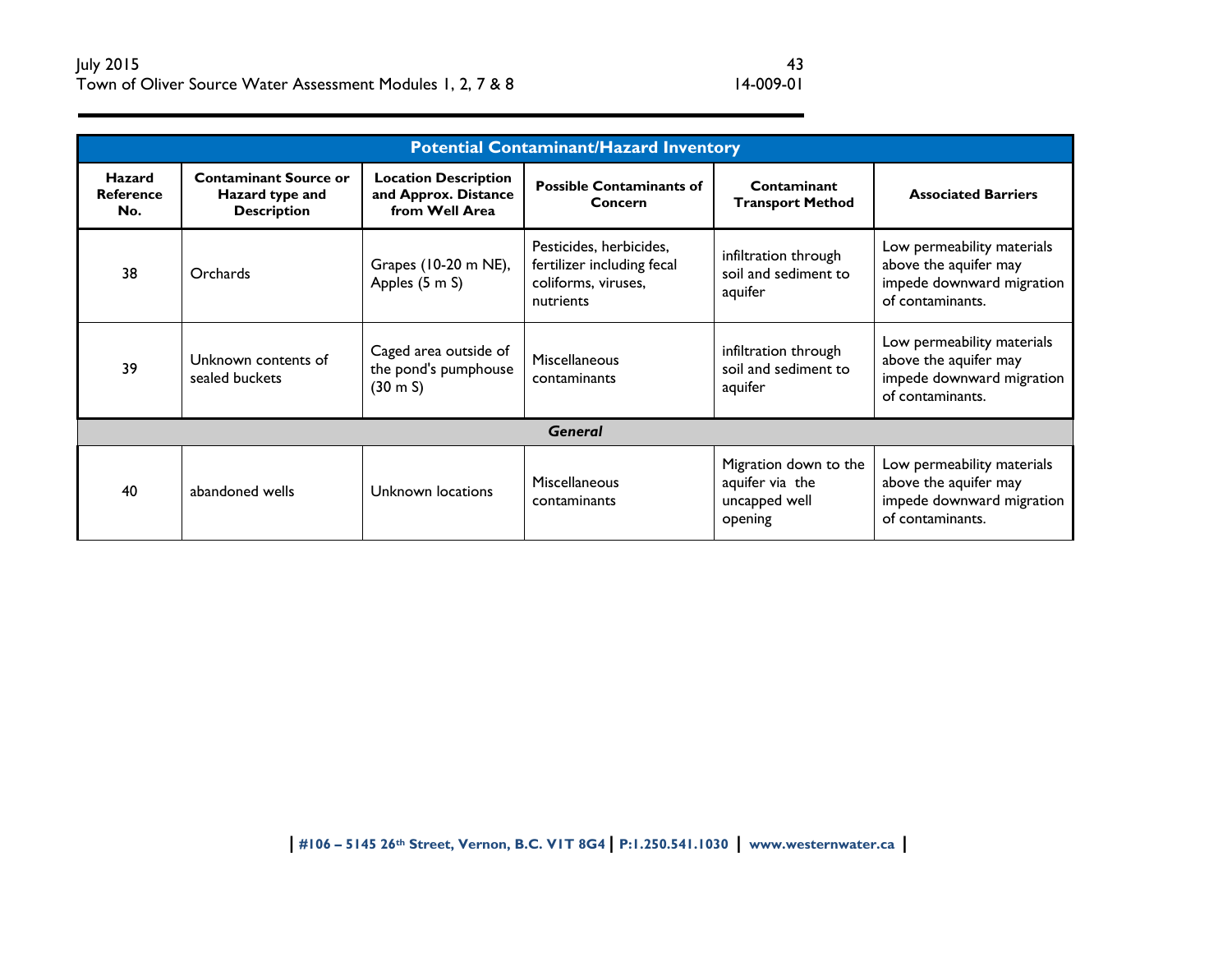# **5. MODULE #7 CHARACTERIZE RISKS FROM SOURCE TO TAP**

Module #7 of the S2TAG probably forms the most important step in the source-to-tap assessment process. The general purpose of the module is to synthesize all of the water system information (strengths and vulnerabilities) into a comprehensive assessment of the major water supply elements and the system as a whole. As noted previously in this report, a detailed assessment of the distribution and treatment system, including risks and recommended mitigative measures, has been completed by Agua (2012), and therefore, Module #7 in this report focuses on the groundwater wells and associated aquifer system.

The risk evaluation procedures completed for this report, outlined in subsequent sections, follow the structured approach for the assessment of risk in the S2TAG. The approach considers risk of both low probability / high consequence and high probability / low consequence events with the use of a qualitative risk analysis matrix.

# **5.1 Methodology**

The qualitative evaluation of risk involves an analysis of both the "level of likelihood" (probability) and the "level of consequence." These aspects are assessed based on available site and hydrogeological information compiled in Modules 1 and 2 and application of professional judgment.

Likelihood depends on both the probability of the potentially harmful event or condition happening, and the probability that negative impacts on water quality could result. Therefore, consideration is given to both the likelihood of a release of contaminants and the likelihood that such a release could reach the aquifer within the proposed source protection area. As suggested in the S2TAG, a time period guideline of 10 years has been assumed and incorporated into the assessment of likelihood. The likelihood of a given risk event has been assigned a value of 'A' to 'E' according to the S2TAG approach presented in Table 9.

The relative consequences associated with the occurrence of a given risk event have been assigned a value of 1 to 5 according to the S2TAG approach presented in Table 10. The qualitative evaluation of consequence includes consideration of: nature of the event/condition; severity of impact; duration; proportions of population affected.

The assigned levels of likelihood and consequence are then used to qualitatively evaluate risk using the Qualitative Risk Analysis Matrix, Table 11.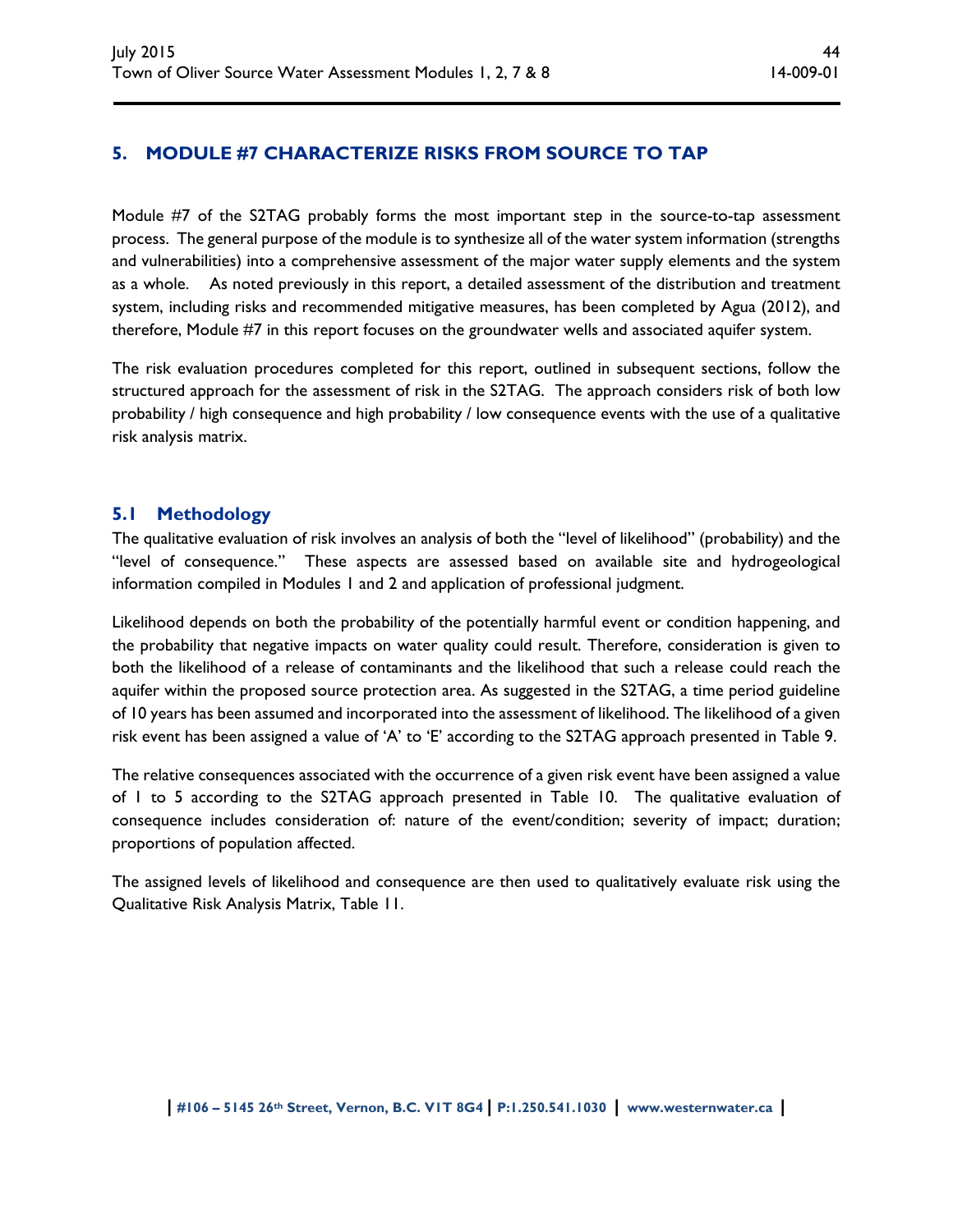| <b>Table 9: Levels of Likelihood Description</b> |                       |                                                |                                                      |  |  |
|--------------------------------------------------|-----------------------|------------------------------------------------|------------------------------------------------------|--|--|
| <b>Level</b>                                     | <b>Descriptor</b>     | <b>Description</b>                             | <b>Probability of Occurrence</b><br>in Next 10 Years |  |  |
| A                                                | <b>Almost certain</b> | Is expected to occur in most<br>circumstances  | $>90\%$                                              |  |  |
| $\overline{\mathbf{B}}$                          | <b>Likely</b>         | Will probably occur in most<br>circumstances   | 71-90%                                               |  |  |
| $\overline{\mathsf{C}}$                          | <b>Possible</b>       | Will probably occur at some<br>time            | $31 - 70%$                                           |  |  |
| $\overline{\mathsf{D}}$                          | <b>Unlikely</b>       | Could occur at some time                       | $10 - 30%$                                           |  |  |
| E                                                | Rare                  | May only occur in exceptional<br>circumstances | 10%                                                  |  |  |

# **Table 10: Relative Levels of Consequences Descriptions**

| <b>Level</b> | <b>Descriptor</b> | <b>Description</b>                                                                             |
|--------------|-------------------|------------------------------------------------------------------------------------------------|
|              | Insignificant     | Insignificant impact, no illness, little disruption to normal operation,                       |
|              |                   | little or no increase in normal operating costs.                                               |
|              | Minor             | Minor impact for small population, mild illness moderately likely, some                        |
|              |                   | manageable operation disruption, small increase in operating costs.                            |
|              | Moderate          | Minor impact for large population, mild to moderate illness probable,                          |
|              |                   | significant modification to normal operation but manageable, operating                         |
|              |                   | costs increase, increased monitoring.                                                          |
|              | Major             | Major impact for small population, severe illness probable, systems                            |
|              |                   | significantly compromised and abnormal operation if at all, high level<br>monitoring required. |
|              | Catastrophic      | Major impact for large population, severe illness probable, complete                           |
|              |                   | failure of systems.                                                                            |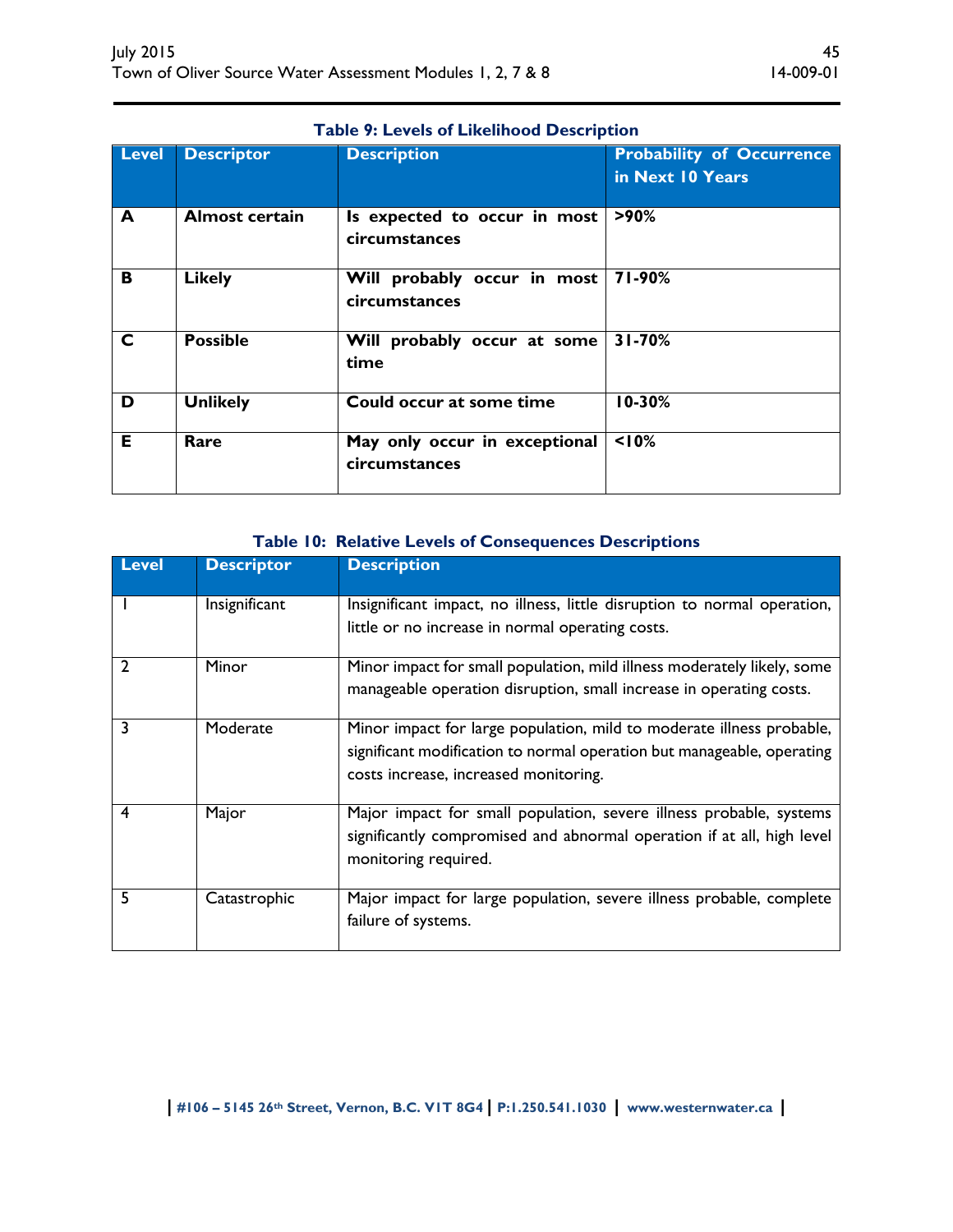| <b>Liklihood</b>   | <b>Consequences</b> |                |                         |                  |                                   |  |  |
|--------------------|---------------------|----------------|-------------------------|------------------|-----------------------------------|--|--|
|                    |                     | $\overline{2}$ | $\overline{\mathbf{3}}$ | $\boldsymbol{4}$ | 5                                 |  |  |
|                    | Insignificant       | <b>Minor</b>   | <b>Moderate</b>         | <b>Major</b>     | <b>Catastrophi</b><br>$\mathbf c$ |  |  |
| A (almost certain) | Moderate            | <b>High</b>    | <b>Very High</b>        | <b>Very High</b> | <b>Very High</b>                  |  |  |
| B (likely)         | <b>Moderate</b>     | <b>High</b>    | <b>High</b>             | <b>Very High</b> | <b>Very High</b>                  |  |  |
| C (possible)       | Low                 | Moderate       | <b>High</b>             | <b>Very High</b> | <b>Very High</b>                  |  |  |
| D (unlikely)       | Low                 | Low            | Moderate                | <b>High</b>      | <b>Very High</b>                  |  |  |
| $E$ (rare)         | Low                 | Low            | Moderate                | <b>High</b>      | High                              |  |  |

# **Table 11: Qualitative Risk Analysis Matrix**

# **5.2 Risk Characterization Table**

Table 12 presents the Risk Evaluation Summary for the 40 potential drinking water hazards identified for the proposed source protection area. The information for the CPR and Lions Park wells is presented, but recommended actions to mitigate identified risks are not provided as the wells are deactivated with no plans to use them again for domestic supply.

The potential contaminant sources and hazards were assigned levels of likelihood that were "unlikely" to "rare". The level of consequence for the identified hazards ranged from 2 to 4. Included in our assessment of the level of consequence is the recognition that the water system involves treatment with chlorine.

As a result of the likelihood and consequence evaluation, the level of risk associated with the hazards ranges from low to high. High risks are associated with Hazard 11 (the system reliance on 2 wells in close proximity). Low to moderate risks were identified for Hazards 7 and 8 associated with the implications of potential for bacteriological impacts. Low risk is indicated for all other Hazards.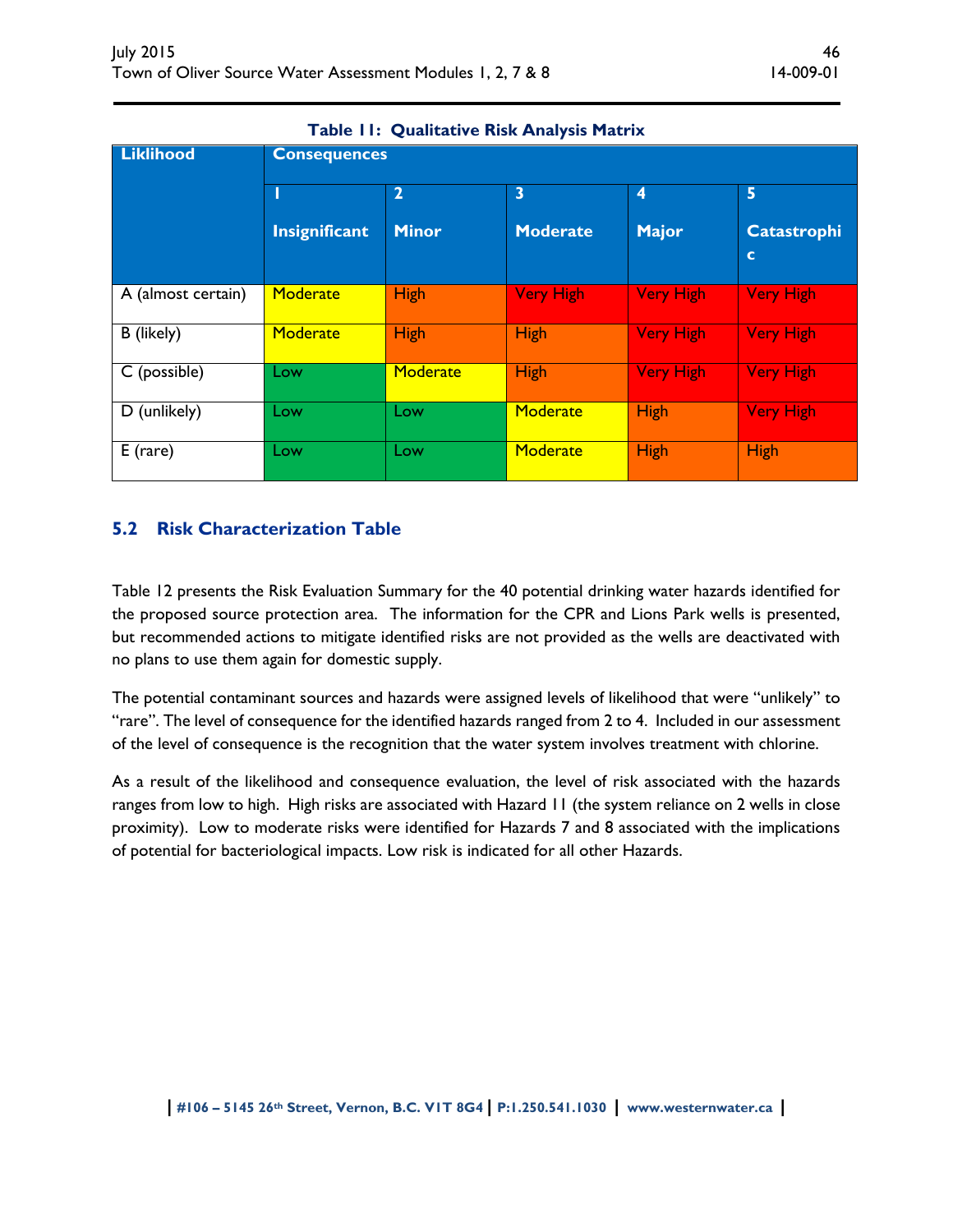# **Table 12: Risk Characterization**

|                                          | <b>Risk Characterization Summary</b>                          |                                                   |                                                    |                                   |                                                                                                                                                           |
|------------------------------------------|---------------------------------------------------------------|---------------------------------------------------|----------------------------------------------------|-----------------------------------|-----------------------------------------------------------------------------------------------------------------------------------------------------------|
| <b>Hazard</b><br><b>Reference</b><br>No. | <b>Potential</b><br><b>Drinking</b><br>Water<br><b>Hazard</b> | <b>Likelihood</b><br><b>Level</b><br>(from Table) | <b>Consequence</b><br><b>Level</b><br>(from Table) | <b>Risk Level</b><br>(from Table) | <b>Comments</b>                                                                                                                                           |
|                                          |                                                               |                                                   | <b>Buchanan Road Well Area</b>                     |                                   |                                                                                                                                                           |
| $\mathbf{I}$                             | Nursery                                                       | C                                                 | $\mathbf{2}$                                       | <b>Moderate</b>                   | Possible likelihood with<br>minor consequence                                                                                                             |
| $\overline{2}$                           | Abandoned dug<br>well next to<br>Okanagan River               | D                                                 | 3                                                  | Moderate                          | Unlikely with moderate<br>consequence, but<br>proximity to Town well<br>makes this a moderate to<br>high risk. Refer to<br>Recommendations to<br>mitigate |
| $\overline{\mathbf{3}}$                  | Apple orchard                                                 | $\mathsf{C}$                                      | $\overline{2}$                                     | <b>Moderate</b>                   | Possible likelihood with<br>minor consequence                                                                                                             |
| $\overline{\mathbf{4}}$                  | Winery and grape<br>orchard                                   | $\mathsf{C}$                                      | $\overline{2}$                                     | Moderate                          | Possible likelihood with<br>minor consequence                                                                                                             |
| 5                                        | Gravel pit                                                    | $\mathsf{C}$                                      | 3                                                  | <b>High</b>                       | Possible likelihood with<br>moderate consequence                                                                                                          |
| 6                                        | Transportation<br>corridor and<br>parking area                | $\mathsf{C}$                                      | $\overline{2}$                                     | Moderate                          | Possible likelihood with<br>minor consequence                                                                                                             |
|                                          |                                                               |                                                   | Tuc-El-Nuit Road Well Area                         |                                   |                                                                                                                                                           |
| 7                                        | Public school<br>parking area and<br>field                    | C                                                 | $\overline{2}$                                     | Moderate                          | Possible likelihood with<br>minor consequence                                                                                                             |
| 8                                        | Seventh Day<br>Adventist School<br>parking area and<br>field  | D                                                 | $\overline{2}$                                     | Low                               | Unlikely with low<br>consequence                                                                                                                          |
| 9                                        | Transportation<br>corridor and well<br>access parking<br>area | D                                                 | $\mathbf{2}$                                       | Low                               | Unlikely with low<br>consequence                                                                                                                          |
| $\overline{10}$                          | Residential /<br>Commercial<br>Development                    | D                                                 | $\overline{2}$                                     | Low                               | Unlikely with low<br>consequence                                                                                                                          |
| $\mathbf{H}$                             | Camp ground<br>parking and septic                             | $\mathsf{C}$                                      | $\overline{2}$                                     | Moderate                          | Possible likelihood with<br>minor consequence                                                                                                             |
| 12                                       | <b>Trailer Park</b>                                           | $\mathsf{C}$                                      | $\mathbf{2}$                                       | Moderate                          | Possible likelihood with<br>minor consequence                                                                                                             |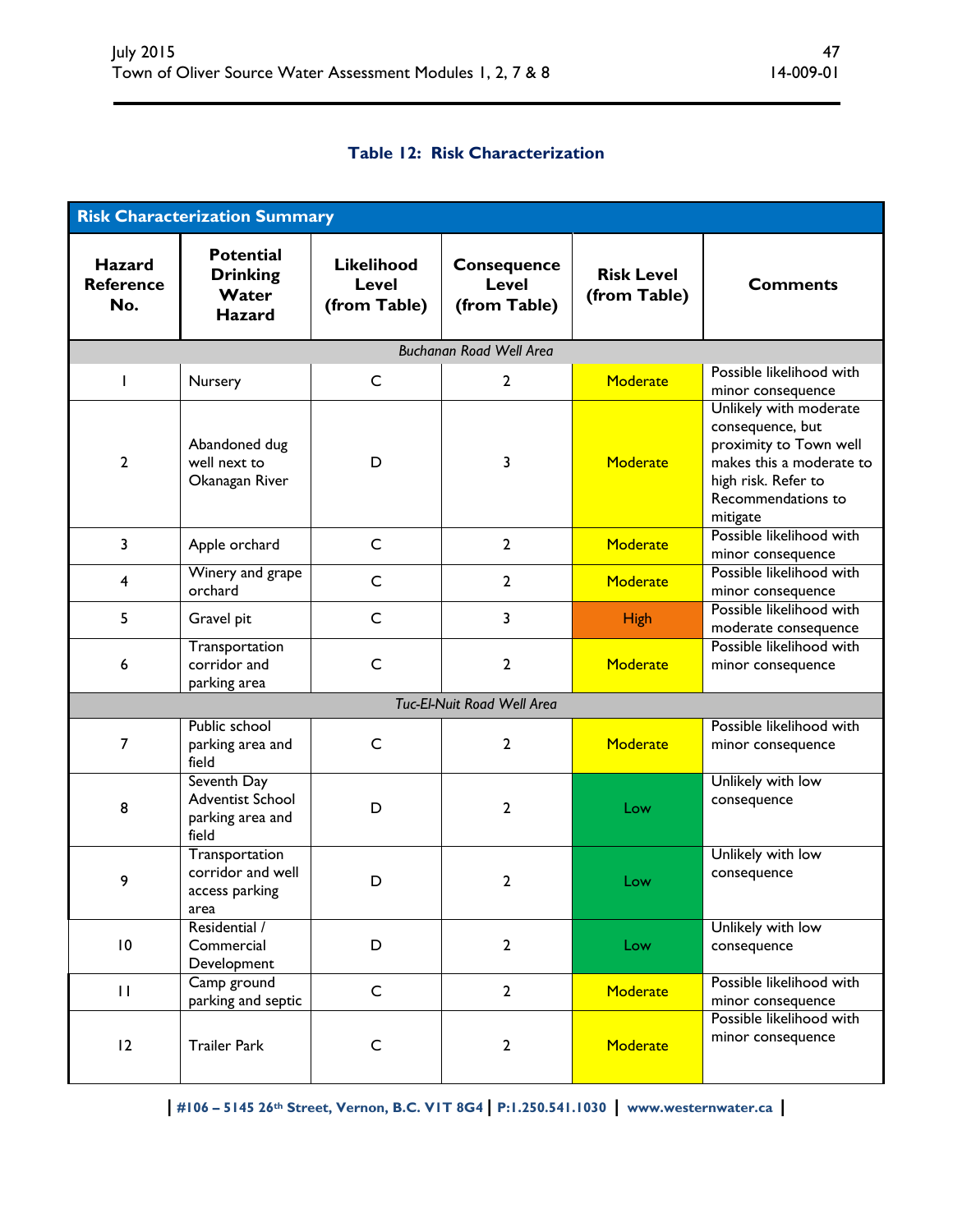| Lions Park Well Area (presented for completeness only; well is deactivated) |                                                               |              |                                         |             |                                               |
|-----------------------------------------------------------------------------|---------------------------------------------------------------|--------------|-----------------------------------------|-------------|-----------------------------------------------|
| 13                                                                          | Above and Below<br>Ground Storage<br>Tanks at Gas<br>Station  | B            | 3                                       | <b>High</b> | Likely with moderate<br>consequence           |
| 4                                                                           | Transportation<br>corridor and<br>parking area                | D            | ı                                       | Low         | Unlikely with insignificant<br>consequence    |
| 15                                                                          | Bathroom<br><b>Building Septic</b><br>Field                   | $\mathsf C$  | $\mathbf{2}$                            | Moderate    | Possible likelihood with<br>minor consequence |
| 16                                                                          | Residential /<br>Commercial<br>Development                    | D            | J.                                      | Low         | Unlikely with insignificant<br>consequence    |
| 17                                                                          | Lions Park Lawn<br>Areas                                      | D            | $\mathbf{I}$                            | Low         | Unlikely with insignificant<br>consequence    |
| 8                                                                           | Camp ground<br>parking and septic                             | $\mathsf C$  | $\mathbf{2}$                            | Moderate    | Possible likelihood with<br>minor consequence |
|                                                                             |                                                               |              | <b>CPR Well Area (deactivated well)</b> |             |                                               |
| 9                                                                           | Above and Below<br>Ground Storage<br>Tanks at Gas<br>Station  | B            | 3                                       | <b>High</b> | Likely with moderate<br>consequence           |
| 20                                                                          | Transportation<br>corridor and<br>parking area                | D            | ı                                       | Low         | Unlikely with insignificant<br>consequence    |
| 21                                                                          | Bathroom<br><b>Building Septic</b><br>Field                   | $\mathsf{C}$ | 2                                       | Moderate    | Possible likelihood with<br>minor consequence |
| 22                                                                          | Residential /<br>Commercial<br>Development                    | D            | J.                                      | Low         | Unlikely with insignificant<br>consequence    |
| 23                                                                          | Lions Park Lawn<br>Areas                                      | D            | $\mathbf{I}$                            | Low         | Unlikely with insignificant<br>consequence    |
| 24                                                                          | Camp ground<br>parking and septic                             | $\sf{B}$     | $\overline{2}$                          | <b>High</b> | Likely with minor<br>consequence              |
|                                                                             |                                                               |              | Rockcliffe Well Area                    |             |                                               |
| 25                                                                          | Residential<br>Homes                                          | D            | $\mathbf{I}$                            | Low         | Unlikely with insignificant<br>consequence    |
| 26                                                                          | <b>Reclaimed Water</b><br>Spray Irrigation                    | $\mathsf{C}$ | $\overline{2}$                          | Moderate    | Possible likelihood with<br>minor consequence |
| 27                                                                          | Storage Shed in<br>Orchard                                    | D            | $\mathbf{I}$                            | Low         | Unlikely with low<br>consequence              |
| 28                                                                          | Grape Orchard                                                 | $\mathsf{C}$ | $\overline{2}$                          | Moderate    | Possible likelihood with<br>minor consequence |
| 29                                                                          | apple orchard<br>southeast of well                            | $\mathsf{C}$ | $\overline{2}$                          | Moderate    | Possible likelihood with<br>minor consequence |
| 30                                                                          | Transportation<br>corridor and well<br>access parking<br>area | D            | ı                                       | Low         | Unlikely with insignificant<br>consequence    |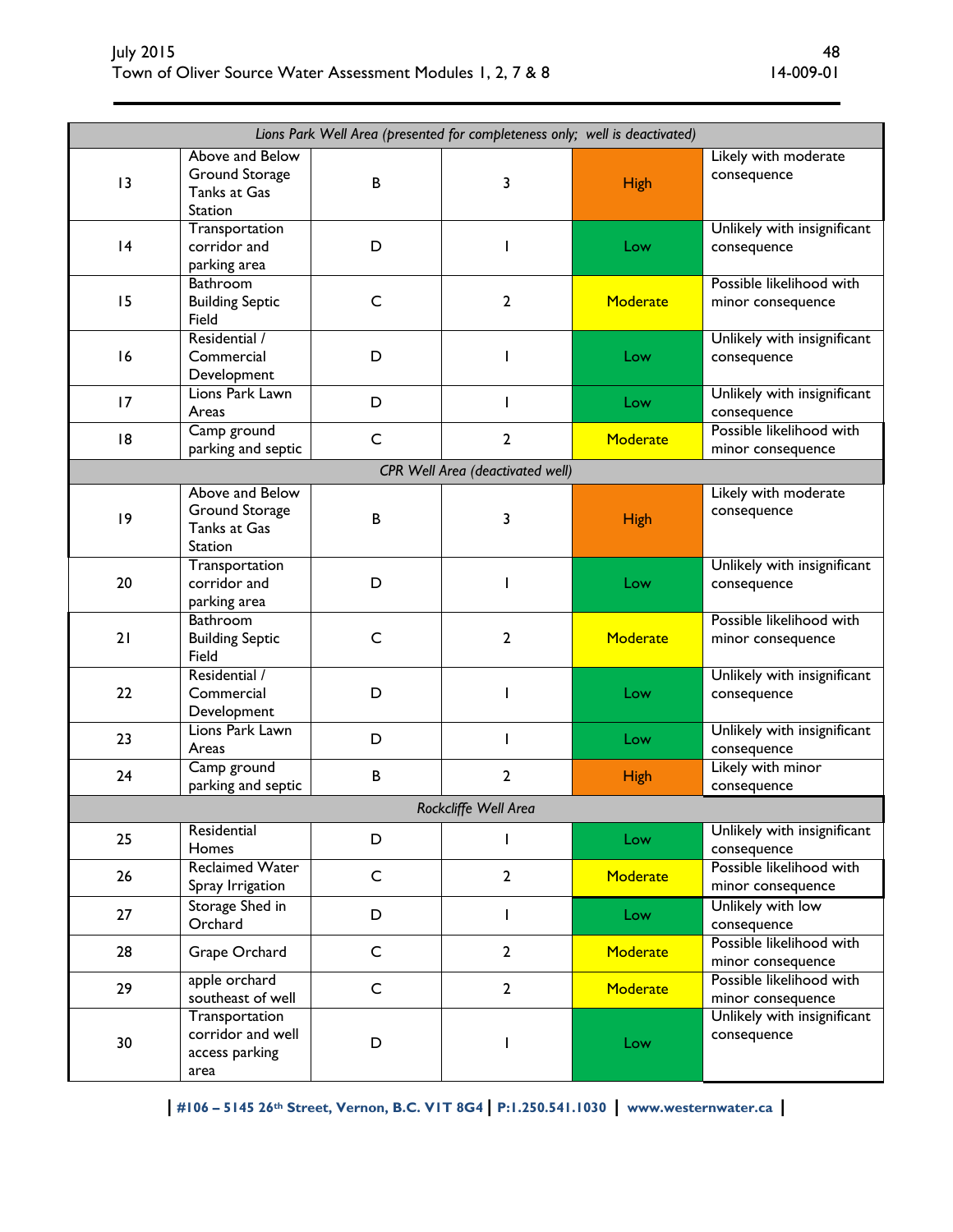| July 2015                                                  |           |
|------------------------------------------------------------|-----------|
| Town of Oliver Source Water Assessment Modules 1, 2, 7 & 8 | 14-009-01 |

| 31      | Treated spray<br>effluent                                     | C            | $\overline{2}$                   | <b>Moderate</b> | Possible likelihood with<br>minor consequence |  |  |
|---------|---------------------------------------------------------------|--------------|----------------------------------|-----------------|-----------------------------------------------|--|--|
|         | Miller Road Well Area                                         |              |                                  |                 |                                               |  |  |
| 32      | Above Ground<br>Storage Tank<br>(AST)                         | C            | 2                                | <b>Moderate</b> | Possible likelihood with<br>minor consequence |  |  |
| 33      | Residence Under<br>Construction                               | C            | $\overline{2}$                   | Moderate        | Possible likelihood with<br>minor consequence |  |  |
| 34      | Mobile Trailer<br>and Possible<br>Outhouse                    | B            | 3                                | High            | Likely with moderate<br>consequence           |  |  |
| 35      | Orchard                                                       | C            | 2                                | <b>Moderate</b> | Possible likelihood with<br>minor consequence |  |  |
| 36      | Transportation<br>corridor and well<br>access parking<br>area | D            |                                  | Low             | Unlikely with insignificant<br>consequence    |  |  |
|         |                                                               |              | <b>Black Sage Road Well Area</b> |                 |                                               |  |  |
| 37      | Transportation<br>corridor and<br>parking area                | D            | $\mathbf{1}$                     | Low             | Unlikely with insignificant<br>consequence    |  |  |
| 38      | Orchards                                                      | $\mathsf{C}$ | $\overline{2}$                   | Moderate        | Possible likelihood with<br>minor consequence |  |  |
| 39      | Unknown<br>contents of<br>sealed buckets                      | C            | $\overline{2}$                   | Moderate        | Possible likelihood with<br>minor consequence |  |  |
| General |                                                               |              |                                  |                 |                                               |  |  |
| 40      | Abandoned wells                                               | B            | 3                                | <b>High</b>     | Likely with moderate<br>consequence           |  |  |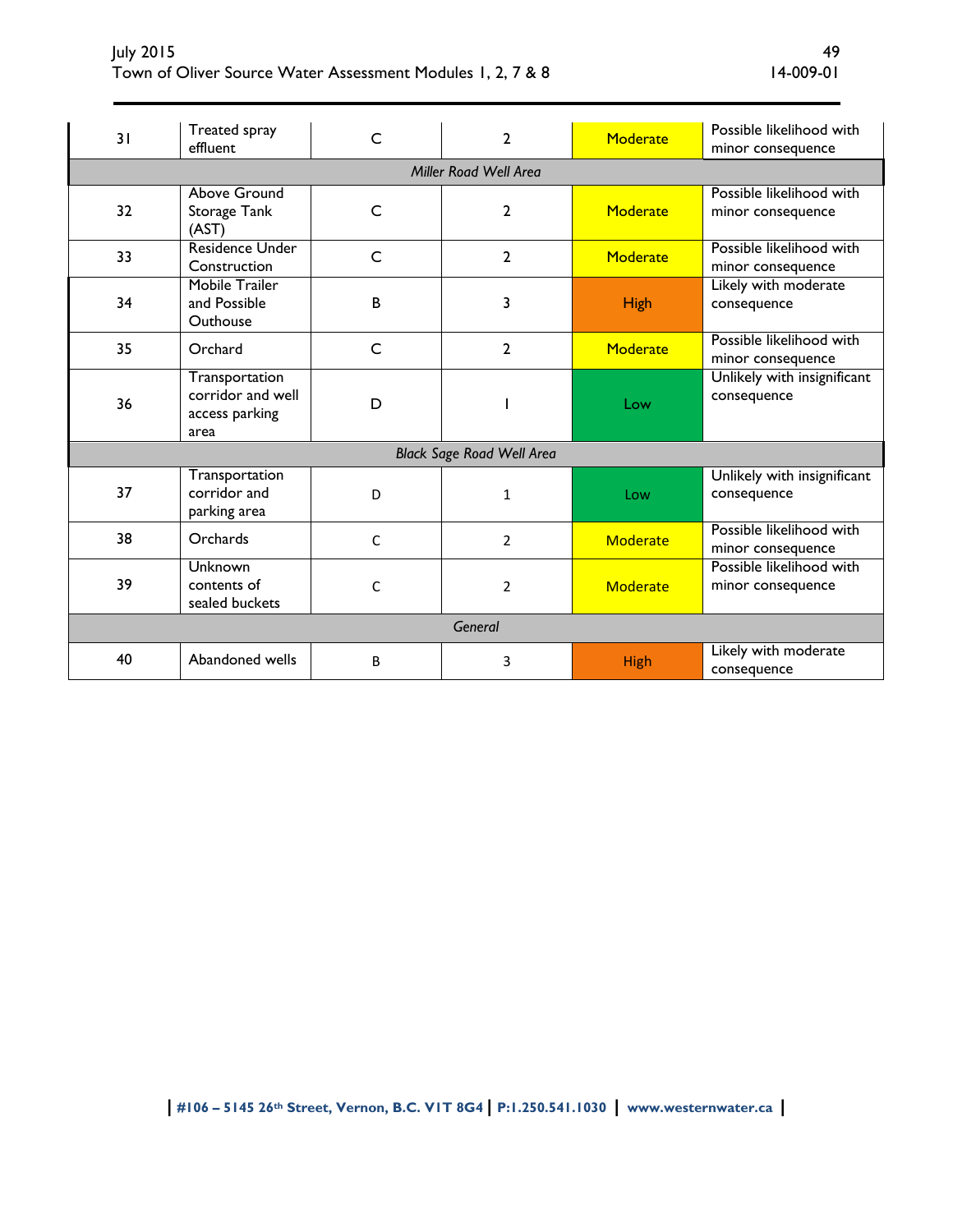# **6. STRENGTHS, WEAKNESSES, OPPORTUNITIES AND THREATS**

The significant factors with potential to influence drinking water quality and availability now and into the future are discussed below in a Strengths, Weaknesses, Opportunities, and Threats (SWOT) analysis.

#### **System Strengths:**

- The systems are inter-connected and not reliant upon a single well source, the loss of which would mean an interruption in supply.
- The municipal stormwater system (Appendix H) draws stormwater away from the Tuc-El-Nuit and Rockcliffe wells and into dry wells; (there are no dry wells near either of these Town wells)
- Water usage and well usage are tracked and reported on. Water quality sampling is done regularly. The Town has gained long term experience in operating a groundwater based water supply.
- Raw groundwater is disinfected with chlorine prior to distribution.
- System twinning is complete. Most agricultural areas are supplied by surface water and all domestic water for drinking is supplied by wells. This is a significant strength relative to the situation 10 or more years ago when canal water was still being consumed in rural areas.

#### **System Weaknesses:**

The S2TAG describes a system weakness as a "fundamental deficiency in the protective and preventative measures in the water supply system."

- The Tuc-El-Nuit and Rockcliffe wells are located adjacent to transportation corridors where a spill could immediately affect water quality;
- Dry wells may act as a connection to deeper sediments allowing hydrocarbons to enter the aquifer; as such stormwater management has the potential to be both a strength and a weakness; however, we found no indications of dry wells adjacent or nearby to Town domestic wells.
- The Miller Road, Blacksage and Buchanan wells are located adjacent to the Okanagan River which could cause pump failure or well contamination during a flood event (however, the river flow is regulated);
- Aquifer protection area and capture zones extend onto private property;
- The Rockcliffe well's 10 year capture zone is located in the heart of the city and includes industrially zoned areas;
- Reclaimed water sprayed at the airport is adjacent to the Rockcliffe well's 10 year capture zone and if not properly managed has the potential to impact groundwater quality;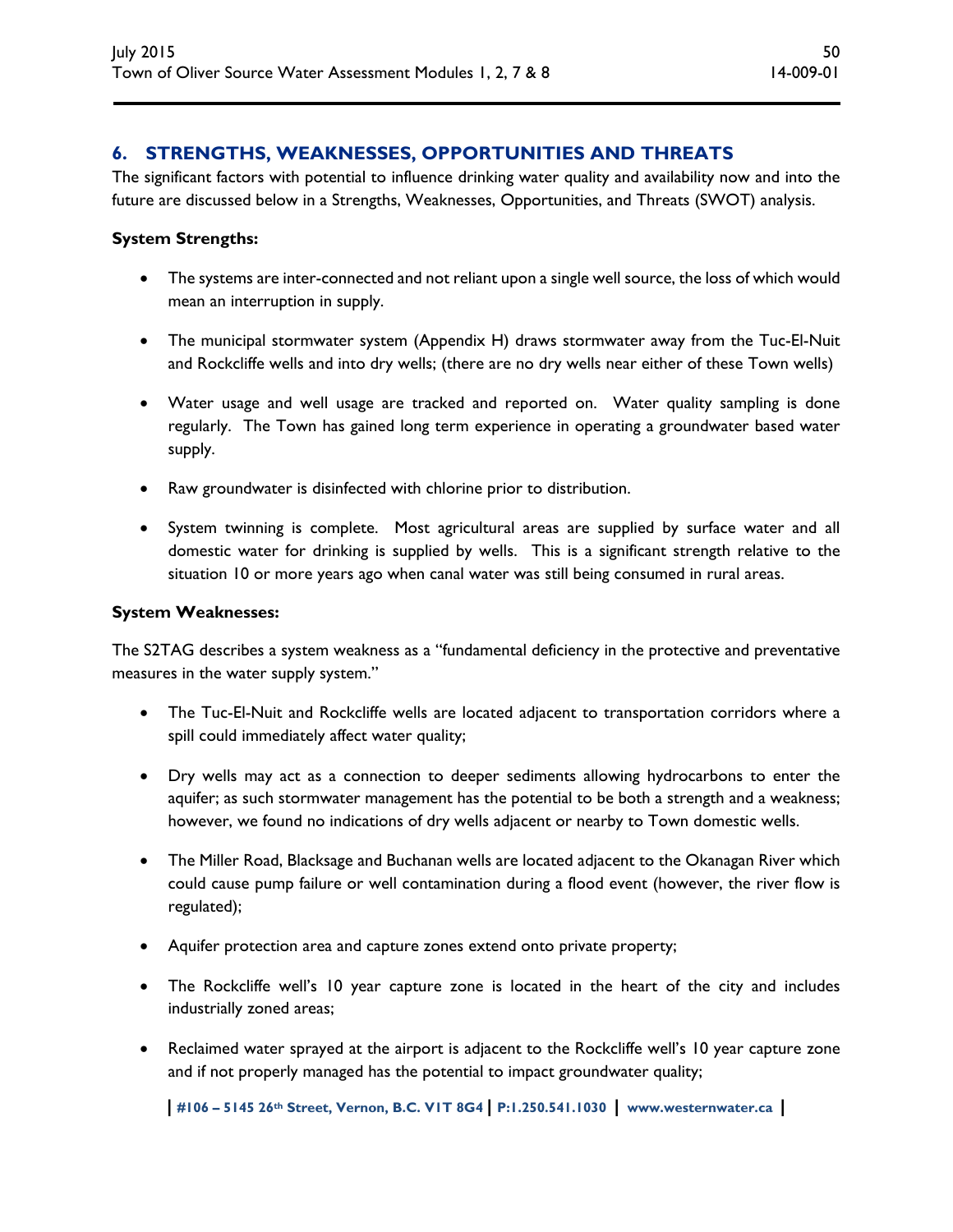- The Tuc-El-Nuit well's 10 year capture zone is located in a busy suburban area adjacent to a busy resort that is thought have an onsite septic field
- The gravel pit near the Buchanan wells may act as a direct pathway to the subsurface if any contaminants were released there.
- Abandoned wells or poorly constructed wells could be located near or within capture zones. Abandoned wells have the potential to allow unknown contaminants to enter the aquifer.

### **System Opportunities:**

- Recommendations related to the water supply and distribution system are provided in a separate reports completed by the Town and its engineering consultant TRUE Consulting.
- The Town has the ability, through creation of bylaws and/or through the regional growth strategy, to control activities within the source water protection area and near the wells; such measures give the Town the opportunity to coordinate land uses with adjacent RDOS and to a lesser extent, Osoyoos Indian Band lands.
- The Town has the ability to communicate to residents within the proposed source protection area to raise awareness surrounding aquifer protection (e.g., through signage or other means of communication).
- Completion of a study to compile the locations and conditions of abandoned wells within the Town of Oliver;
- Development of adequate emergency response plans and specification of appropriate emergency water supply options in the unlikely event that the well source becomes compromised due to an unforeseen event.

### **System Threats:**

- Contaminated sites (potential contaminant sources) are known to exist or historically exist within the proposed source protection area.
- The wells are mostly located in topographically low areas in and near the valley bottom, which indicates the potential for contaminant releases in surrounding higher elevation areas to migrate in the direction of the wells.
- Cumulative effects of existing groundwater extraction and potential future increases in groundwater extraction from the Oliver area aquifers could influence the overall availability of water within the aquifer system.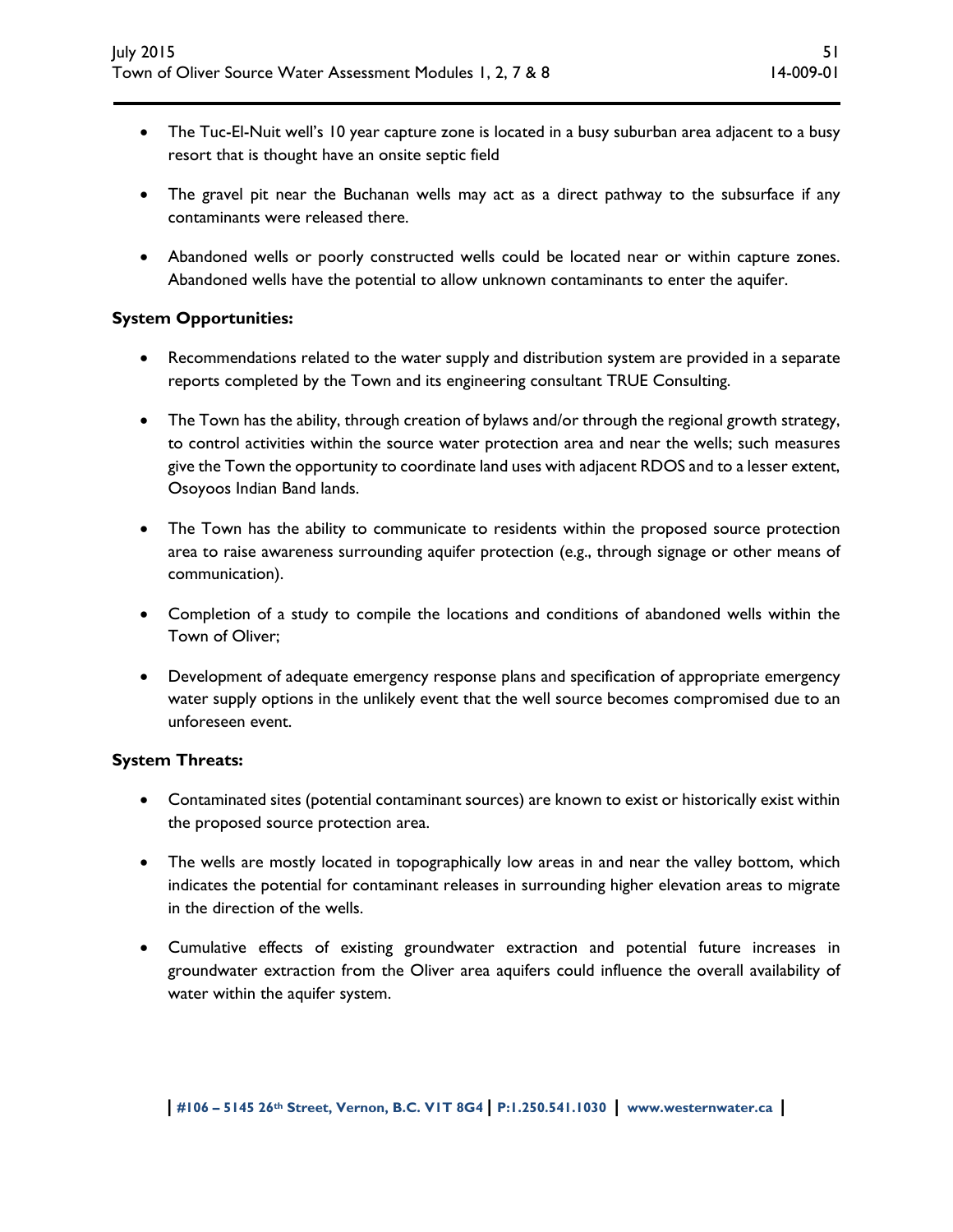# **7. MODULE #8: RECOMMENDED ACTIONS FOR GROUNDWATER PROTECTION**

The source aquifers used by the Town of Oliver are relatively vulnerable to contamination because they occupy the valley bottom, are relatively shallow, unconfined in some areas, and within developed areas. However, owing to the mostly residential and agricultural nature of the land use in the Oliver area, historical impacts to groundwater quality have been relatively limited, with elevated nitrate being notable south of town, but with no evidence of other widespread anthropogenic impacts to groundwater quality. Overall, existing information indicates that the quality of groundwater is higher north of town than south and so a strategy to keep groundwater quality from being degraded in the north is recommended.

Although natural hydrogeological barriers have been identified, a review of existing land uses as well as field reconnaissance has identified potential contaminant sources that exist (or could exist given land uses) within the proposed source protection area. Releases of hydrocarbons (fuels, oils, etc.), or other chemicals (e.g., in maintenance products, fertilizer, pesticides), and impacts due to low density agricultural activities such as cattle grazing, either occur or have potential to occur within the proposed source protection area. Higher volume potential contaminant sources are associated with the above ground or underground fuel/waste oil storage tanks, and the potential for residual subsurface contamination at former service station or bulk fuel storage facilities. Given the hazards and risks identified, the following recommendations are provided to promote source protection and to address the levels of risk identified. We have attempted to identify the key partners that the Town should anticipate working with to address recommendations. This is not a prioritized list. We anticipate that some recommendations will take more effort and require a longer time period than others. #6 having to do with effecting appropriate land use controls tends to be one of the more challenging when there are multiple jurisdictions.

|    | <b>RECOMMENDED ACTION</b>                         | <b>KEY PARTNERS</b>        |
|----|---------------------------------------------------|----------------------------|
|    | Adopt the proposed protection area and            | <b>RDOS, OIB</b>           |
|    | consider a number of proactive measures to        |                            |
|    | protect groundwater and promote awareness of      |                            |
|    | the role groundwater plays in providing drinking  |                            |
|    | water to area residents and businesses. Work      |                            |
|    | with RDOS and OIB to place a high priority on     |                            |
|    | protecting the northern part of the aquifer       |                            |
|    | system, ie Aquifer 255 north of Buchanan wells    |                            |
|    | and in the vicinity of OIB's Senkulmen Park wells |                            |
| 2. | Add signage to alert residents and visitors that  | Ministry of Highways, OBWB |
|    | they are entering a groundwater protection        |                            |
|    | zone. Prepare additional public outreach          |                            |
|    | information and provide detailed<br>project       |                            |
|    | information to OBWB                               |                            |
| 3. | Notify the Oliver residents regarding the source  |                            |
|    | protection area and encourage safe handling       |                            |
|    | storage practices and best management practices   |                            |
|    | for potential contaminants.                       |                            |
| 4. | Develop an emergency response plan to             |                            |
|    | implement if a nearby spill of a potential        |                            |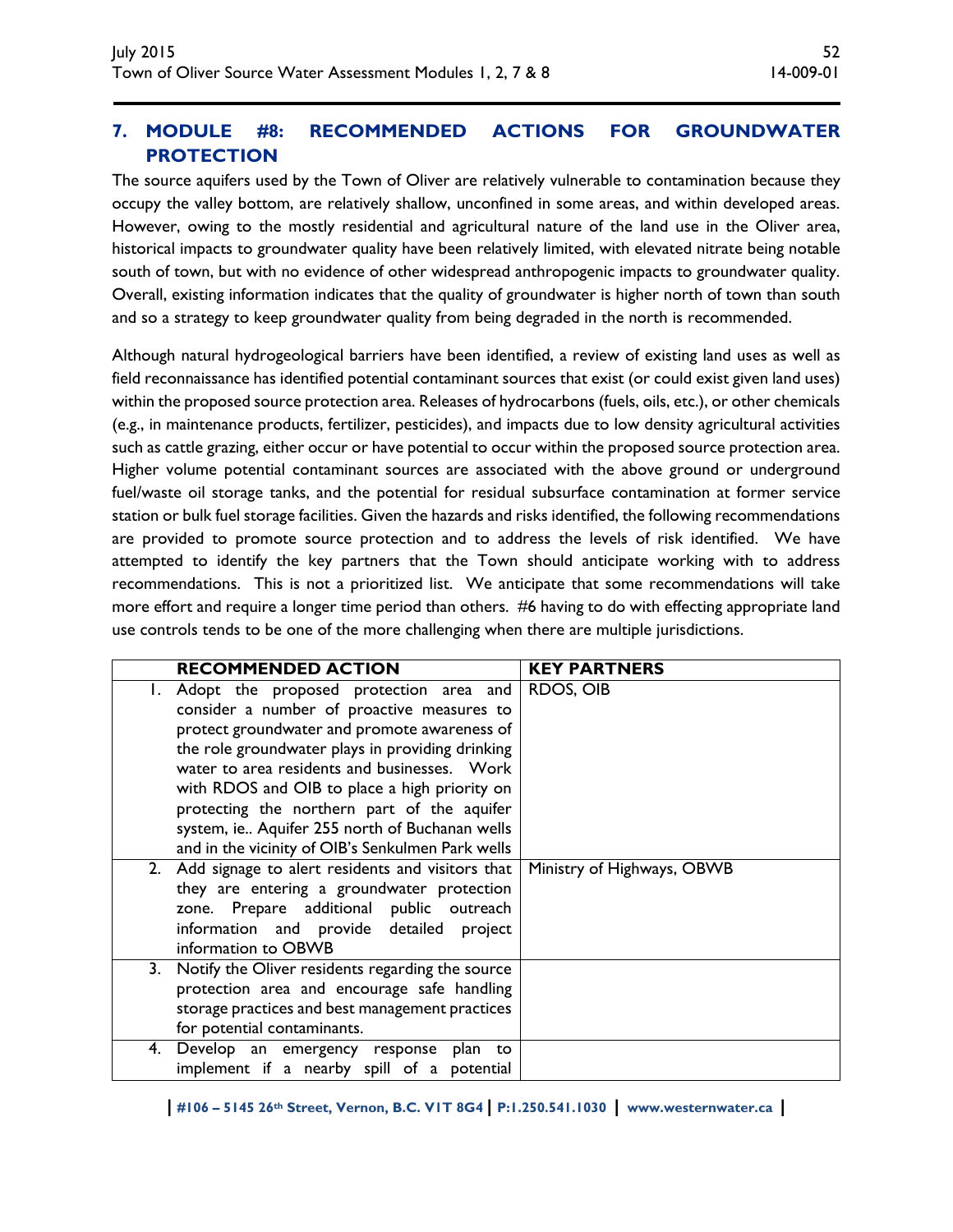| contaminant occurs. The emergency response                                                 |  |
|--------------------------------------------------------------------------------------------|--|
| plan should include immediate implementation of                                            |  |
| a sampling program for the Town wells to                                                   |  |
| monitor for the presence of contaminants of                                                |  |
| concern.                                                                                   |  |
| Recommend that Town discuss with MFLNRO<br>5.<br><b>MFLNRO</b>                             |  |
| possible steps to be taken toward protecting                                               |  |
| surface waters that recharge groundwater,                                                  |  |
| particularly, Aquifer 255 in the northern part of                                          |  |
| the protection area. This would<br>include                                                 |  |
| Okanagan River and Vaseux Creek.                                                           |  |
| Develop a water supply contingency plan for an<br>6.                                       |  |
| alternative water source if impacts to a well are                                          |  |
| indicated. This is recommended for any water                                               |  |
| system. Alternative supplies should be identified                                          |  |
| and evaluated, and roles and responsibilities in                                           |  |
| the case of a water emergency should be clearly                                            |  |
| identified and reviewed regularly with IHA staff                                           |  |
| assigned to the water system.                                                              |  |
| The presence of the source water protection<br>RDOS, IH, MFLNRO, Area businesses and<br>7. |  |
| area should be identified in Town of Oliver and<br>developers                              |  |
| <b>RDOS</b><br>community<br>planning<br>documents.                                         |  |
|                                                                                            |  |
| Proposed changes to land use within the source                                             |  |
| protection area should trigger a focused review                                            |  |
| of land use in light of the recommendations in                                             |  |
| this report. Consider requiring advanced                                                   |  |
| treatment of effluent disposal fields in newly                                             |  |
| developing areas to reduce nutrient loading to                                             |  |
| the ground. Further restrict future land uses                                              |  |
| within the 10 year capture zones (e.g., no fuel or                                         |  |
| chemical storage, no community waste disposal                                              |  |
| facilities, and so on)                                                                     |  |
| The presence of a surface seal for all Town of<br>8.<br>MFLNRO, IH                         |  |
| Oliver Wells should be confirmed and if not                                                |  |
| present, a surface seal should be installed where                                          |  |
| practical (e.g. if and when a pump house is                                                |  |
| replaced, as most wells are in pump houses). If                                            |  |
| upgrades are completed, these should comply                                                |  |
| with requirements of the BC Groundwater                                                    |  |
| Protection Regulation. A hydrogeologist or a                                               |  |
| qualified well driller or well pump installer can be                                       |  |
| consulted with in this regard.                                                             |  |
| <b>MFLNRO</b><br>9.<br>Locate and inspect all abandoned / unused wells                     |  |
| to confirm decommissioning status. Report                                                  |  |
| information regarding any on site abandoned /                                              |  |
| decommissioned wells to BC Ministry of Forest                                              |  |
| Natural Resource Operations,<br>Lands<br>and                                               |  |
| regional hydrogeologist. This information would                                            |  |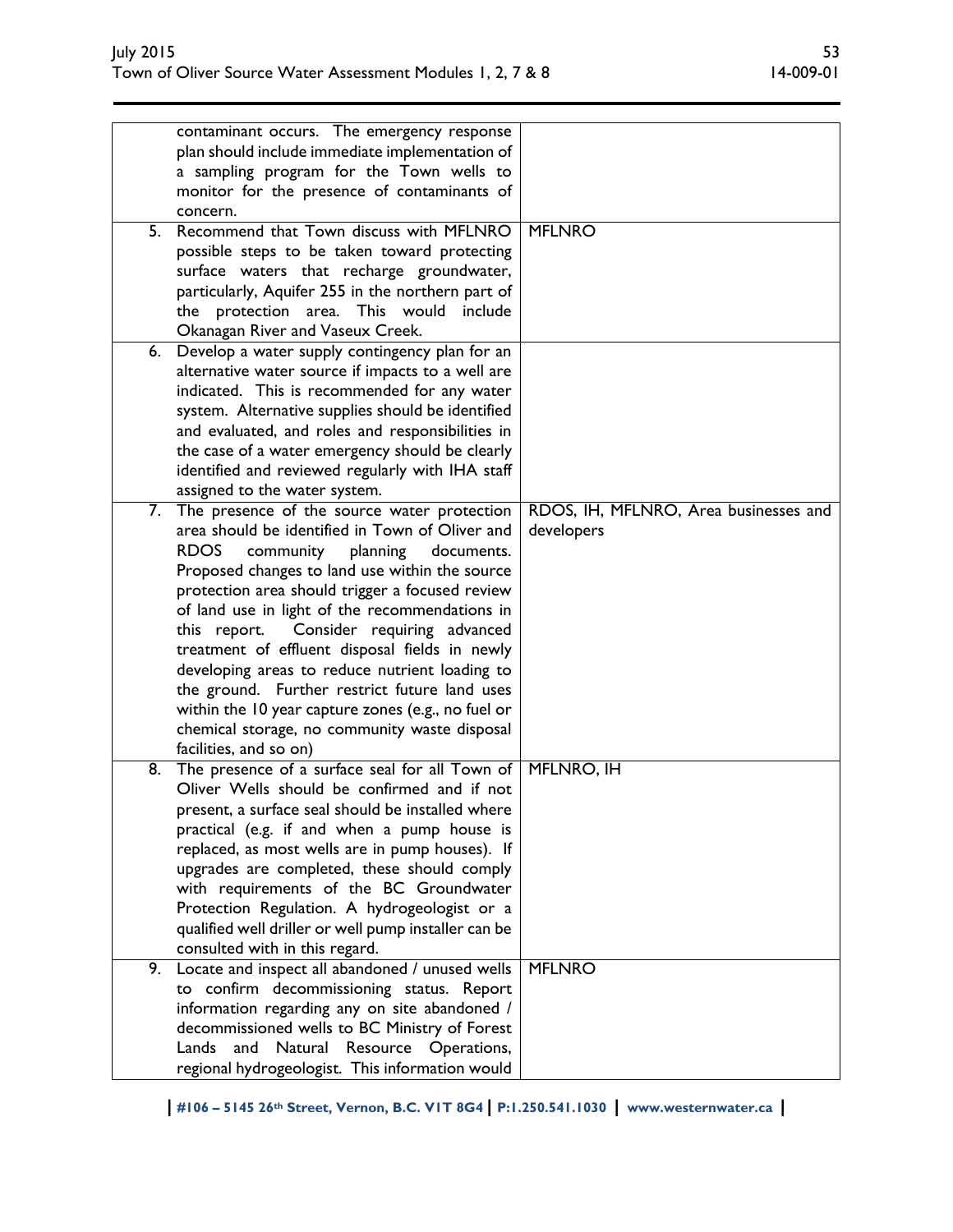| include the well log, if available, name of<br>contractor(s) involved in decommissioning the<br>well, the date of abandonment/decommissioning,<br>and any other pertinent information.<br>Close<br>Town wells not in use in accordance with<br>regulations. Close the abandoned dug well<br>noted near the Buchanan Rd. well site.                                           |                   |
|------------------------------------------------------------------------------------------------------------------------------------------------------------------------------------------------------------------------------------------------------------------------------------------------------------------------------------------------------------------------------|-------------------|
| 10. Review the analytical program to ensure the<br>program monitors for potential contaminants of<br>concern, and that analytical results are promptly<br>reviewed. Invite Ministry to update Town on<br>Ambient GW Quality Network findings, focusing<br>on the northern area wells. Consider annual or<br>bi-annual water quality review meetings with<br>Ministry and IH. | <b>IH, MFLNRO</b> |
| 11. Review the existing emergency response plan for<br>adequacy and ease of implementation if sampling<br>indicates the presence of any contaminants<br>above acceptable levels.                                                                                                                                                                                             |                   |
| 12. Regular review of this SWA/SWPP<br>and<br>incorporation of new information or changes in<br>conditions that could impact the findings of this<br>assessment.                                                                                                                                                                                                             | <b>IH</b>         |
| 13. Make the final SWA report available on the<br>Provincial Ecocat database                                                                                                                                                                                                                                                                                                 | MoE               |
| 14. Through discussions with the IH Drinking Water<br>Specialist, set achievable timelines for each of the<br>recommendations provided herein.<br>Regularly<br>check with IH on progress being made and the<br>need for any mid-course adjustments. Most of<br>the recommendations provided herein are<br>considered achievable within one to three years.                   | IH, RDOS, OIB     |

# **8. LIMITATIONS**

The specific tasks undertaken in completing this SWA were conducted in keeping with current industry standards and followed existing guidance documents and the Town of Oliver approved scope of work. Available data were reviewed and incorporated into this SWA report as required and where deemed relevant. In preparing this report, WWAL relied on information and comments provided by others and we have taken this information at face value without the ability to verify the accuracy of this third-party information. This is a normal part of the process of conducting an environmental science study that relies in part on the gathering of anecdotal or historical information.

The reconnaissance of the site and surrounding area completed by WWAL involved a non-intrusive visual inspection only and no sampling, testing, or subsurface investigation was conducted. Conditions of the site and area could change from those observed at the time of the reconnaissance.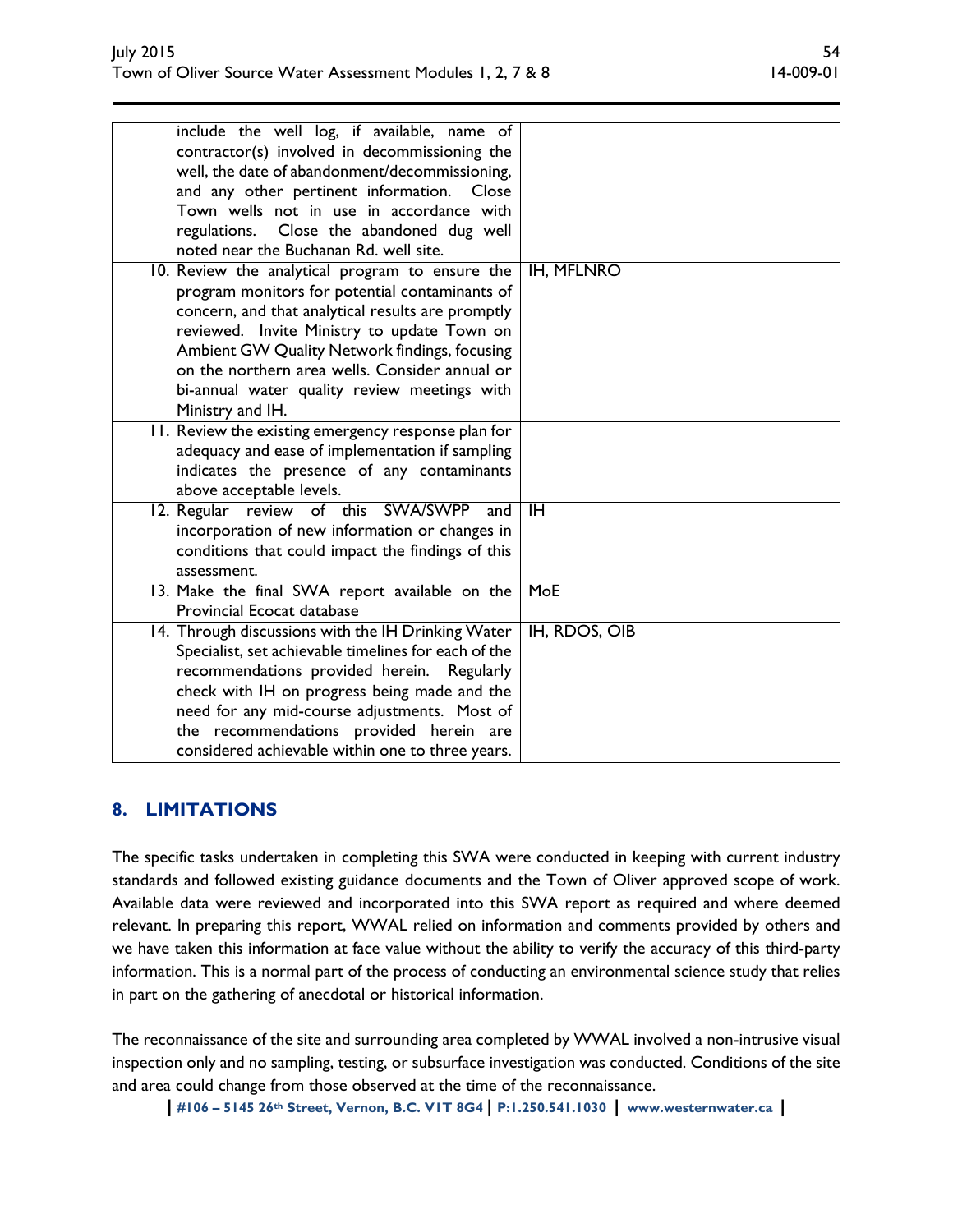The level of detail of the site reconnaissance was limited to visual inspection of specific target areas of interest that were identified either by others or through our review of available background information and reports. There are areas within the Proposed Source Protection Area and beyond that were not specifically inspected.

The visual inspection of areas surrounding the site involved a windshield survey from public roads to indicate general land usage in the area. Specific activities on or conditions of individual properties were not recorded unless major potential environmental concerns were apparent.

The analysis conducted in preparation of this report and the findings and recommendations could be influenced by new information and or future changes to existing conditions.

Our standard limitations are included at the end of this report.

# **9. REFERENCES**

British Columbia Ministry of Environment (2006). Well Protection Toolkit.

British Columbia Ministry of Forests, Lands and Natural Resource Operations (MFLNRO) (2014). Water Resources Atlas and Wells Database, accessed on-line at: http://www.env.gov.bc.ca/wsd/data\_searches/wrbc/

BWP Consulting (BWP). 2003. WATER QUALITY ASSESSMENT OF OKANAGAN RIVER AT OLIVER (1979 – 2002). Downloaded from EcoCAT on July 8, 2015. 2015.http://a100.gov.bc.ca/appsdata/acat/documents/r11286/okanagan\_river\_1197051912763\_8e24 8a68ce60d2a4e488e6e46a3afe6cc78ecd29dd6.pdf

- Golder Associates Ltd. (2005). Preliminary Steps in the Development of a Groundwater Protection Plan, Town of Oliver, B.C. Draft report prepared for Town of Oliver.
- Golder Associates Ltd. (2005). Well Construction and Capacity Testing, New Production Well PW04- 01, Oliver, B.C. December 2004. (Miller Road Well)
- Golder Associates and Summit Environmental (2009). Objectives 2 and 3 Groundwater Study for Phase 2 Okanagan Water Supply and Demand Project. Prepared for Okanagan Basin Water Board.
- Health Canada (2012). Guidelines for Canadian Drinking Water Quality. http://www.hc-sc.gc.ca/ewh-semt/pubs/water-eau/sum\_guide-res\_recom/index-eng.php
- Kohut, A.P. Consulting Engineer (2007). Observation Well Network Review: Okanagan Region. Prepared for B.C. Ministry of Environment.
- Kreye et al (1998) *An Aquifer Classification System for Groundwater Management in British Columbia*, BC Ministry of Environment, Water Management Division, Victoria.
- Liggett (2008). Comparison of Approaches for Aquifer Vulnerability Mapping and Recharge Modelling at Regional and Local Scales, Okanagan Basin, British Columbia. Thesis submitted in Partial Fulfillment